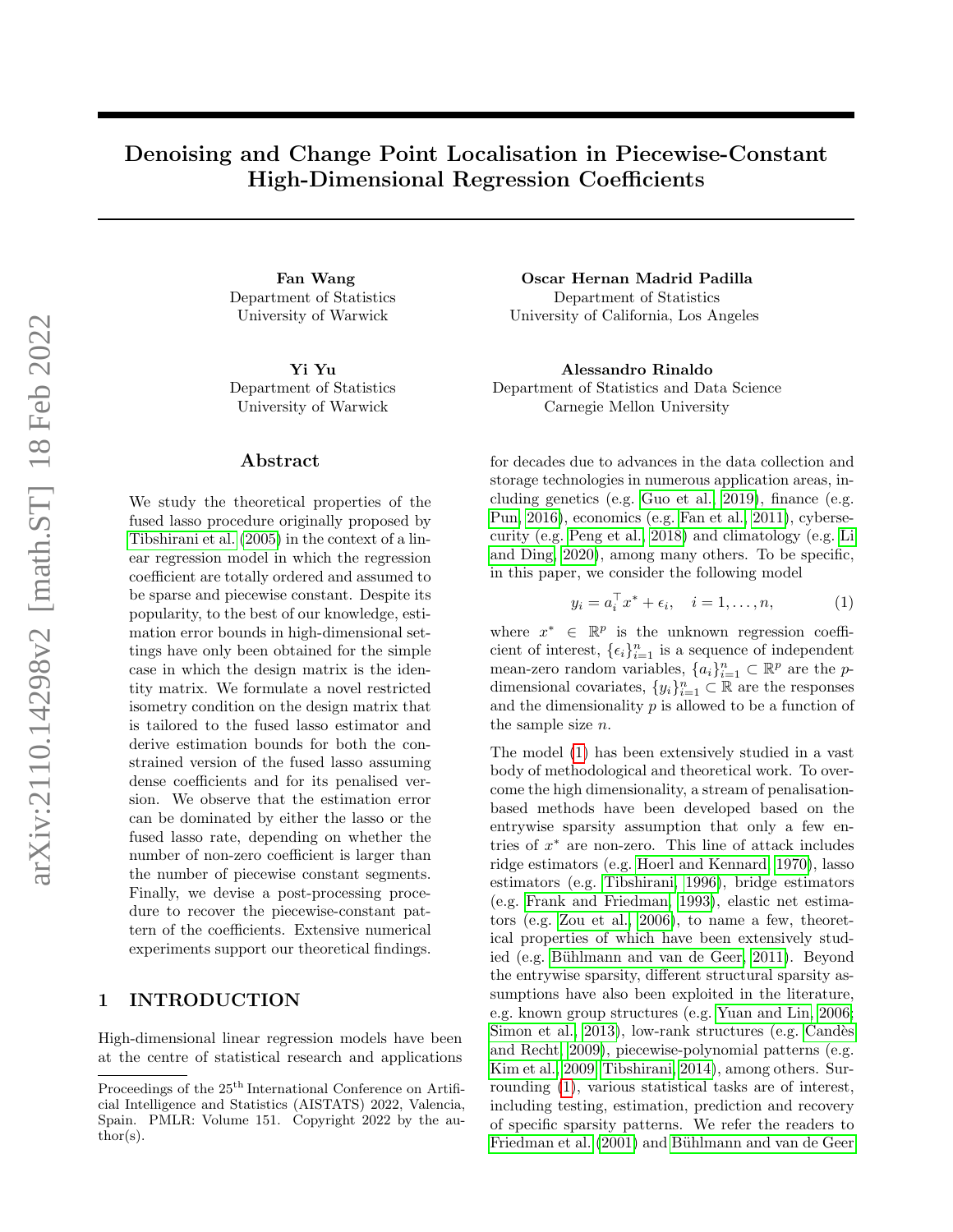[\(2011\)](#page-9-9) as comprehensive textbooks.

In this paper, for the high-dimensional linear regression problem  $(1)$ , we are concerned with estimating  $x^*$ with piecewise-constant assumptions, that there exists an unknown set of locations, namely change points,  $S = \{t_1, \ldots, t_s\} \subset \{1, \ldots, p-1\}$  such that  $x_i^* \neq x_{i+1}^*$ if and only if  $i \in S$ . Let  $y = (y_1, \ldots, y_n)^\top$ ,  $A =$  $(a_1, \ldots, a_n)^\top$ ,  $s = |S|$ ,  $\hat{x}$  be an estimator of  $x^*$  and  $S(\hat{x})$  be the set of change points induced by  $\hat{x}$  (see Section [1.1\)](#page-1-0). We aim for both (i)  $\|\hat{x} - x^*\|$  and (ii)  $d_H(S(\hat{x}), S)$  to be as small as possible, where  $\|\cdot\|$  is the  $\ell_2$ -norm of a vector and  $d_H(\cdot, \cdot)$  is the Hausdorff distance between two sets.

The piecewise-constant assumption enforces that  $x^*$ lies in an unknown  $(s+1)$ -dimensional subspace of  $\mathbb{R}^p$ . This assumption can be seen as a relaxation of the entrywise sparsity assumption. Let  $\|\cdot\|_0$  be the  $\ell_0$ -norm of a vector and suppose that  $||x^*||_0 = s_0$ . It then holds that  $s \leq 2s_0$ . In practice, allowing for a very dense regression coefficients, the piecewise-constant assumption is more realistic than the entrywise sparsity assumption, and some examples of this are given in Section [4.2.](#page-6-0)

The statistical tasks (i) and (ii) above are referred to as denoising and change point localisation, which are closely-related but substantially different. For example, when the design A is an identity matrix, the fused lasso estimator is optimal in denoising [\(Guntuboyina](#page-9-14) [et al., 2020;](#page-9-14) [Ortelli and van de Geer, 2019\)](#page-9-15) but suboptimal in localising change points [\(Lin et al., 2017;](#page-9-16) Zhang,  $2019$ ). As for the special case of the design  $A$ being an identity matrix, [\(1\)](#page-0-0) becomes the classical univariate change point problem (e.g. [Wang et al.,](#page-10-4) [2020a;](#page-10-4) [Verzelen et al., 2020\)](#page-10-5). Another related problem is the high-dimensional linear regression change point detection problem (e.g. [Rinaldo et al., 2021\)](#page-9-17), which is however different, in the sense that each observation is associated with a regression vector  $x_t^*$  such that  $x_t^* \neq x_{t+1}^*$  when t is a change point.

[Xu and Fan \(2019\)](#page-10-6), arguably, is the closest-related paper to ours. They assumed a known general graph associated with nodes  $\{1, \ldots, p\}$  and edges  $E \subset$  $\{1,\ldots,p\}^{\otimes 2}$ . They studied an approximate estimator of the  $\ell_0$ -penalised optimisation problem

<span id="page-1-1"></span>
$$
\min_{x \in \mathbb{R}^p} \left\{ \|y - Ax\|^2 + \lambda \sum_{(i,j) \in E} \mathbf{1} \{x_i \neq x_j\} \right\}.
$$
 (2)

Our setup can be seen as a special case of theirs, with the known graph being a chain graph, that is to say  $E = \{(i, i + 1), i = 1, \ldots, p - 1\}$ . [Xu and Fan \(2019\)](#page-10-6) derived denoising properties of an approximate estimator, under a specific type of the restricted eigenvalue condition, namely the cut-restricted isometry property  $(c-RIP).$ 

In terms of the theoretical performances, the  $\ell_0$ -type penalties and constraints are expected to be superior than their  $\ell_1$  counterparts, but suffer computationally, which is why Xu and Fan  $(2019)$  studied an approximate solution to the NP-hard problem [\(2\)](#page-1-1). In this paper, we study the denoising and change point localisation properties of both penalised and constrained least squares estimators, under a range of scenarios. The theoretical and numerical performances are comparable to those in [Xu and Fan \(2019\)](#page-10-6), with a notably superior performance in real data analysis. The contributions of this paper are summarised as follows.

- We provide an estimation error bound on an  $\ell_1$ constrained least squares estimator in Theorem [1,](#page-2-0) based on a novel version of restricted isometry condition (RIC, Definition [1\)](#page-2-1). To the best of our knowledge, this type of result has only been shown before for the case  $A = I$  (e.g. [Ortelli and van de Geer,](#page-9-18) [2018\)](#page-9-18). Proposition [2](#page-3-0) is a sufficient condition for the RIC, imposed directly on the design distribution.
- In addition to constrained estimators, in Theorem [4,](#page-4-0) we also provide an estimation error bound on a penalised estimator, which is the estimator studied in [Tibshirani et al. \(2005\)](#page-9-0), with the presence of both the fused lasso and lasso penalties. We also show a phase transition phenomenon alternating between the regimes dominated by the piecewise-constant and entrywise sparsities. We accompany Theorem [4](#page-4-0) with in-depth discussions involving other additive types of penalties.
- In terms of recovering the piecewise-constant patterns, knowing that  $\ell_1$ -type estimators are suboptimal, in Section [3](#page-4-1) we provide multiple postprocessing procedures to prompt the change point localisation consistency. The post-processing procedures are of interest per se for general postprocessing change point estimators. Extensive numerical results are provided to show the favourable performances of our estimators.

#### <span id="page-1-0"></span>1.1 Notation and Problem Setup

For any set  $M$ , we let  $|M|$  denote its cardinality. For any vector  $v \in \mathbb{R}^p$ , we let  $S(v) = \{i : v_i \neq v_{i+1}\} \subset$  $\{1, \ldots, p-1\}$  be the set of change points induced by v. For any matrix M, let  $\sigma_{\min}(M)$  and  $\sigma_{\max}(M)$  be the smallest and largest singular values of M, respectively; let  $||M||_{op}$  and  $||M||_{\infty}$  be the  $\ell_2 \to \ell_2$  operator norm and the entrywise supremum norm of  $M$ , respectively. For any vector v, let  $||v||_1$  and  $||v||_{\infty}$ be the  $\ell_1$ - and entrywise supremum norms of v, respectively. Let  $D \in \mathbb{R}^{(p-1)\times p}$  be the difference operator that satisfies  $D_{ij} = 1\{i = j\} - 1\{j - i =$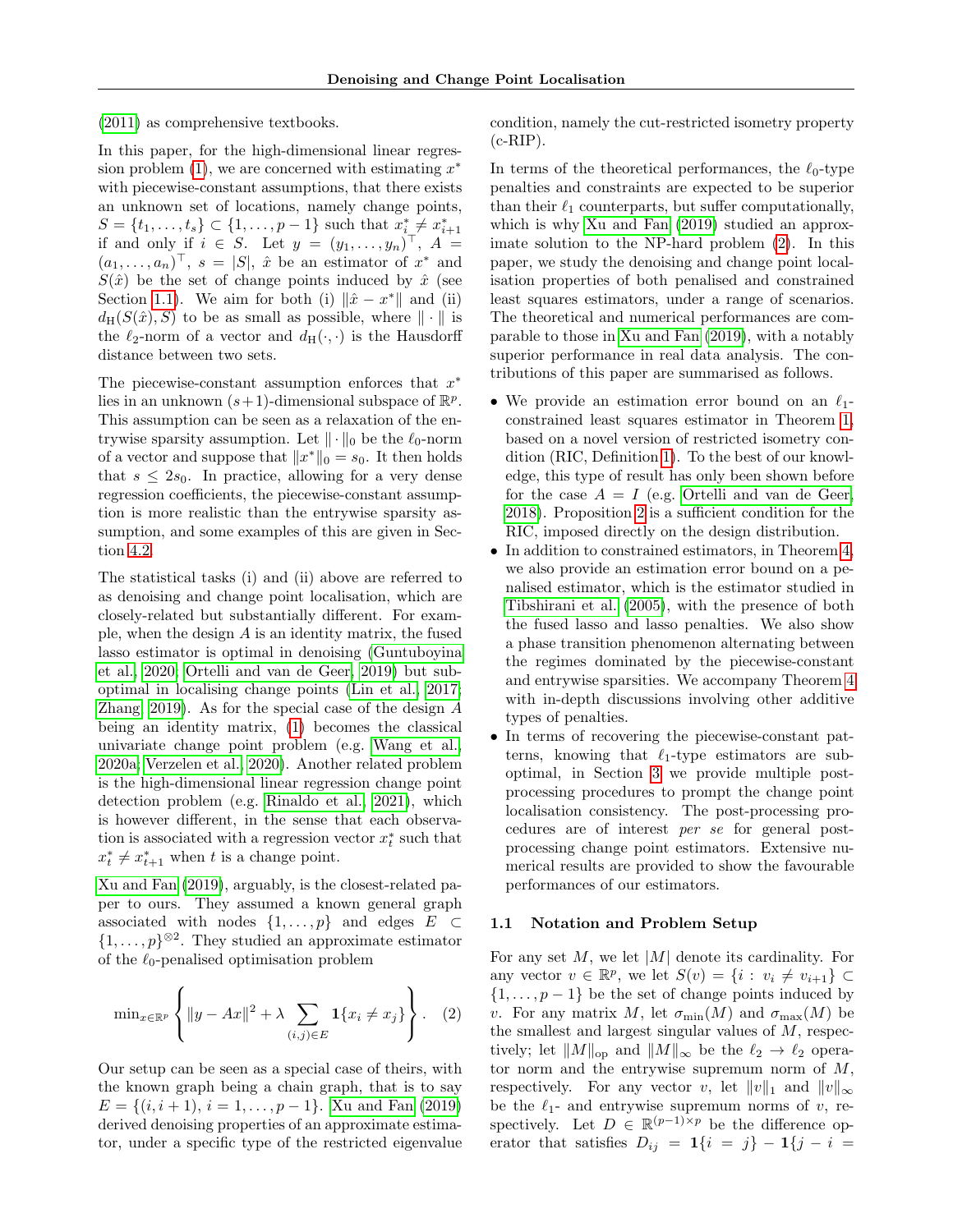1},  $i \in \{1, \ldots, p-1\}$ ,  $j \in \{1, \ldots, p\}$ . We refer to the quantity  $||Dv||_1$  as the total variation of  $v \in \mathbb{R}^p$ . For any two sets  $M_1, M_2 \subset \{1, \ldots, p\},\$ let  $d_H(M_1, M_2) = \max\{d(M_1|M_2), d(M_2|M_1))\}$  be the Hausdorff distance between  $M_1$  and  $M_2$ , where  $d(M_1|M_2) = \max_{m_2 \in M_2} \min_{m_1 \in M_1} |m_1 - m_2|$  is the one-sided Hausdorff distance.

We formalise below the model assumption which is used throughout the paper.

<span id="page-2-2"></span>Model 1. Given data  $\{a_i, y_i\}_{i=1}^n \subset \mathbb{R}^p \times \mathbb{R}$  satis-fying [\(1\)](#page-0-0), with  $S(x^*) = \{t_1, \ldots, t_s\}, t_0 = 0$  and  $t_{s+1} = p$ , let  $\Delta_{p,n} = \min_{i=0,...,s} (t_{i+1} - t_i)$  and  $\kappa_{p,n} =$  $\min_{i=1,...,s} \kappa_i = \min_{i=1,...,s} |x^*_{t_i+1} - x^*_{t_i}|$  be the minimal spacing and minimal jump size, respectively.

# <span id="page-2-8"></span>2 DENOISING

#### <span id="page-2-7"></span>2.1 A Constrained Estimator

Under Model [1,](#page-2-2) we first consider a constrained estimator

<span id="page-2-3"></span>
$$
\hat{x} = \hat{x}(V) = \underset{x \in \mathbb{R}^p}{\arg \min} \left\{ \|y - Ax\|^2 : \|Dx\|_1 \le V \right\}, \tag{3}
$$

where  $V \geq 0$  is a tuning parameter. The total variation constraint that  $||Dx||_1 \leq V$  is imposed in response to the piecewise-constant pattern of  $x^*$  that  $||Dx^*||_0 = s$ . Although total variation constrained estimators are heavily exploited in the existing literature (e.g. [Rudin et al., 1992;](#page-9-19) [Steidl et al., 2006;](#page-9-20) [Guntuboy](#page-9-14)[ina et al., 2020\)](#page-9-14), to the best of our knowledge, this is the first time total variation constrained estimators are theoretically studied with a general design matrix.

Remark 1 (Constrained and penalised estimators). An alternative to [\(3\)](#page-2-3) is a penalised estimator, which is a solution to the optimisation problem

$$
\min_{x \in \mathbb{R}^p} \{ \|y - Ax\|^2 + \lambda \|Dx\|_1 \},\
$$

where  $\lambda > 0$  is a tuning parameter. When the design matrix  $A = I$ , this penalised estimator is the fused lasso estimator and has been studied extensively (e.g. [Ortelli and van de Geer, 2019;](#page-9-15) [Lin et al., 2017\)](#page-9-16). For a general design matrix A, the computational aspects of the penalised optimisation are studied in [Tibshirani](#page-10-7) [and Taylor](#page-10-7) [\(2011\)](#page-10-7), while its theoretical properties are yet to be understood. We focus on the constrained estimator [\(3\)](#page-2-3) in this section, based on the knowledge that constrained estimators can be strictly better in denoising than their penalised counterparts, see [Guntuboyina](#page-9-14) [et al.](#page-9-14) [\(2020\)](#page-9-14) for a thorough discussion.

<span id="page-2-1"></span>In order to ensure good theoretical performances of [\(3\)](#page-2-3), we assume the following condition.

Definition 1 (Restricted isometry condition, RIC). Let  $\eta_1, \eta_2 > 0$  and  $\rho_1, \rho_2 : [0, \infty) \rightarrow [0, \infty)$  be increasing functions. A matrix  $A \in \mathbb{R}^{n \times p}$  satisfies the  $(\eta_1, \eta_2, \rho_1, \rho_2, t)$ -restricted isometry condition (RIC) if

<span id="page-2-6"></span>
$$
1 - \eta_1 - \sqrt{\rho_1(t)} \le ||Ax|| \le 1 + \eta_2 + \sqrt{\rho_2(t)}, \quad (4)
$$

for all

<span id="page-2-5"></span>
$$
x \in \mathcal{X}(t) = \{ v \in \mathbb{R}^p : ||Dv||_1 \le t, ||v|| = 1 \}. \tag{5}
$$

Definition [1](#page-2-1) can be seen as an  $\ell_1$ -version of the c-RIP condition proposed and justified in [Xu and Fan \(2019\)](#page-10-6). More discussions on Definition [1](#page-2-1) are available in Section [2.2.](#page-3-1) Before that, we present an upper bound on the estimation error of  $\hat{x}$  based on Definition [1.](#page-2-1)

<span id="page-2-0"></span>Theorem 1. Assume that the data are from Model [1,](#page-2-2) the minimal spacing condition  $\Delta_{p,n} \geq c_0 p/(s+1)$  holds for some absolute constant  $c_0 > 0$ , and the design matrix A satisfies  $(\eta_1, \eta_2, \rho_1, \rho_2, V)$ -RIC, where

$$
V \ge V^* = ||Dx^*||_1 \quad and \quad 1 - \eta_1 - \rho_1(2V) > c_1,
$$

for some absolute constant  $c_1 > 0$ . Let  $\epsilon = (\epsilon_1, \ldots, \epsilon_n)$  $(\epsilon_n)^{\top} \in \mathbb{R}^n$  be the noise vector. Let  $\hat{x}$  be the minimiser defined in  $(3)$  with the tuning parameter V.

If  $\epsilon \sim \mathcal{N}(0, \sigma^2 I_n)$ , then there exists a positive constant  $C > 0$ , such that it holds with probability at least 1 −  $2(p \vee n)^{-1},$ 

<span id="page-2-4"></span>
$$
\|\hat{x} - x^*\|^2 \le C\sigma^2 s \log(p \vee n) \log\{p/(s+1)\} + C\sigma^2 (V - V^*)^2 p/(s+1) \log(p \vee n).
$$
 (6)

Theorem [1](#page-2-0) is the first theoretical result on fused lasso regularisation, under a piece-wise constant model, with a general design matrix, while the only previously related results – [Guntuboyina et al. \(2020\)](#page-9-14) and [Ortelli and van de Geer \(2018\)](#page-9-18) – merely concerned with the identity design matrix. Although allowing for more general design matrices, comparing our result to theirs, we are only off by a logarithmic factor.

We remark that without the condition  $\Delta_{p,n} \geq c_0 p/(s+1)$ 1), following from almost identical proofs, Theorem [1](#page-2-0) still holds with the upper bound in [\(6\)](#page-2-4) inflated by  $\Delta_{\max}/\Delta_{p,n}$ , where  $\Delta_{\max} = \max_{i=0,\dots,s} (t_{i+1} - t_i).$ 

As for the tuning parameter, we highlight the condition  $V \geq V^*$  and acknowledge that we lack theoretical controls when  $V < V^*$ . This goes in line with [Guntuboyina et al. \(2020\)](#page-9-14), who also required  $V \geq V^*$ for the constrained fused lasso estimator with identity design matrix. As in [Guntuboyina et al. \(2020\)](#page-9-14), the smaller  $(V - V^*)^2$  the sharper the upper bound. In practice, one can choose  $V$  using information-type criteria (e.g. [Tibshirani and Taylor, 2012\)](#page-10-8).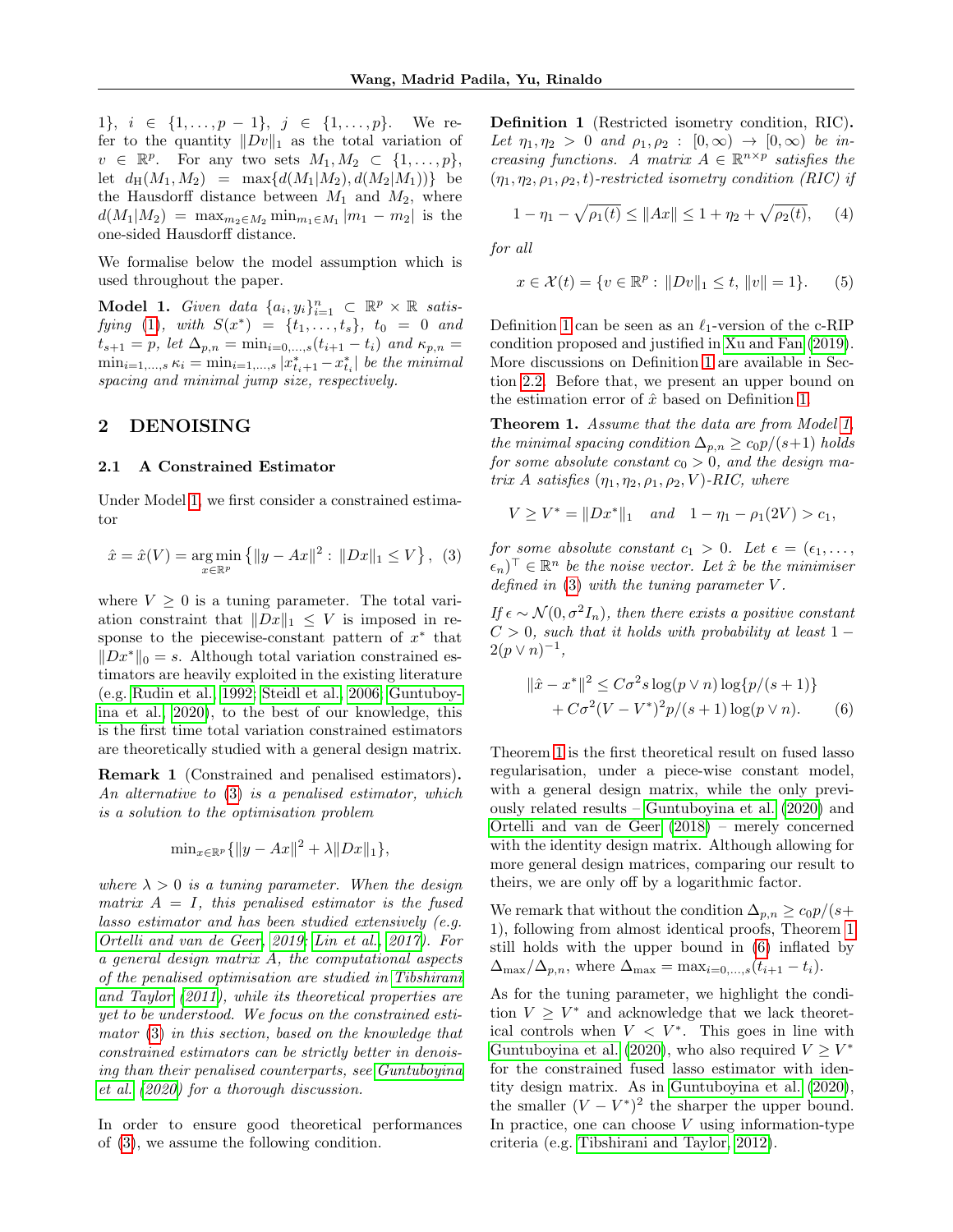As for the  $\ell_0$ -penalised counterparts, two sets of theoretical results are provided in [Xu and Fan \(2019\)](#page-10-6): One (Theorem 3.4 therein) relies on a version of the restricted isometry condition on design matrices, but the model is assumed to be noiseless besides the design matrix; this setup is incomparable with the additive noise setting [\(1\)](#page-0-0) considered in this paper. The other (Theorem 3.5 therein) is a noisy version result and the upper bound thereof is at least of the order of  $||\epsilon||$ . When  $\epsilon \sim \mathcal{N}(0, \sigma^2 I_n)$ , it holds that  $\|\epsilon\| \gtrsim \sqrt{n}$  with high probability, which implies that the upper bound [\(6\)](#page-2-4) is sharper than that in [Xu and Fan \(2019\)](#page-10-6).

## <span id="page-3-1"></span>2.2 The Restricted Isometry Condition

The estimation error bound in Theorem [1](#page-2-0) holds under Definition [1,](#page-2-1) which is a version of compatibility conditions. In order to provide theoretical guarantees for penalised/constrained estimators in high-dimensional problems, compatibility conditions are often assumed. In particular, [van de Geer \(2018\)](#page-10-9) showed that such conditions are necessary for analysing lasso estimators.

Definition [1](#page-2-1) can be regarded as an  $\ell_1$  counterpart of the c-RIP condition introduced in [Xu and Fan \(2019\)](#page-10-6). Instead of restricting in  $\mathcal{X}(t)$  defined in [\(5\)](#page-2-5), [Xu and](#page-10-6) [Fan \(2019\)](#page-10-6) considered the constraint  $\{v \in \mathbb{R}^p : 1 \leq$  $||Dv||_0 \leq t$ . For both our results and those in [Xu and](#page-10-6) [Fan \(2019\)](#page-10-6), the RICs are most useful when assuming  $\eta_i$ ,  $\rho(s) = O(1)$ ,  $j = 1, 2$ . This in essence implies that constraining to  $\mathcal{X}(t)$ , the restricted eigenvalues of  $A^{\dagger} A$  are all around one, i.e. for any  $x \in \mathcal{X}(t)$ , it holds that

$$
\eta_1 + \sqrt{\rho_1(t)} \le \sqrt{x^{\top} (A^{\top} A - I_p)x} \le \eta_2 + \sqrt{\rho_2(t)}.
$$

This is in stark contrast to most of the classical lasso estimation literature with entrywise sparsity assumption, where it is often assumed that  $\sigma_{\min}\{\mathbb{E}(A^{\top}A)\}\$ is of order  $O(n)$ . This difference in assumptions directly results in the difference in the final estimation error rates. To be specific, with some abuse of notation, assuming  $||x^*||_0 = s$ , it holds with large probability that the lasso estimator  $\hat{x}^{\text{lasso}}$  satisfies that  $\|\hat{x}^{\text{lasso}} - x^*\|^2 \leq s\sigma^2 \log(p)/n$  (e.g. Bühlmann and [van de Geer, 2011\)](#page-9-9). However, despite the fact that our piecewise-constant assumption can be seen as a generalisation of the entrywise-sparsity assumption, [\(6\)](#page-2-4) reads as  $\|\hat{x} - x^*\|^2 \leq s\sigma^2 \log(p)$ . We remark that such difference is merely due to different scalings on the designs - this is more prominent in the statement in Proposition [2](#page-3-0) below. We opt for the same scaling as that in [Xu and Fan \(2019\)](#page-10-6) for an easier comparison.

In spite of the aforementioned similarity between Definition [1](#page-2-1) and the c-RIP in [Xu and Fan \(2019\)](#page-10-6), replacing the  $\ell_0$  constraint with its  $\ell_1$  counterpart leads to two fundamental differences. Firstly, constraining the  $\ell_1$ -norm of  $Dx^*$  is, generally speaking, weaker than constraining its  $\ell_0$ -norm, and therefore enriches the flexibility. Secondly, since for any vector v,  $||Dv||_0$  is invariant with respect to scaling v, but  $||Dv||_1$  is not, involving an upper bound on  $||Dv||_1$  in [\(4\)](#page-2-6) makes it more difficult in the proofs.

We provide a sufficient condition for Definition [1.](#page-2-1)

<span id="page-3-0"></span>**Proposition 2.** Let  $A \in \mathbb{R}^{n \times p}$  be a matrix with rows  $n^{-1/2}a_i, i \in \{1, ..., n\},\$  where  $\{a_i\}_{i=1}^n$  are independent and identically distributed sub-Gaussian vectors, satisfying that  $||a_1||_{\psi_2} \leq U$  and  $Cov(a_1) = \Sigma$ , with  $\sigma_{\min}(\Sigma) = (1-\zeta)^2$ ,  $\sigma_{\max}(\Sigma) = (1+\zeta)^2$  and  $\zeta \in (0,1)$ . Assume that there exist absolute constants  $c_1, c_2 > 0$ such that

<span id="page-3-2"></span>
$$
c_1\sqrt{n}\phi_n \le \{t\sqrt{p} + \log(p)\}\{\sqrt{p} + \sqrt{\log(n)}\} \le c_2 n^{3/2},\tag{7}
$$

for some diverging sequence  $\phi_n$ , with  $\phi_n U^{-4} \to \infty$ , as n grows unbounded. For any  $x \in \mathcal{X}(t)$  defined in [\(5\)](#page-2-5), it holds with probability at least

$$
1 - 2n^{-c_3} - 2\exp(-c_4U^{-4}\phi_n),
$$

where  $c_3, c_4 > 0$  are absolute constants, that

$$
1 - \zeta - 2^{-1/2}(1 - \zeta) \le ||Ax|| \le 1 + \zeta + 2^{-1/2}(1 - \zeta).
$$

We readily see that with large probability, under the conditions in Proposition [2,](#page-3-0) the design matrix A satisfies the  $(\zeta, \zeta, 2^{-1}(1-\zeta)^2, 2^{-1}(1-\zeta)^2, t)$ -RIC. The condition  $(7)$  implies that the dimensionality p can at most grow polynomially with respect to the sample size  $n$ , which is stronger than allowing for an exponential growth, as in [Xu and Fan \(2019\)](#page-10-6). Condition [\(7\)](#page-3-2) is a direct consequence of the metric entropy of the constrain set  $\mathcal{X}(t)$ . Specifically, as shown in [Guntuboyina](#page-9-14) [et al. \(2020\)](#page-9-14), for any  $\delta > 0$ , the  $\delta$ -metric entropy of  $\mathcal{X}(t)$  is upper bounded by  $\delta^{-1}\{t\sqrt{p} + \log(p)\}\,$ , which is polynomial in  $p$ . Due to this bottleneck, we conjecture that the condition [\(7\)](#page-3-2) cannot be improved, if one trades  $\ell_0$ -sparsity with the weaker version  $\ell_1$ -sparsity.

An immediate consequence of combining Theorem [1](#page-2-0) and Proposition [2](#page-3-0) is as follows.

<span id="page-3-3"></span>Corollary 3. Assume that the data are from Model [1,](#page-2-2) the minimal spacing condition  $\Delta_{p,n} \geq c_0 p/(s+1)$  holds for some absolute constant  $c_0 > 0$ , and the design matrix A satisfies the conditions in Proposition [2.](#page-3-0) Under all the assumptions in Proposition [2,](#page-3-0) let

$$
V \ge V^* = ||Dx^*||_1 \quad and \quad 1 - \zeta - \rho_1(2V) > c,
$$

for some absolute constant  $c > 0$ . Let  $\epsilon =$  $(\epsilon_1, \ldots, \epsilon_n)^\top \in \mathbb{R}^n$  be the noise vector.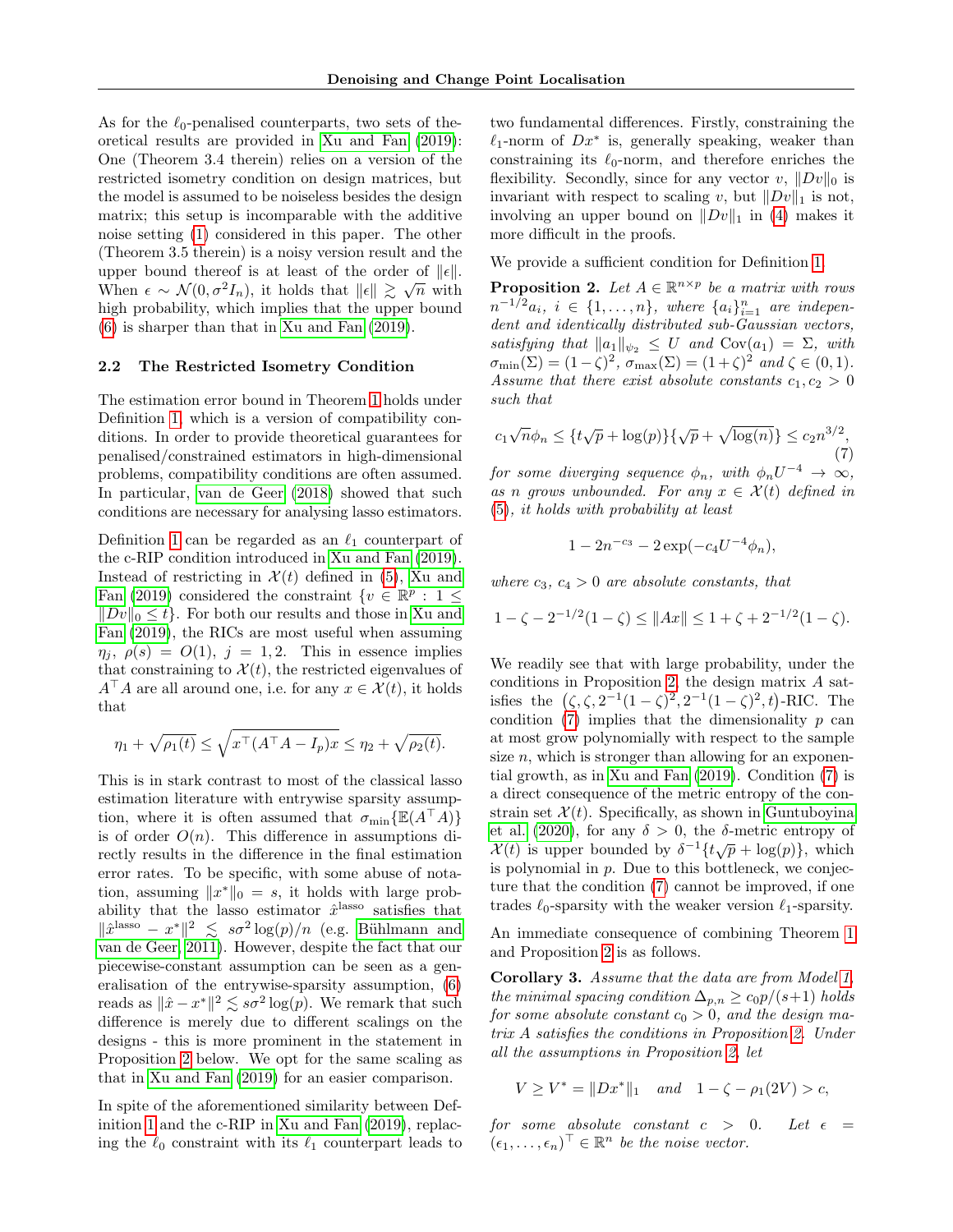If  $\epsilon \sim \mathcal{N}(0, \sigma^2 I_n)$ , then there exists a positive constant  $C > 0$ , such that with probability at least

$$
1 - 2(p \vee n)^{-1} - 2n^{-c_3} - 2\exp(-c_4U^{-4}\phi_n),
$$

it holds

$$
\|\hat{x} - x^*\|^2 \le C\sigma^2 s \log(p \vee n) \log\{p/(s+1)\} + C\sigma^2 (V - V^*)^2 p/(s+1) \log(p \vee n),
$$

where  $c_3, c_4 > 0$  are absolute constants.

## <span id="page-4-4"></span>2.3 A Penalised Estimator

Recall that in [Tibshirani et al. \(2005\)](#page-9-0) the fused lasso estimator was introduced as

<span id="page-4-2"></span>
$$
\tilde{x} = \underset{x \in \mathbb{R}^p}{\arg \min} \left\{ \|y - Ax\|^2 + \lambda_1 \|x\|_1 + \lambda_2 \|Dx\|_1 \right\}, \tag{8}
$$

where  $\lambda_1, \lambda_2 > 0$  are tuning parameters. The estimator  $\tilde{x}$  is rooted in the belief that  $x^*$  is both piecewiseconstant and entrywise-sparse. In this section, we are to establish theoretical guarantees on the denoising performance of  $\tilde{x}$ , which, to the best of our knowledge, is not seen in the existing literature.

<span id="page-4-0"></span>Theorem 4. Assume that the data are from Model [1.](#page-2-2) Let  $H = \{j : x_j^* \neq 0\} \subset \{1, ..., p\}$ , with  $|H| = h$ . Assume that the design matrix A has rows  $\{n^{-1/2}a_i\}_{i=1}^n$ , where  ${a_i}_{i=1}^n$  are independent and identically distributed as  $\mathcal{N}(0, \Sigma)$ , with  $\sigma_{\min}(\Sigma) \geq l > 0$  and  $\|\Sigma\|_{\infty} \leq$  $\rho$ , where l and  $\rho$  are absolute constants. Suppose that  $\epsilon \sim \mathcal{N}(0, \sigma^2 I_n)$  and  $(s+h) \log(p) \leq C_1 n$ , where  $C_1 > 0$ is a sufficiently large constant.

Let  $\tilde{x}$  be defined in [\(8\)](#page-4-2) with  $\lambda_1 = C_{\lambda_1} \sigma \sqrt{\rho \log(p \vee n)}$ and  $\lambda_2 = C_{\lambda_2} \sigma \sqrt{\log(p \vee n)}$ , where  $C_{\lambda_1}, C_{\lambda_2} > 0$  are sufficiently large absolute constants. It holds, with probability at least  $1 - c_1(p \vee n)^{-1} - p \exp(-n)$  $c_2 \exp(-c_3 n)$ , that

<span id="page-4-3"></span>
$$
\|\tilde{x} - x^*\|^2 \le C\sigma^2 \log(p \vee n)(s \vee h),\tag{9}
$$

where  $C > 0$  is an absolute constant.

We remark that, Theorem [4](#page-4-0) also relies on some form of restricted eigenvalue conditions, although we do not assume it explicitly as what we do in Theorem [1.](#page-2-0) Due to the Gaussian design, we in fact show that a form of RIC holds with large probability and leads to the success of Theorem [4](#page-4-0) (see e.g. Lemma 9 in [Zhang et al.,](#page-10-10) [2015\)](#page-10-10).

The result [\(9\)](#page-4-3), in fact, reads as  $\|\tilde{x} - x^*\|^2 \lesssim h\lambda_1^2 + s\lambda_2^2$ , with the two terms in the upper bound corresponding to the optimal estimation error bounds in the cases solely under the entrywise sparsity and piecewiseconstant assumptions, respectively. Theorem [4](#page-4-0) unveils a phase transition phenomenon that when  $h \geq s$ , the lasso rate dominates and vice versa.

The estimator in [\(8\)](#page-4-2) is within the category of doublypenalised estimators. The additive type upper bound shown in Theorem [4](#page-4-0) echos the general phenomenon for doubly-penalised estimators. For instance, in highdimensional linear regression problems, [Hebiri and](#page-9-21) [van de Geer \(2011\)](#page-9-21) studied an estimator penalised by both  $\ell_1$ - and  $\ell_2$ -penalties, which is a generalisation of the elastic net estimator (e.g. [Zou et al., 2006\)](#page-10-0), and derived an upper bound in the form of the sum of that on lasso and ridge estimators. In the highdimensional functional data analysis literature, with potentially many different functional covariates, [Wang](#page-10-11) [et al. \(2020b\)](#page-10-11) showed that the prediction upper bound is the sum of an upper bound related with the smoothness penalty and an upper bound related with the high-dimensionality.

# <span id="page-4-1"></span>3 CHANGE POINT LOCALISATION AND POST-PROCESSING PROCEDURES

In high-dimensional linear regression problems, in addition to controlling the estimation error of estimators as in Section [2.3,](#page-4-4) when it is believed that the regression coefficients are piecewise-constant, e.g. there exist unknown group structures in the predictors, it is also of particular interest to recover such structures by localising change points. For instance, in group lasso estimation, such group structures are assumed known. An accurate estimation of the group structures can be a pre-processing step for a group lasso estimation.

In this section, the goal is to obtain a consistent change point estimator  $\hat{S}$ , such that

<span id="page-4-5"></span>
$$
d_H(\widehat{S}, S) \le \varepsilon_{p,n}
$$
 and  $|\widehat{S}| = |S|,$  (10)

where  $\varepsilon_{p,n}/p \to 0$ , with probability tending to one as  $n \to \infty$ . We refer to  $\varepsilon_{p,n}$  as the localization error. In view of the two criteria detailed in [\(10\)](#page-4-5), the following two subsections focus on the guarantees on the localisation error and estimated number of change points, respectively.

## 3.1 The Localisation Error

When the design matrix A is the identity, Theorem 4 of [Lin et al. \(2017\)](#page-9-16) shows that an upper bound on the estimation error  $\|\hat{x} - x^*\|$  immediately guarantees a control on the localisation error in terms of a onesided Hausdorff distance  $d(S(\hat{x})|S)$ . Combining this result with Theorem [1](#page-2-0) (or Corollary [3\)](#page-3-3), yields that,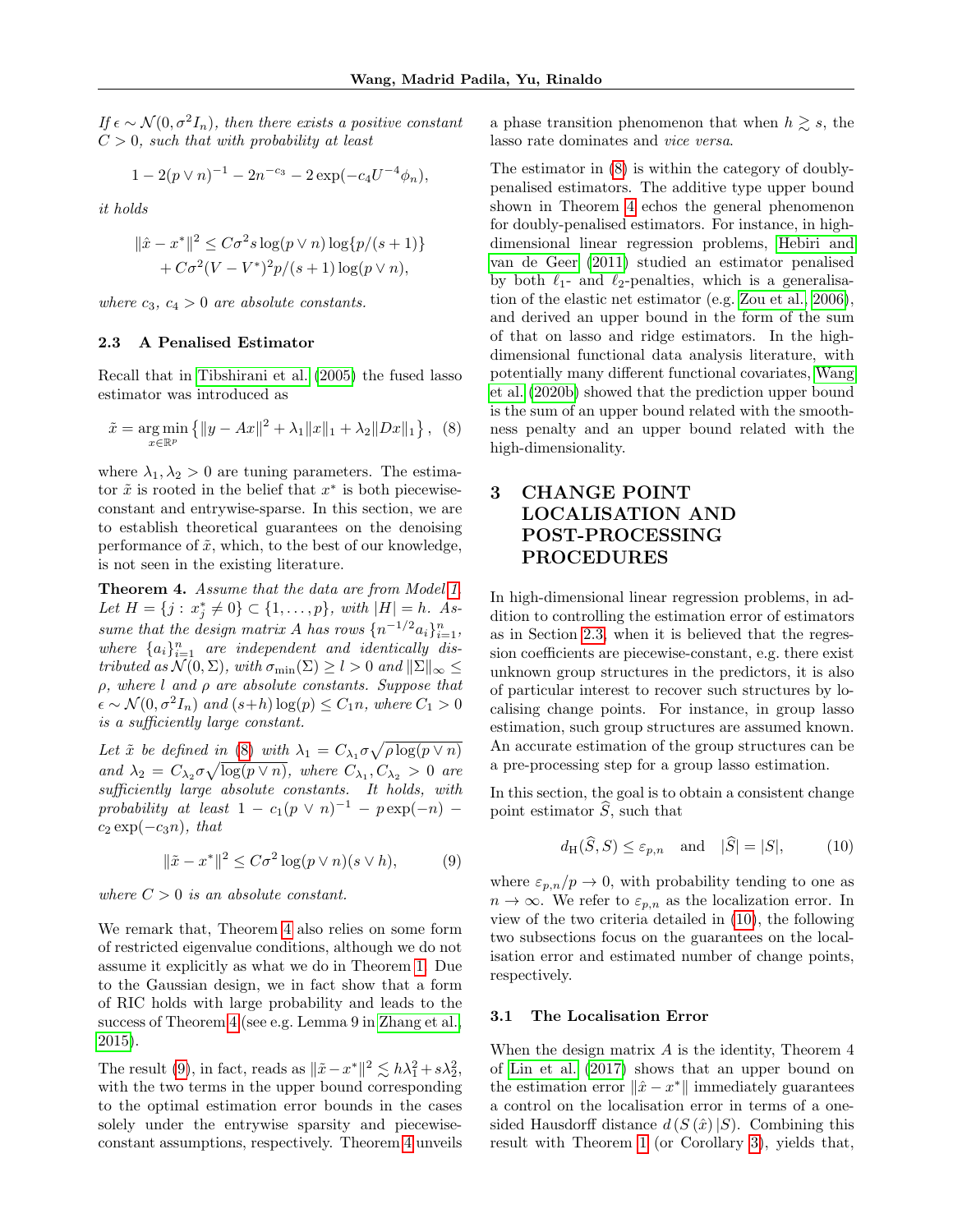with probability at least  $1 - 2(p \vee n)^{-1}$ ,

$$
d(S(\hat{x})|S) \lesssim \sigma^2 s \log(p \vee n) \log\{p/(s+1)\}\kappa_{p,n}^{-2} + \sigma^2 (V - V^*)^2 p/(s+1) \log(p \vee n)\kappa_{p,n}^{-2}.
$$

Furthermore, [Lin et al. \(2017\)](#page-9-16) point out that the fused lasso estimator  $\hat{x}$ , lacks a two-sided Hausdorff distance control because typically  $|S(\hat{x})| > s$ . This issue with the over-estimation is partially tackled in [Lin et al.](#page-9-16) [\(2017\)](#page-9-16). There, the authors showed that a mean filtering post-processing procedure is effective at removing spurious estimated change points that are far away from the true change points. This post-processing step, originally analysed by [Lin et al. \(2017\)](#page-9-16) assuming an identity design matrix, can in fact be used for general design cases without modification. In detail, let  $I_F(\hat{x}) \subset \{b_{p,n}, \ldots, p-b_{p,n}\}\$  such that

$$
I_F(\hat{x}) = \{ i : i \in S(\hat{x}) \text{ or } i + b_{p,n} \in S(\hat{x})
$$
  
or  $i - b_{p,n} \in S(\hat{x}) \} \cup \{ b_{p,n}, p - b_{p,n} \},$  (11)

with an integer bandwidth  $b_{p,n} > 0$ . For each  $i \in$  ${b_{p,n}, \ldots, p-b_{p,n}}$ , set

<span id="page-5-1"></span>
$$
F_i(\hat{x}) = \frac{1}{b_{p,n}} \sum_{j=i+1}^{i+b_{p,n}} \hat{x}_j - \frac{1}{b_{p,n}} \sum_{j=i-b_{p,n}+1}^{i} \hat{x}_j.
$$
 (12)

The set of estimates change point is defined as the

<span id="page-5-2"></span>
$$
S_I(\hat{x}) = \{ i : |F_i(\hat{x})| \ge \tau_{p,n} \} \subset I_F(\hat{x}), \qquad (13)
$$

where  $\tau_{p,n} > 0$  is a pre-specified threshold. An adaptation to Theorem 5 in [Lin et al. \(2017\)](#page-9-16) leads to the following result.

<span id="page-5-3"></span>Proposition 5. Assume all the conditions in Theorem [1](#page-2-0) hold. Let

$$
R_{p,n} = C\sigma^2 s \log(p \vee n) \log\{p/(s+1)\}
$$

$$
+ C\sigma^2 (V - V^*)^2 p/(s+1) \log(p \vee n)
$$

and assume that there exists a sufficiently large absolute constant  $C_{SNR} > 0$  such that  $\kappa_{p,n}^2 \Delta_{p,n} >$  $C_{SNR}R_{p,n}$ . For  $S_I(\hat{x})$  defined through [\(11\)](#page-5-0), [\(12\)](#page-5-1), and [\(13\)](#page-5-2), with  $\tau_{p,n}$  and  $b_{p,n}$  satisfying that  $\tau_{p,n} = c_{\tau} \kappa_{p,n}$ , for some constant  $c_{\tau} \in (0,1)$  and

$$
b_{p,n} = cR_{p,n} \{c_{\tau} \wedge (1 - c_{\tau})\}^{-2} \kappa_{p,n}^{-2} \leq \Delta_{p,n}/4,
$$

for a sufficiently large absolute constant  $c > 0$ , it holds with probability at least  $1 - 2(p \vee n)^{-1}$  that, with a sufficiently large absolute constant  $C_1 > 0$ ,

$$
d_{\rm H} (S_I(\hat{x}), S) \le C_1 \sigma^2 s \log(p \vee n) \log\{p/(s+1)\} \kappa_{p,n}^{-2} + C_1 \sigma^2 (V - V^*)^2 p/(s+1) \log(p \vee n) \kappa_{p,n}^{-2}.
$$

As we can see from Proposition [5,](#page-5-3) the mean filter smooths the fused lasso estimator and delivers an estimator satisfying the first criterion in [\(10\)](#page-4-5). When  $V = V^*$ , we see that the localisation rate is, aside from a poly-logarithmic factor, of order  $\sigma^2 \kappa_{p,n}^{-2} s$ . This type of guarantee is consistent with analogous results established in array of change point detection problems and implies the near-optimality of our results. Indeed, in change point detection problems, minimax lower bounds on the localisation errors are usually of the form of  $\sigma^2 \kappa^{-2}$  and their upper bounds obtained by polynomial-time algorithms are usually in the form of  $\sigma^2 \kappa^{-2} \times$  a sparsity parameter  $\times$  a logarithmic factor, see [Yu \(2020\)](#page-10-12).

## <span id="page-5-5"></span>3.2 The Number of Change Points

<span id="page-5-0"></span>The output  $S_I(\hat{x})$  is, as pointed out in [Lin et al. \(2017\)](#page-9-16), still an over-estimator of S, due to the lack of control on the estimated change points around the true change points. To obtain a consistent change point estimator, we further prune the estimator with an additional time filter, detailed below.

Provided that  $S_I(\hat{x}) \neq \emptyset$ , we sort it as  $\{\hat{t}_1, \ldots, \hat{t}_M\},\$ with  $\hat{t}_i < \hat{t}_j$ ,  $i < j$ . If  $M = 1$ , we let  $S_T(\hat{x}) = S_I(\hat{x})$ . If  $M \ge 2$ , we let  $D_m = \hat{t}_{m+1} - \hat{t}_m$ ,  $m \in \{1, ..., M - \}$ 1}. With a pre-specified tuning parameter  $t_{p,n} > 0$ , let  $S = \{m : D_m > t_{p,n}\} = \{s_1, \ldots, s_{|\widetilde{S}|}\},\$  which partitions  $S_I(\hat{x})$  into  $|\widetilde{S}|+1$  segments, that is

$$
S_I(\hat{x}) = \{\hat{t}_1, \dots, \hat{t}_{s_1}\} \cup \dots \cup \{\hat{t}_{s_{|\tilde{S}|}+1}, \dots, \hat{t}_M\}
$$
  
=  $\bigcup_{u=1}^{|\tilde{S}|+1} \tilde{S}_u$ .

If  $|\widetilde{S}| = 0$ , then we have that  $S_I(\hat{x}) = \widetilde{S}_1$ . Finally, denote that

<span id="page-5-4"></span>
$$
S_T(\hat{x}) = \{\text{median}(\widetilde{S}_u), u = 1, ..., |\widetilde{S}| + 1\},
$$
 (14)

where we take the convention that the median of a set is a member in this set and when there are two different medians, we take the smaller one for uniqueness. In the following we show that  $S_T(\hat{x})$  provides a consistent estimation on the number of change points.

<span id="page-5-6"></span>Proposition 6. Assume all the conditions in Propo-sition [5](#page-5-3) hold. Let  $S_T(\hat{x})$  be defined in [\(14\)](#page-5-4) with the tuning parameter  $t_{p,n} = 2b_{p,n}$ . It holds with probability at least  $1 - 2(p \vee n)^{-1}$  that  $|S_T(\hat{x})| = |S|$ .

With a further post-processing step based upon the mean filter proposed in [Lin et al. \(2017\)](#page-9-16) and with properly chosen tuning parameters, we have now met the second criterion in [\(10\)](#page-4-5). Note that  $S_T(\hat{x}) \subset S_I(\hat{x})$ . We further have that  $S_T(\hat{x})$  is consistent in terms of [\(10\)](#page-4-5). The theoretical tuning parameters are functions of unknown parameters. We discuss how to choose the tuning parameters in practice in Section [4.](#page-6-1)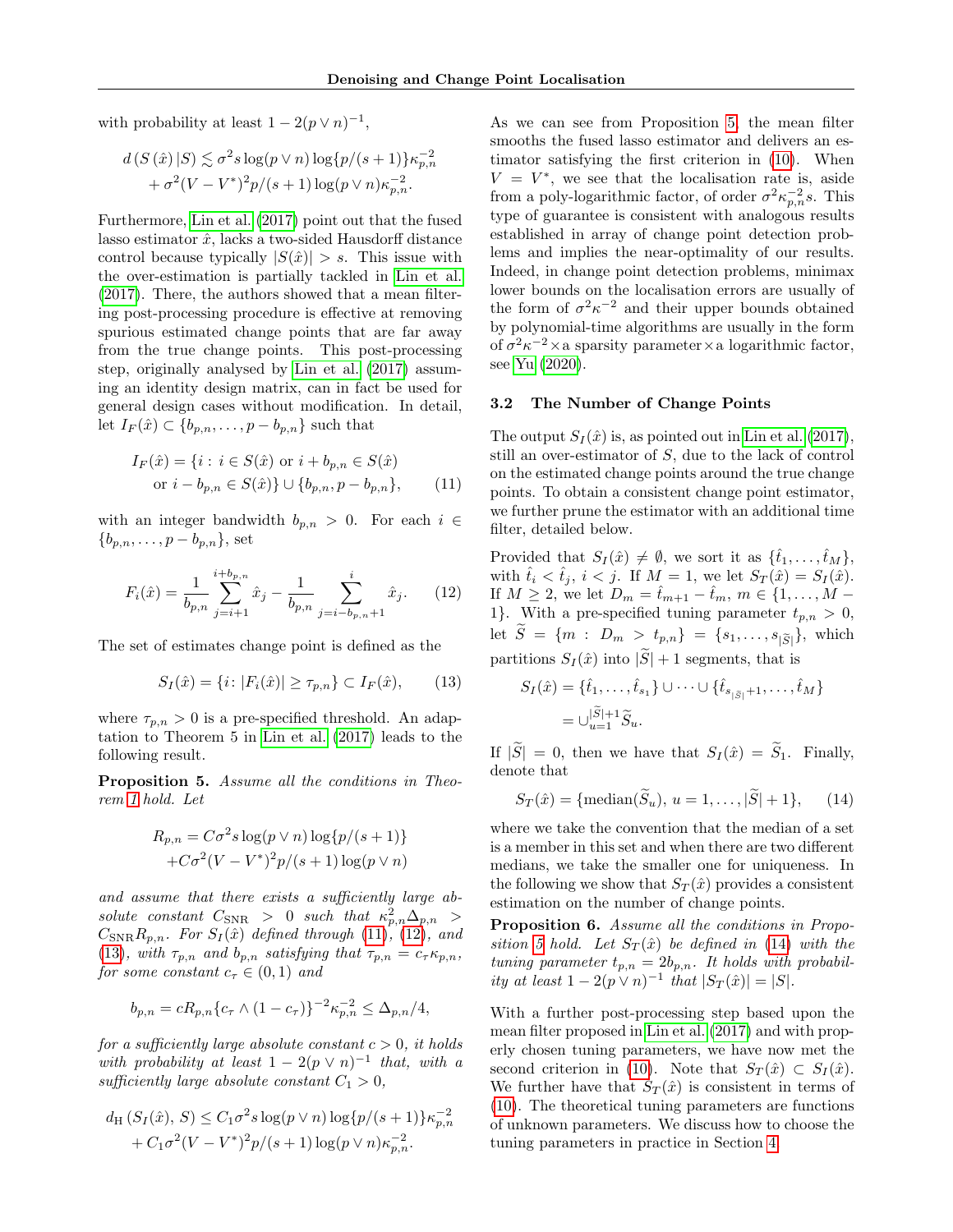# <span id="page-6-1"></span>4 NUMERICAL EXPERIMENTS

Our focus for now is to study the piecewise-constant and potentially very dense regression coefficients. We have shown that a fused lasso (FL) estimator is enough for the denoising purpose, which implies good prediction ability. To learn the piecewise-constant pattern, a mean filtering post-processing based on the fused lasso (FLMF) achieves a nearly-optimal localisation error; to accurately partition the coefficients into groups, a further step based on a time filter (FLMTF) is necessary. In this section, we study the numerical performances of the aforementioned three estimators.

The FL used to obtain our numerical results, is a penalised estimator, not the constrained estimator we focus on in Section [2.1.](#page-2-7) This choice was made out of convenience, due to the availability of the well-written R package genlasso [\(Arnold and Tibshirani, 2014\)](#page-9-22). We acknowledge this inconsistency of the paper. The FL estimators are solved with tuning parameter chosen from a 5-fold cross-validation.

As instructed in [Lin et al. \(2017\)](#page-9-16), the tuning parameter  $b_{p,n}$  in FLMF is chosen to be  $\lfloor 0.25 \log^2(p) \rfloor$  and  $\tau_{p,n}$  is chosen via a permutation-based algorithm. For FLMTF, the additional tuning parameter is chosen to be  $t_{p,n} = 2 \times [0.25 \log^2(p)]$ . The main competitor is an  $\ell_0$ -penalised estimator via the ITerative Alpha Expansion (ITALE) algorithm [\(Xu and Fan, 2019\)](#page-10-6), the tuning parameter therein is chosen through a 5-fold cross-validation.

#### 4.1 Simulation Studies

Four types of design matrices are considered: (1) Identity matrices. (2) Band matrices. Let A be  $A_{ij} = 0$ , if  $|i-j| > h$ , and  $A_{ij} \stackrel{\text{i.i.d.}}{\sim} \mathcal{N}(0,1)$ , if  $|i-j| \leq h$ , where  $h \in \mathbb{N}$ . (3) Gaussian random matrices with identity covariance matrices. Each row of A is i.i.d. from  $\mathcal{N}(0, I_p)$ . (4) Gaussian random matrices with band covariance matrices. Each row of A is i.i.d. from  $\mathcal{N}(0, \Sigma)$ , where  $\Sigma$  is a band matrix with bandwidth h. Each type of design matrices includes three scenarios: (1) one change point; (2) nine equally-spaced change points; and (3) nine unequally-spaced change points. All details are deferred to the supplementary materials.

For each setting, we fix  $p = 1000$  and let the noise be from  $\mathcal{N}(0, \sigma^2 I_n)$ . Each combination of parameters is repeated 100 times. Each reported result is in the form of mean and standard deviation. We vary the jump size (denoted as a constant multiplied by  $\gamma$  in this section), sample size, variance  $\sigma^2$  and other model specific parameters to demonstrate a wide range of situations. All results can be found in the supplementary materials.

In Figure [1,](#page-8-0) we only present a few examples to convey the key messages. Representative results of cases on four different types of design matrices are shown in the four rows of Figure [1.](#page-8-0) From left to right, the columns are the results on the mean squared errors reflecting the denoising performances, the Hausdorff distances and  $|S_T(\hat{x}) - S|$  reflecting the change point estimation performances. Generally speaking, although the  $\ell_0$  estimators outperform  $\ell_1$  estimators theoretically, across the board, our three estimators concerned have comparable numerical performances to ITALE. We would like to highlight two observations. Firstly, in terms of the change point estimation performances, we see a clear improvement from the two filters. Secondly, in the second and fourth rows, which correspond to band matrices in the designs, our estimators uniformly outperform the competitor ITALE. This suggests a possible regime where our RIC is more flexible than the c-RIP.

#### <span id="page-6-0"></span>4.2 Real Data Analysis

We consider two real data sets in this subsection, focusing on the denoising and change point localisation purposes, respectively.

The cookie dough data set [\(Osborne et al., 1984;](#page-9-23) [Brown et al., 2001;](#page-9-24) [Hans, 2011\)](#page-9-25) contains  $n = 72$  cookie dough samples, with the sucrose content as the response and the quantitative near-infrared (NIR) spectroscopy results corresponding to  $p = 700$  equallyspaced wavelengths as the predictors. Because of the finely-partitioned wavelengths predictors, we expect a piecewise-constant but non-sparse pattern of the regression coefficients.

We use this data set to demonstrate the denoising performances of FL. As for the competitors, we include the classical lasso, the elastic net [\(Zou et al., 2006\)](#page-10-0) and ITALE. The lasso and elastic net estimators are obtained by applying the R [\(R Core Team, 2021\)](#page-9-26) package glmnet [\(Friedman et al., 2010\)](#page-9-27), with tuning parameters selected via a 5-fold cross-validation.

We randomly split the original data set 100 times, each with a training data set of 39 observations and a test data set with 31 observations, after removing the 23rd and 61st observations as outliers [\(Hans, 2011\)](#page-9-25). Data are all centred to eliminate the intercepts, as required in the model assumption, and standardised before estimation to follow suit (see e.g. Lemma 9 in [Hans, 2011\)](#page-9-25). The training data sets are used to obtain estimators and the test data sets are used to calculate the mean squared errors.

We collect the results in Table [1,](#page-7-0) including MSE - mean squared errors,  $|\hat{S}|$  - numbers of estimated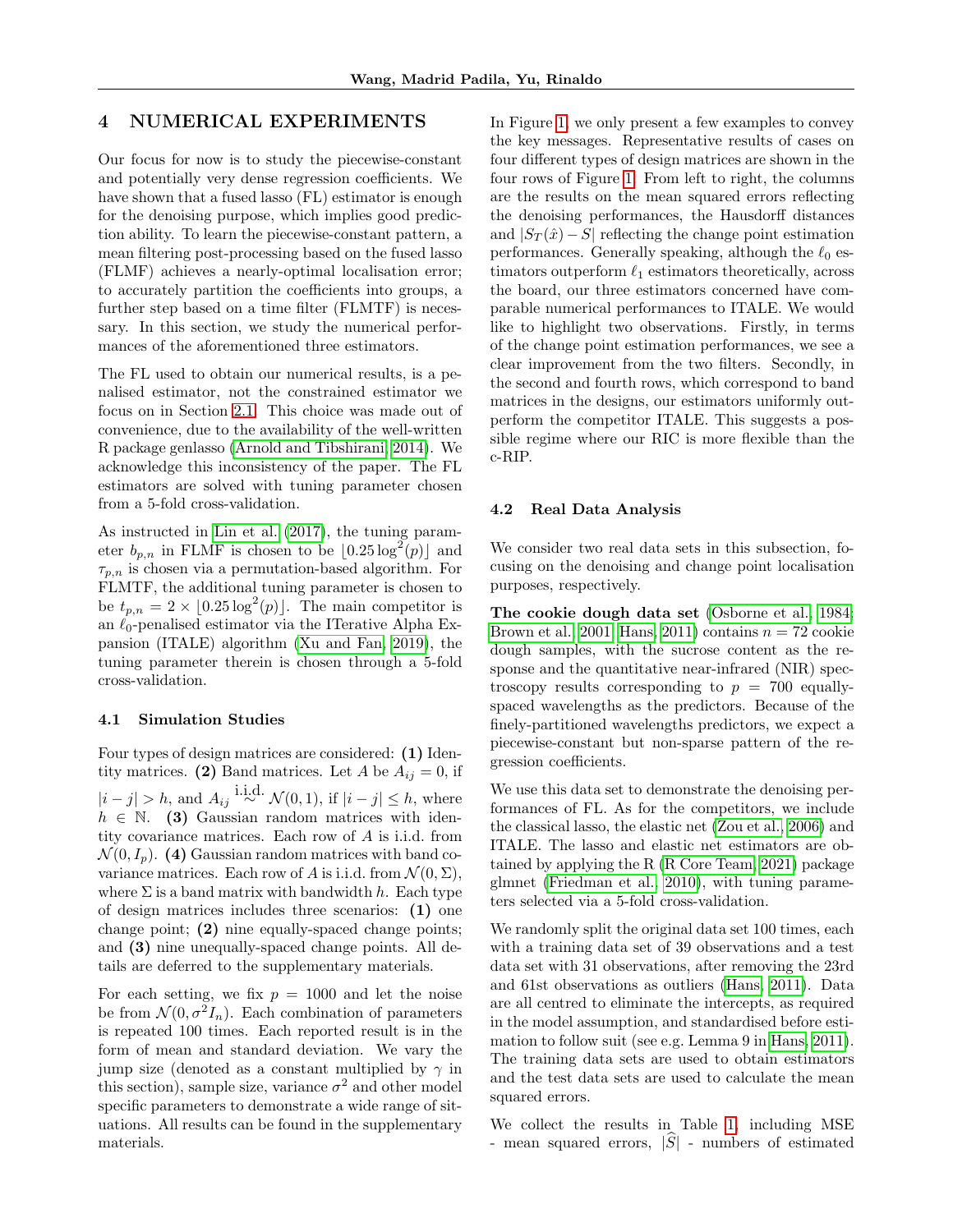change points and  $|\widehat{H}|$  - numbers of non-zero estimated coefficients. We do not include the results of ITALE, which returns an average MSE of 52840. It can be seen from Table [1](#page-7-0) that fused lasso allows for very dense regression coefficients, but encourages recovering the piecewise-constant pattern, and most importantly, has the best prediction performances.

<span id="page-7-0"></span>Table 1: The results of different methods on the cookie dough data set. MSE: mean squared errors;  $|S|$ : numbers of estimated change points; and  $|\hat{H}|$ : number of non-zero estimated coefficients. Each cell is in the form of mean(std.dev).

|                 | FL.          | Lasso        | Elastic net  |
|-----------------|--------------|--------------|--------------|
| MSE             | 0.122(0.091) | 0.136(0.097) | 0.138(0.097) |
| $ \widehat{S} $ | 10.8(2.40)   | 35.2(7.21)   | 330(204)     |
| $ \widehat{H} $ | 697(15.5)    | 23.1(5.03)   | 285(188)     |

The air quality data set [\(The World Air Qual](#page-9-28)[ity Index project, 2021\)](#page-9-28) consists of daily average air quality measurements from different cites around the world. We choose  $n = 30$  cities (Amsterdam, Bangkok, Beijing, Changsha, Chongqing, Dalian, Frankfurt, Guangzhou, Harbin, Hefei, Hong Kong, Kunming, Kyoto, Lhasa, London, Los Angeles, Manchester, Nanjing, Osaka, Paris, Sanya, Seoul, Shanghai, Singapore, Hamburg, Suzhou, Tianjin, Xiamen, Xi'an and Tokyo). Let their Particulate Matter 2.5  $(PM_{2.5})$  values on 2021-07-30 be the responses and let their weekly averaged  $PM_{2.5}$  data from the previous  $p = 52$  weeks as their own covariates. Data are all centred and standardised. Our goal is to detect potential change points in the coefficients consisting of 52 weeks.

We focus on the behaviours of FLMTF studied in Section [3.2](#page-5-5) and the ITALE studied in [Xu and Fan](#page-10-6) [\(2019\)](#page-10-6). Similar observations of extremely large MSEs of ITALE lead us to discard discussing their results. The FLMTF detects 4 change points corresponding to the 6th, 21st, 33rd and 48th weeks, which are inline with the season changes, as depicted in Figure [2.](#page-8-1) Note that seasons are commonly defined in two ways [\(Trenberth, 1983\)](#page-10-13): astronomical and meteorological seasons. The start dates of astronomical seasons are 20th March, 20th July, 22nd September and 21st December; and those of the meteorological seasons are 1st March, 1st July, 1st September and 1st December. In this specific data set, the astronomical seasons start in the 6th, 19th, 31st and 45th weeks, and the meteorological seasons start in the 9th, 22nd, 35th and 48th weeks.

# 5 Conclusions

For a high-dimensional linear regression problem with piecewise-constant patterned coefficients, we derived the denoising performances of fused lasso estimators, in the form of both a constrained and penalised estimators. A novel restricted isometry condition is proposed, with a sufficient condition. The main results in this paper are only based on the fused lasso penalty, which encourages to recover the piecewise-constant pattern, but allows for a very dense regression coefficient in a high-dimensional setup. We, however, also derived the denoising performances of the estimator originally proposed in [Tibshirani et al. \(2005\)](#page-9-0), which assumes both fused lasso and lasso penalties. This set of results unveils a phase transition phenomenon and echos the general results of doubly-penalised estimators. The denoising performance is a guarantee for predictability. To understand the piecewise-constant pattern and to consistently estimate the change points, we built upon [Lin et al. \(2017\)](#page-9-16) and studied a doublyfiltered estimator, with the fused lasso estimator as the input. Despite that the  $\ell_0$ -penalised estimators are theoretically superior than the  $\ell_1$ -type estimators studied in this paper, we show in some theoretical aspects, we derive sharper theoretical results than those in [Xu and Fan \(2019\)](#page-10-6) under some RICs, with a notably improvement in real data analysis.

### Acknowledgements

All the authors thanks to the reviewers for constructive comments. Yu is partially funded by EPSRC EP/V013432/1. Madrid Padilla and Rinaldo are partially funded by NSF DMS 2015489.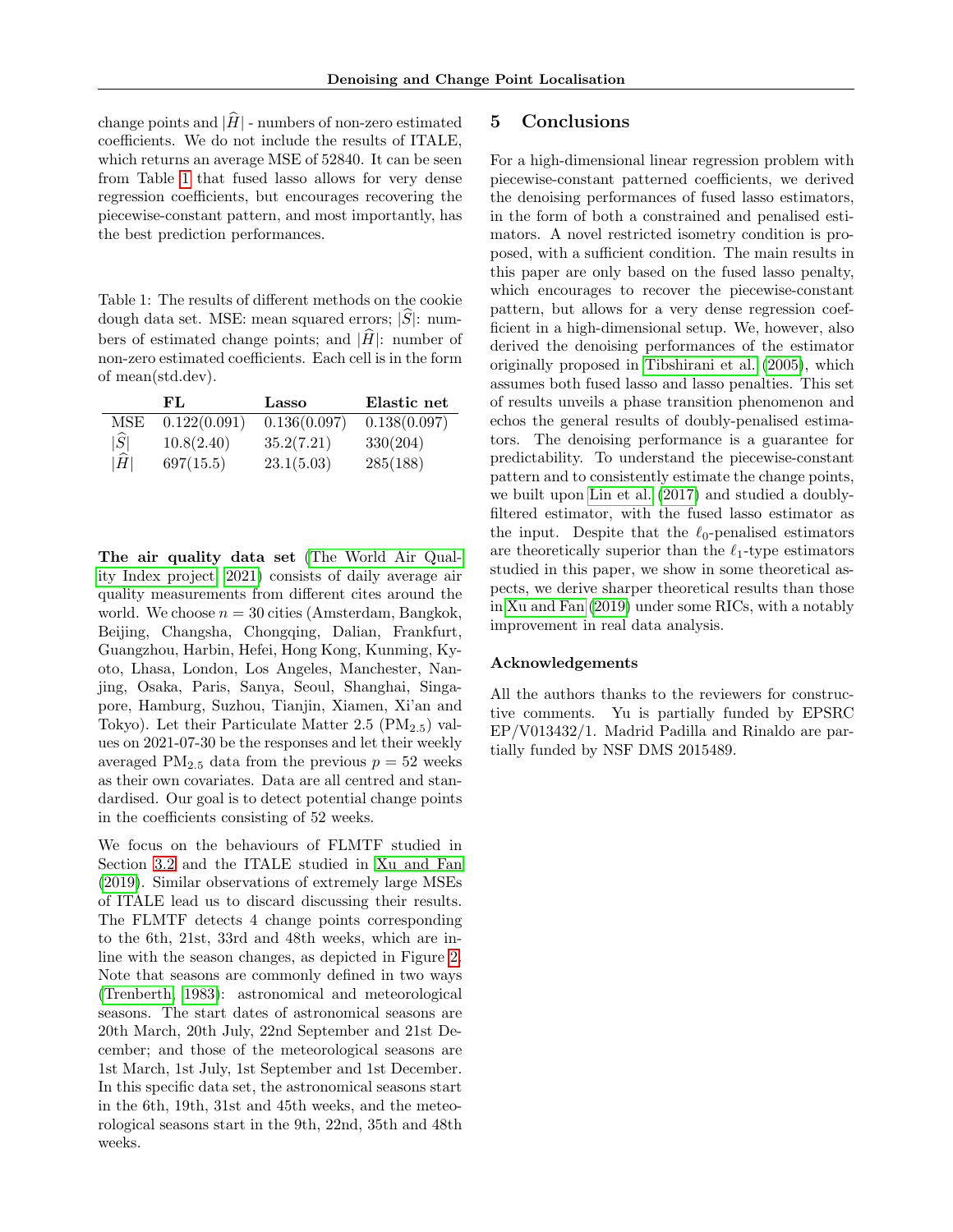

<span id="page-8-0"></span>Figure 1: From top to bottom: Identity matrix with nine equally spaced change points with  $\gamma = 1, \sigma = 2;$ Band design matrix with nine equally spaced change points with  $\gamma = 1$ ,  $\sigma = 2$  and  $h = 10$ ; Gaussian random design matrix with identity covariance matrix and nine equally spaced change points with  $\gamma = 1$ ,  $\sigma = 2$  and  $n = 500$ ; Gaussian random design matrix with band covariance matrix and nine equally spaced change points with  $n = 500$ ,  $\gamma = 1$ ,  $\sigma = 2$  and  $h = 50$ . From left to right: the mean squared errors; the Hausdorff distance and the number of estimated change points. Each result is shown in the form of mean and standard error. FL: fused lasso; FLMF: fused lasso with mean filters; FLMTF: fused lasso with mean and time filters; and ITALE: [Xu and Fan \(2019\)](#page-10-6).



<span id="page-8-1"></span>Figure 2: The air quality data set.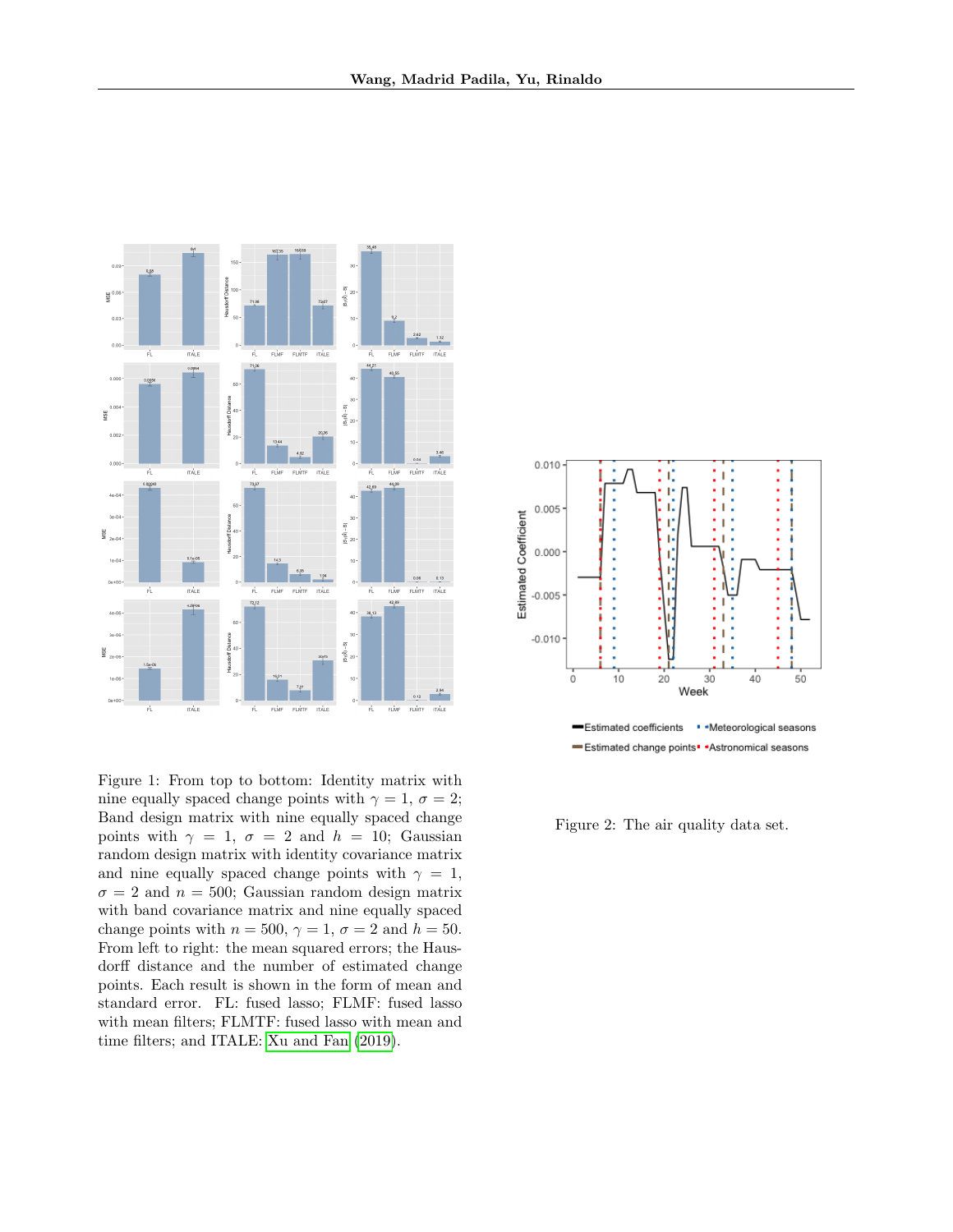#### References

- <span id="page-9-22"></span>Arnold, T. B. and Tibshirani, R. J. (2014). genlasso: Path algorithm for generalized lasso problems. R package version 1.3.
- <span id="page-9-24"></span>Brown, P. J., Fearn, T., and Vannucci, M. (2001). Bayesian wavelet regression on curves with application to a spectroscopic calibration problem. Journal of the American Statistical Association, 96(454):398–408.
- <span id="page-9-9"></span>Bühlmann, P. and van de Geer, S. (2011). Statistics for high-dimensional data: methods, theory and applications. Springer Science & Business Media.
- <span id="page-9-11"></span>Candès, E. J. and Recht, B. (2009). Exact matrix completion via convex optimization. Foundations of Computational mathematics, 9(6):717–772.
- <span id="page-9-3"></span>Fan, J., Lv, J., and Qi, L. (2011). Sparse highdimensional models in economics. Annu. Rev. Econ.,  $3(1):291-317.$
- <span id="page-9-8"></span>Frank, L. E. and Friedman, J. H. (1993). A statistical view of some chemometrics regression tools. Technometrics, 35(2):109–135.
- <span id="page-9-13"></span>Friedman, J., Hastie, T., and Tibshirani, R. (2001). The elements of statistical learning, volume 1. Springer series in statistics New York.
- <span id="page-9-27"></span>Friedman, J., Hastie, T., and Tibshirani, R. (2010). Regularization paths for generalized linear models via coordinate descent. Journal of Statistical Software, 33(1):1–22.
- <span id="page-9-14"></span>Guntuboyina, A., Lieu, D., Chatterjee, S., and Sen, B. (2020). Adaptive risk bounds in univariate total variation denoising and trend filtering. The Annals of Statistics, 48(1):205–229.
- <span id="page-9-1"></span>Guo, Z., Wang, W., Cai, T. T., and Li, H. (2019). Optimal estimation of genetic relatedness in highdimensional linear models. Journal of the American Statistical Association, 114(525):358–369.
- <span id="page-9-25"></span>Hans, C. (2011). Elastic net regression modeling with the orthant normal prior. Journal of the American Statistical Association, 106(496):1383–1393.
- <span id="page-9-21"></span>Hebiri, M. and van de Geer, S. (2011). The smoothlasso and other  $\ell_1+\ell_2$ -penalized methods. Electronic Journal of Statistics, 5:1184–1226.
- <span id="page-9-6"></span>Hoerl, A. E. and Kennard, R. W. (1970). Ridge regression: Biased estimation for nonorthogonal problems. Technometrics, 12(1):55–67.
- <span id="page-9-12"></span>Kim, S.-J., Koh, K., Boyd, S., and Gorinevsky, D.  $(2009)$ . \ell\_1 trend filtering. SIAM review, 51(2):339–360.
- <span id="page-9-29"></span>Laurent, B. and Massart, P. (2000). Adaptive estimation of a quadratic functional by model selection. Annals of Statistics, pages 1302–1338.
- <span id="page-9-5"></span>Li, Y. and Ding, A. A. (2020). A far-near sparse covariance model with application in climatology. Environmental and Ecological Statistics, 27(4):709–727.
- <span id="page-9-16"></span>Lin, K., Sharpnack, J. L., Rinaldo, A., and Tibshirani, R. J. (2017). A sharp error analysis for the fused lasso, with application to approximate changepoint screening. In Advances in Neural Information Processing Systems, pages 6884–6893.
- <span id="page-9-18"></span>Ortelli, F. and van de Geer, S. (2018). On the total variation regularized estimator over a class of tree graphs. Electronic Journal of Statistics, 12(2):4517– 4570.
- <span id="page-9-15"></span>Ortelli, F. and van de Geer, S. (2019). Prediction bounds for (higher order) total variation regularized least squares. arXiv preprint arXiv:1904.10871.
- <span id="page-9-23"></span>Osborne, B. G., Fearn, T., Miller, A. R., and Douglas, S. (1984). Application of near infrared reflectance spectroscopy to the compositional analysis of biscuits and biscuit doughs. Journal of the Science of Food and Agriculture, 35(1):99–105.
- <span id="page-9-4"></span>Peng, C., Xu, M., Xu, S., and Hu, T. (2018). Modeling multivariate cybersecurity risks. Journal of Applied Statistics, 45(15):2718–2740.
- <span id="page-9-2"></span>Pun, C. S. (2016). Robust Stochastic Control and High-Dimensional Statistics with Applications in Finance. The Chinese University of Hong Kong (Hong Kong).
- <span id="page-9-26"></span>R Core Team (2021). R: A Language and Environment for Statistical Computing. R Foundation for Statistical Computing, Vienna, Austria.
- <span id="page-9-17"></span>Rinaldo, A., Wang, D., Wen, Q., Willett, R., and Yu, Y. (2021). Localizing changes in high-dimensional regression models. In International Conference on Artificial Intelligence and Statistics, pages 2089– 2097. PMLR.
- <span id="page-9-19"></span>Rudin, L., Osher, S., and Faterni, E. (1992). Nonlinear total variation based noise removal algorithms. Physica D: Nonlinear Phenomena, 60(1):259–268.
- <span id="page-9-10"></span>Simon, N., Friedman, J., Hastie, T., and Tibshirani, R. (2013). A sparse-group lasso. Journal of computational and graphical statistics, 22(2):231–245.
- <span id="page-9-20"></span>Steidl, G., Didas, S., and Neumann, J. (2006). Splines in higher order tv regularization. International journal of computer vision, 70(3):241–255.
- <span id="page-9-28"></span>The World Air Quality Index project (2021). The world air quality index project.
- <span id="page-9-7"></span>Tibshirani, R. (1996). Regression shrinkage and selection via the lasso. Journal of the Royal Statistical Society: Series B (Methodological), 58(1):267–288.
- <span id="page-9-0"></span>Tibshirani, R., Saunders, M., Rosset, S., Zhu, J., and Knight, K. (2005). Sparsity and smoothness via the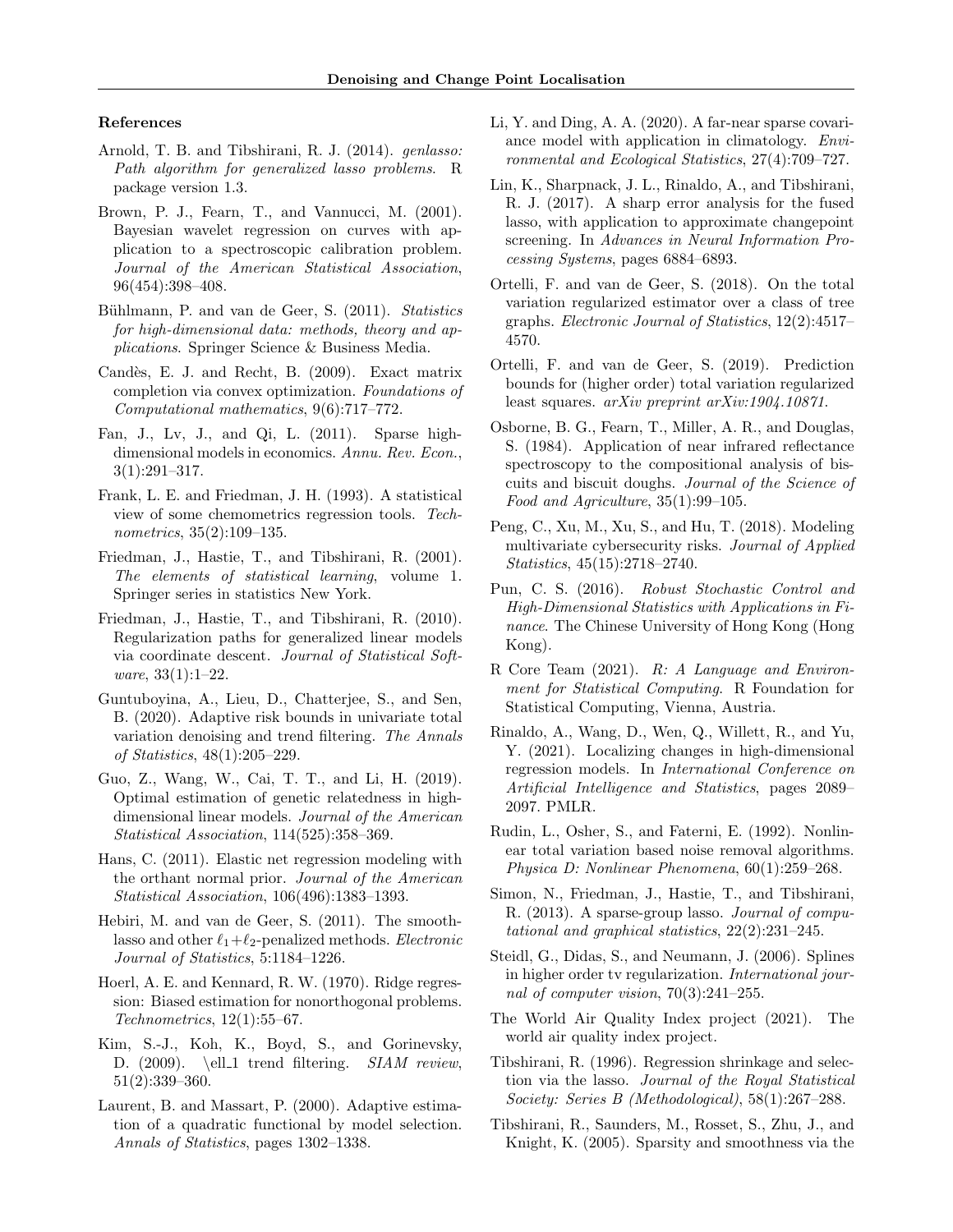fused lasso. Journal of the Royal Statistical Society: Series B, 67(1):91–108.

- <span id="page-10-2"></span>Tibshirani, R. J. (2014). Adaptive piecewise polynomial estimation via trend filtering. The Annals of Statistics, 42(1):285–323.
- <span id="page-10-7"></span>Tibshirani, R. J. and Taylor, J. (2011). The solution path of the generalized lasso. Annals of Statistics, 39(3):1335–1371.
- <span id="page-10-8"></span>Tibshirani, R. J. and Taylor, J. (2012). Degrees of freedom in lasso problems. The Annals of Statistics, 40(2):1198–1232.
- <span id="page-10-13"></span>Trenberth, K. E. (1983). What are the seasons? Bulletin of the American Meteorological Society, 64(11):1276–1282.
- <span id="page-10-9"></span>van de Geer, S. (2018). On tight bounds for the lasso. Journal of Machine Learning Research, 19:46.
- <span id="page-10-14"></span>van de Geer, S. A. (2016). Estimation and testing under sparsity. Springer.
- <span id="page-10-15"></span>Vershynin, R. (2018). High-dimensional probability: An introduction with applications in data science, volume 47. Cambridge university press.
- <span id="page-10-5"></span>Verzelen, N., Fromont, M., Lerasle, M., and Reynaud-Bouret, P. (2020). Optimal change-point detection and localization. arXiv preprint arXiv:2010.11470.
- <span id="page-10-4"></span>Wang, D., Yu, Y., and Rinaldo, A. (2020a). Univariate mean change point detection: Penalization, cusum and optimality. Electronic Journal of Statistics,  $14(1):1917-1961$ .
- <span id="page-10-11"></span>Wang, D., Zhao, Z., Yu, Y., and Willett, R. (2020b). Functional linear regression with mixed predictors. arXiv preprint arXiv:2012.00460.
- <span id="page-10-6"></span>Xu, S. and Fan, Z. (2019). Iterative alpha expansion for estimating gradient-sparse signals from linear measurements. arXiv preprint arXiv:1905.06097.
- <span id="page-10-12"></span>Yu, Y. (2020). A review on minimax rates in change point detection and localisation. arXiv preprint arXiv:2011.01857.
- <span id="page-10-1"></span>Yuan, M. and Lin, Y. (2006). Model selection and estimation in regression with grouped variables. Journal of the Royal Statistical Society: Series B (Statistical Methodology), 68(1):49–67.
- <span id="page-10-10"></span>Zhang, B., Geng, J., and Lai, L. (2015). Change-point estimation in high dimensional linear regression models via sparse group lasso. In 2015 53rd Annual Allerton Conference on Communication, Control, and Computing (Allerton), pages 815–821. IEEE.
- <span id="page-10-3"></span>Zhang, T. (2019). Element-wise estimation error of a total variation regularized estimator for change point detection. arXiv preprint arXiv:1901.00914.

<span id="page-10-0"></span>Zou, H., Hastie, T., and Tibshirani, R. (2006). Sparse principal component analysis. Journal of computational and graphical statistics, 15(2):265–286.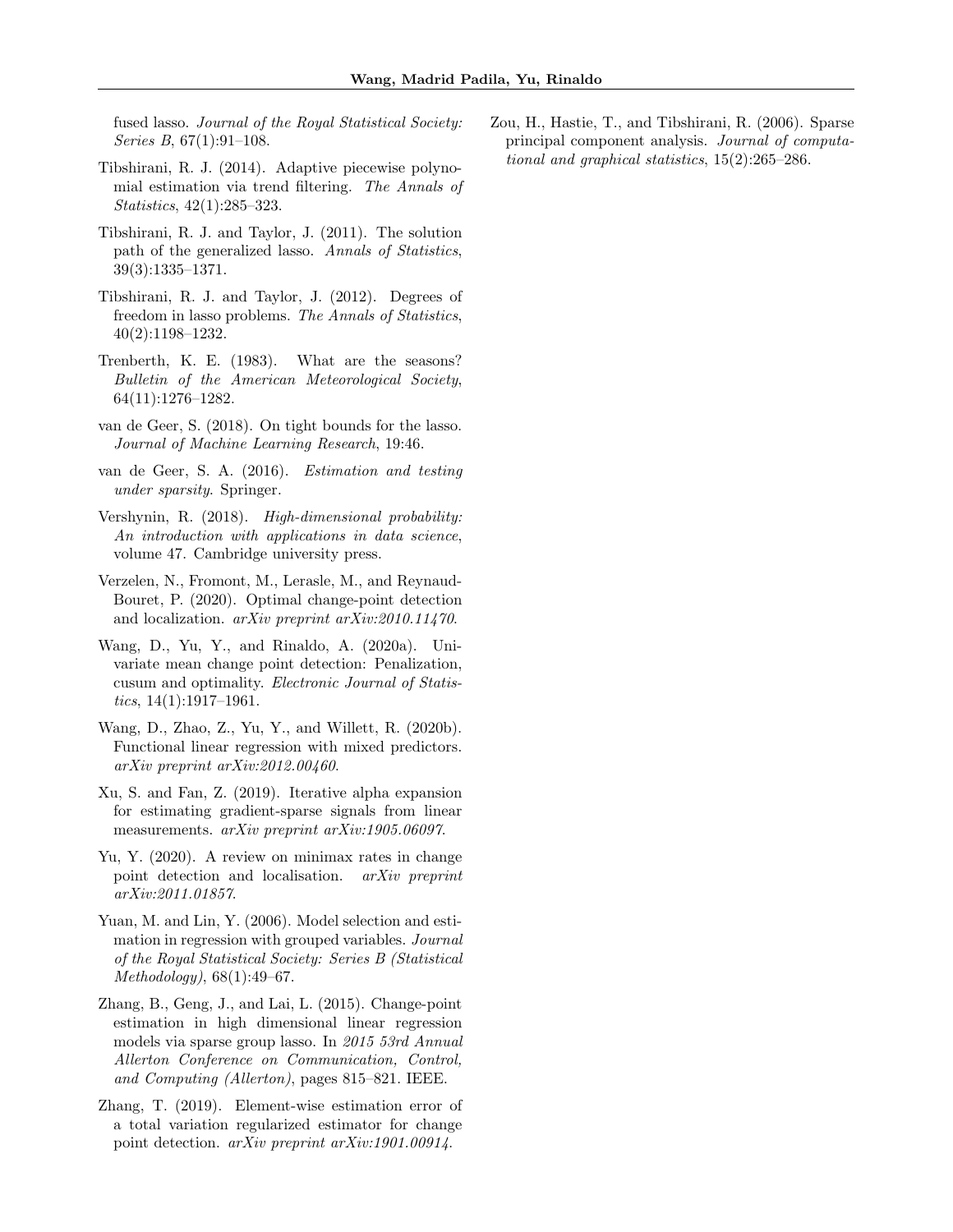# Supplementary Material: Denoising and Change Point Localisation in Piecewise-Constant High-Dimensional Regression Coefficients

# A ADDITIONAL NOTATION

For any vector  $v \in \mathbb{R}^p$  and any set  $M \subset \{1, \ldots, p\}$ , let  $v_M = (v_i, i \in M)^\top \in \mathbb{R}^{|M|}$  and  $v_{-M} = (v_i, i \notin M)^\top \in$  $\mathbb{R}^{p-|M|}$  be sub-vectors of v. For any matrix  $Q \in \mathbb{R}^{p \times q}$  and any set  $M \subset \{1, \ldots, p\}$ , let  $Q_M$  and  $Q_{-M}$  be the submatrices of Q only containing rows indexed by M and  $\{1, \ldots, p\} \setminus M$ , respectively. For any subspace  $W \subset \mathbb{R}^p$ , let  $P_W$  be the orthogonal projection onto W and let  $W^{\perp}$  be its orthogonal complement.

Let  $S' \subset \{1, ..., p-1\}$  be any set. Let  $\mathcal{N}_{-S'} = \{v \in \mathbb{R}^p : (Dv)_{-S'} = 0\}$  and  $r_{S'} = \dim(\mathcal{N}_{-S'})$ . Let  $\Psi^{-S'} = (D_{-S'} )^{\top} \{ D_{-S'} (D_{-S'} )^{\top} \}^{-1}$ . The jth column of  $\Psi^{-S'}$  is denoted as  $\psi_j^{-S'}$  $j^{\text{-s}}$ . For any vector  $w_{-S'}$  with  $w_j \in [0,1], j \in \{1, \ldots, p-1\} \backslash S'$  and any vector  $v \in \mathbb{R}^p$ , let  $(1-w_{-S'})(Dv)_{-S'} = \{(1-w_j)(Dv)_j\}_{\{j \in \{1, \ldots, p-1\} \backslash S'\}}$ .

**Definition 2** [\(Ortelli and van de Geer \(2019\)](#page-9-15)). For any vector  $q_{S'} \in \{-1,1\}^{s'}$ , where  $S' \subset \{1,\ldots,p-1\}$  is any set and  $s' = |S'|$ , the noiseless effective sparsity is defined as

$$
\Gamma^2(q_{S'}) = \left(\max\left\{q_{S'}^{\top}(D\theta)_{S'} - ||(D\theta)_{-S'}||_1 : ||\theta|| = p^{1/2}, \theta \in \mathbb{R}^p\right\}\right)^2.
$$

The noisy effective sparsity is defined as

$$
\Gamma^2(q_{S'}, w_{-S'}) = \left(\max\left\{q_{S'}^\top (D\theta)_{S'} - \|(1 - w_{-S'})(D\theta)_{-S'}\|_1 : \ \|\theta\| = p^{1/2}, \ \theta \in \mathbb{R}^p\right\}\right)^2,
$$

with

$$
w_j = \frac{c_0 \left\| \psi_j^{-S'} \right\|}{\max_{l \in \{1, ..., p-1\} \setminus S'} \left\| \psi_l^{-S'} \right\|}
$$

for  $j \in \{1, \ldots, p-1\} \backslash S'$ , and for a small enough constant  $c_0$ .

# B PROOFS OF THE RESULTS IN SECTION [2](#page-2-8)

## B.1 Proof of Theorem [1](#page-2-0)

<span id="page-11-0"></span>**Lemma 7.** Suppose that S satisfies the minimal spacing condition  $\Delta_{p,n} \ge c_0 p/(s+1)$  for some large enough constant  $c_0 > 0$ . There exists a set  $S' = \{u_1, \ldots, u_m\}$  with  $0 = u_0 < u_1 < \ldots < u_m < u_{m+1} = p$ , satisfying

 $(1)$   $m \asymp s + 1$ , (2)  $u_{\min} = \min_{t=0,\dots,m} (u_{t+1} - u_t) \geq c_1 p/(s+1),$ (3)  $u_{\text{max}} = \max_{t=0,\dots,m} (u_{t+1} - u_t) \leq c_2 p/(s+1),$  $(4)$   $S \subset S'$ ,

where  $c_1, c_2 > 0$  are constants that only depend on  $c_0$ .

*Proof.* Let  $\delta = cp/(s+1)$  for some small enough constant  $c > 0$ , and suppose that  $G = \{v_1, \ldots, v_{m'}\}$  is grid of evenly space points in  $[1, p] \cap \mathbb{N}$  with spacing  $\delta$ . Let us set

$$
S'=S\cup\left\{v\in G:\ |v-a|\geq\frac{cp}{2(s+1)},\ \forall a\in S\right\}.
$$

Then the set S' satisfies the required. Indeed, notice that by definition of G and  $S'$ ,  $|S| \leq |S'| \leq |S| + |G| \leq s+1$ . Also,  $S \subset S'$ .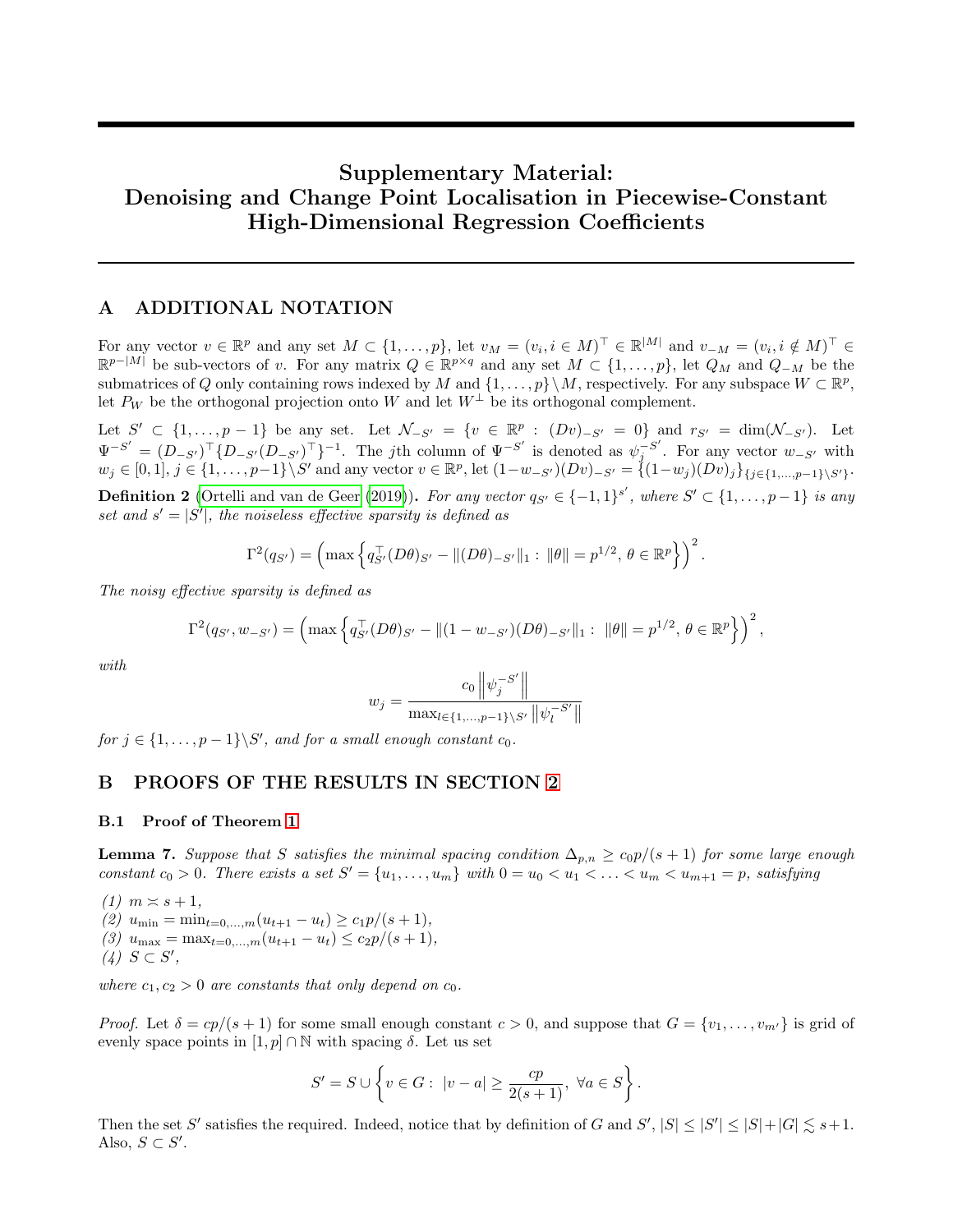Next, let us verify (2). To see this notice that if  $u, v \in S$  and  $u \neq v$ , then

$$
|u - v| \ge \frac{c_0 p}{s + 1}.
$$

If  $u, v \in S' \backslash S$  and  $u \neq v$ , then by construction of G,

$$
|u - v| \ge \frac{cp}{s + 1}.
$$

If  $u \in S$  and  $v \in S' \backslash S$ , then by definition of S' it holds that

$$
|u - v| \ge \frac{cp}{2(s+1)}.
$$

Therefore,

$$
u_{\min} \ge \min\{c_0, c/2\} \frac{p}{s+1}.
$$

Finally, let us verify (3). To see this, we proceed in cases.

- (a) Notice that  $u_j, u_{j+1} \in S'$  cannot happen if  $c \le c_0$  with c small enough. Otherwise any  $a \in G \cap [u_j, u_{j+1}]$ would need to satisfy  $\min\{|a - u_j|, |a - u_{j+1}|\} \leq cp/(2(s+1))$ . But this is not possible for small enough c.
- (b) Suppose that  $u_j, u_{j+1} \in G$ . Then by construction

$$
|u_{j+1} - u_j| = \frac{cp}{s+1}.
$$

(c) Suppose that  $u_j \in S$  and  $u_{j+1} \in S' \backslash S$ . If  $|u_{j+1} - u_j| > 3cp/(2(s+1))$ , then there must exists  $a \in G$  such that  $u_j < a < u_{j+1}$  and  $a - u_j > c p/(2(s+1))$ . Therefore, it must be the case that  $a \in S'$ . But that it is not possible because it would mean that  $u_j < a < u_{j+1}$  and  $a \in S'$ . Hence,

$$
|u_{j+1} - u_j| \le 3cp/(2(s+1)).
$$

(d) Suppose that  $u_{j+1} \in S$  and  $u_j \in S' \backslash S$ . With the same argument as in [\(B.1\)](#page-11-0), we can conclude that

$$
|u_j - u_{j+1}| \le 3cp/(2(s+1)).
$$

The proof concludes.

*Proof of Theorem [1.](#page-2-0)* Let S' the set constructed in Lemma [7.](#page-11-0) Notice that  $||D_{-S'}x^*||_1 = 0$  and  $|S'| \approx s + 1$ . It directly follows from the definition of  $\hat{x}$  that

$$
||A\hat{x} - Ax^*||^2 \le 2\epsilon^\top A(\hat{x} - x^*) \le |2\epsilon^\top A P_{\mathcal{N}_{-S'}}(\hat{x} - x^*)| + |2\epsilon^\top A P_{\mathcal{N}_{-S'}^{\perp}}(\hat{x} - x^*)| = |(I)| + |(II)|. \tag{15}
$$

<span id="page-12-0"></span> $\Box$ 

The rest of the proof will be conducted on the two terms  $(I)$  and  $(II)$  in the right-hand side of [\(15\)](#page-12-0).

**Term** (*I*). Let  $\{v_1, \ldots, v_{r_{S'}}\} \subset \mathbb{R}^p$  be an orthonormal basis of  $\mathcal{N}_{-S'}$ , such that for the partition  $I_1, \ldots, I_{r_{S'}}$  of  $\{1, \ldots, p\}$  induced by the change point set S, it holds that

$$
v_{l,i} = \begin{cases} |I_l|^{-1/2} & i \in I_l, \\ 0 & \text{otherwise.} \end{cases}
$$

Based on this basis, we have that

$$
(I)^2 \le 4||P_{\mathcal{N}_{-S'}}A^{\top} \epsilon||^2||\hat{x} - x^*||^2 = 4\left\|\sum_{j=1}^{r_{S'}} v_j^{\top} A^{\top} \epsilon v_j\right\|^2 ||\hat{x} - x^*||^2
$$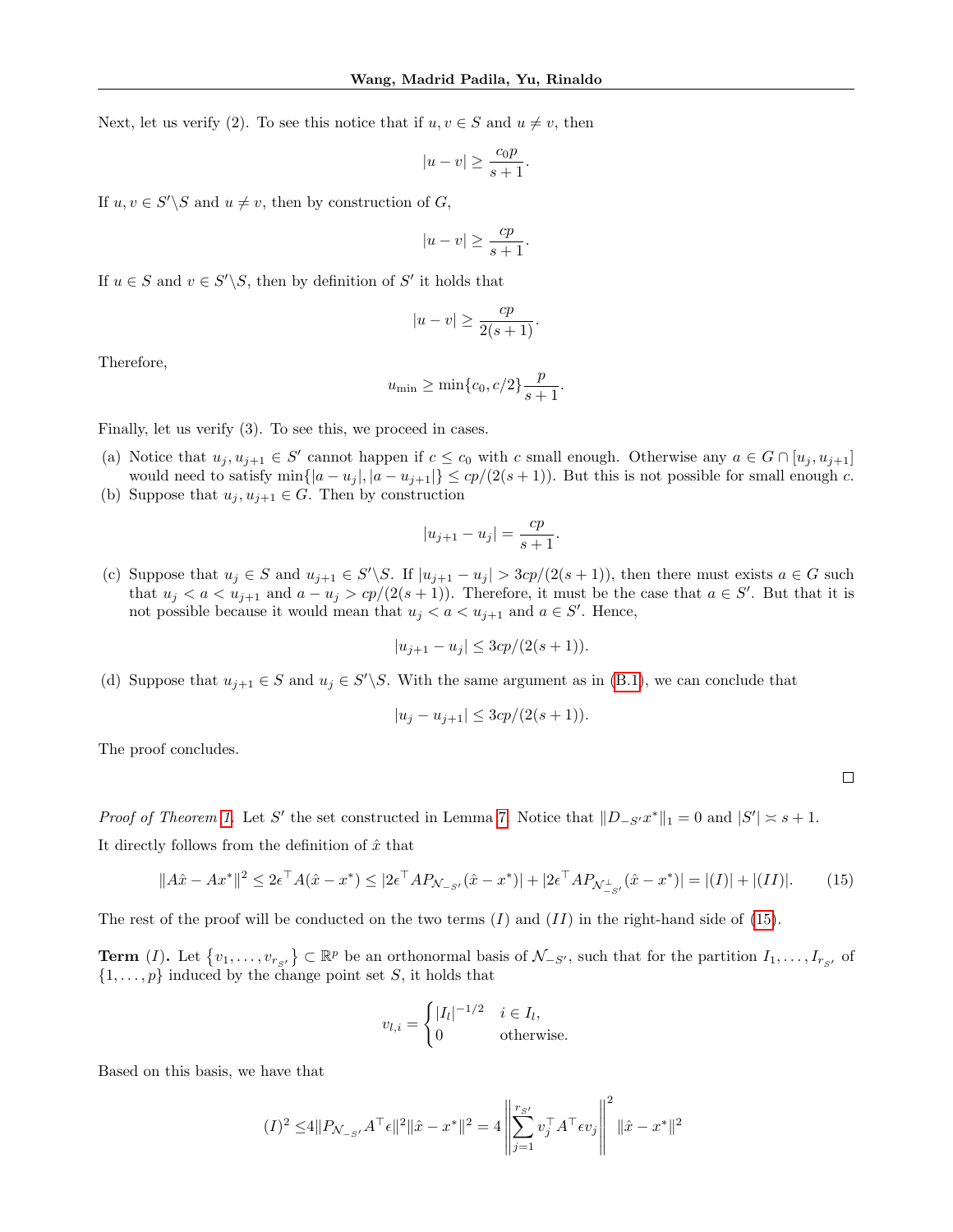<span id="page-13-0"></span>
$$
\leq 4||\hat{x} - x^*||^2 r_{S'} \left( \max_{j=1,\dots,r_{S'}} \frac{|\epsilon^\top A v_j|^2}{\|A v_j\|^2} \right) \left( \max_{j=1,\dots,r_{S'}} \|A v_j\|^2 \right). \tag{16}
$$

Define the event

<span id="page-13-4"></span>
$$
\Omega_1 = \left\{ \max_{j=1,\dots,r_{S'}} \frac{|\epsilon^{\top} A v_j|^2}{\|A v_j\|^2} \le 2\sigma^2 \left\{ \log(2r_{S'}) + \log(p \vee n) \right\} \right\}.
$$

Due to a concentration inequality on the maximum of  $r_{S'}$  standard Gaussian random variables (e.g. Lemma 17.5 in [van de Geer, 2016\)](#page-10-14), we have that  $\mathbb{P}\{\Omega_1\} \geq 1 - (p \vee n)^{-1}$ . On the event  $\Omega_1$ , due to [\(16\)](#page-13-0), we have that

$$
|(I)| \le 2\sqrt{2}\sigma\sqrt{r_{S'}} \left\{ \log(2r_{S'}) + \log(p\vee n) \right\} ||\hat{x} - x^*|| \max_{j=1,\dots,r_{S'}} ||Av_j||
$$
  
 
$$
\le 2\sqrt{2}\sigma \left( 1 + \eta_2 + \sqrt{\rho_2(1)} \right) \sqrt{r_{S'}} \left\{ \log(2r_{S'}) + \log(p\vee n) \right\} ||\hat{x} - x^*||,
$$
 (17)

where the second inequality is due to the RIC condition in Definition [1](#page-2-1) and  $||Dv_j||_1 \leq 1$  for any  $j = 1, \ldots, r_{S'}$ .

**Term** (II). Due to the choice of V, for any  $\lambda > 0$ , it holds that

$$
(II) \leq 2\epsilon^{\top} A P_{\mathcal{N}_{-S'}^{\perp}}(\hat{x} - x^{*}) + \lambda (\|Dx^{*}\|_{1} - \|D\hat{x}\|_{1}) + \lambda (V - V^{*})
$$
  
\n
$$
= 2\epsilon^{\top} A \Psi^{-S'} \{D(\hat{x} - x^{*})\}_{-S'} + \lambda (\|Dx^{*}\|_{1} - \|D\hat{x}\|_{1}) + \lambda (V - V^{*})
$$
  
\n
$$
\leq \frac{2}{c_{0}} \left( \max_{j \in \{1, \ldots, p-1\} \setminus S'} \frac{|\epsilon^{\top} A \psi_{j}^{-S'}|}{\|A \psi_{j}^{-S'}\|} \right) \left( \max_{j \in \{1, \ldots, p-1\} \setminus S'} \frac{\|A \psi_{j}^{-S'}\|}{\|\psi_{j}^{-S'}\|} \right) \left( \max_{j \in \{1, \ldots, p-1\} \setminus S'} \|\psi_{j}^{-S'}\| \right)
$$
  
\n
$$
\|w_{-S'} \{D(\hat{x} - x^{*})\}_{-S'} \|_{1} + \lambda (\|Dx^{*}\|_{1} - \|D\hat{x}\|_{1}) + \lambda (V - V^{*}), \tag{18}
$$

where  $c_0 > 0$  is an absolute constant.

Define the event

<span id="page-13-1"></span>
$$
\Omega_2 = \left\{ \max_{j \in \{1, \dots, p-1\} \setminus S'} \frac{\left| \epsilon^\top A \psi_j^{-S'} \right|}{\left\| A \psi_j^{-S'} \right\|} \leq 2\sigma \sqrt{\log (p \vee n)} \right\}.
$$

It again follows from a concentration inequality on the maximum of  $r_{S'}$  standard Gaussian random variables (e.g. Lemma 17.5 in [van de Geer, 2016\)](#page-10-14) that  $\mathbb{P}\{\Omega_2\} \geq 1 - (p \vee n)^{-1}$ .

Recall that  $S' = \{u_1, \ldots, u_m\}$ ,  $u_0 = 0$ , and  $u_{m+1} = p$ . For any  $i \in \{1, \ldots, m+1\}$ , let  $p_i = u_i - u_{i-1}$ . For any  $i \in \{0, \ldots, m\}$  and  $j \in \{1, \ldots, p_{i-1}-1\}$ , by the derivation on Page 12 of [Ortelli and van de Geer \(2019\)](#page-9-15), it holds that  $||D\psi_{u}^{-S'}||$  $\sum_{u_{i-1}+j}^{S'} ||_1 = \sum_{l=1}^{p_i} |a_{l+1} - a_l|$ , where for  $l = 1, \ldots, p_i$ ,

$$
a_l = \frac{l-1}{p_i} \mathbf{1}\{l \le u_{i-1} + j\} - \frac{p_i - l + 1}{p_i} \mathbf{1}\{l > u_{i-1} + j\}.
$$

It then holds that  $||D\psi_{u}^{-S'}||$  $\|u\|_{u_{i-1}+j}\|_1 \leq 2$ . It again follows from the RIC that

<span id="page-13-2"></span>
$$
\max_{j \in \{1, \dots, p-1\} \setminus S'} \frac{\|A \psi_j^{-S'}\|}{\|\psi_j^{-S'}\|} \le 1 + \eta_2 + \sqrt{\rho_2(4)},\tag{19}
$$

since  $\|\psi_i^{-S'}\|$  $j \n\in \mathbb{Z}^m$  |  $\geq 1/2$  (see Page 12 in [Ortelli and van de Geer, 2019\)](#page-9-15).

Moreover, it follows from the arguments on Page 12 in [Ortelli and van de Geer \(2019\)](#page-9-15) that, there exists an absolute constant  $C_1 > 0$  such that

<span id="page-13-3"></span>
$$
\max_{j \in \{1, \dots, p-1\} \setminus S'} \left\| \psi_j^{-S'} \right\| \le C_1 \sqrt{\frac{p}{s+1}}.\tag{20}
$$

Combining [\(18\)](#page-13-1), [\(19\)](#page-13-2) and [\(20\)](#page-13-3), we have that, on the event  $\Omega_1 \cap \Omega_2$ , there exists an absolute constant  $C_2 > 0$ such that

$$
(II) \leq C_2 \sigma \sqrt{\log(p \vee n)} \left(1 + \eta_2 + \sqrt{\rho_2(4)}\right) \sqrt{\frac{p}{s+1}} \|w_{-S'}\{D(\hat{x} - x^*)\}_{-S'}\|_1
$$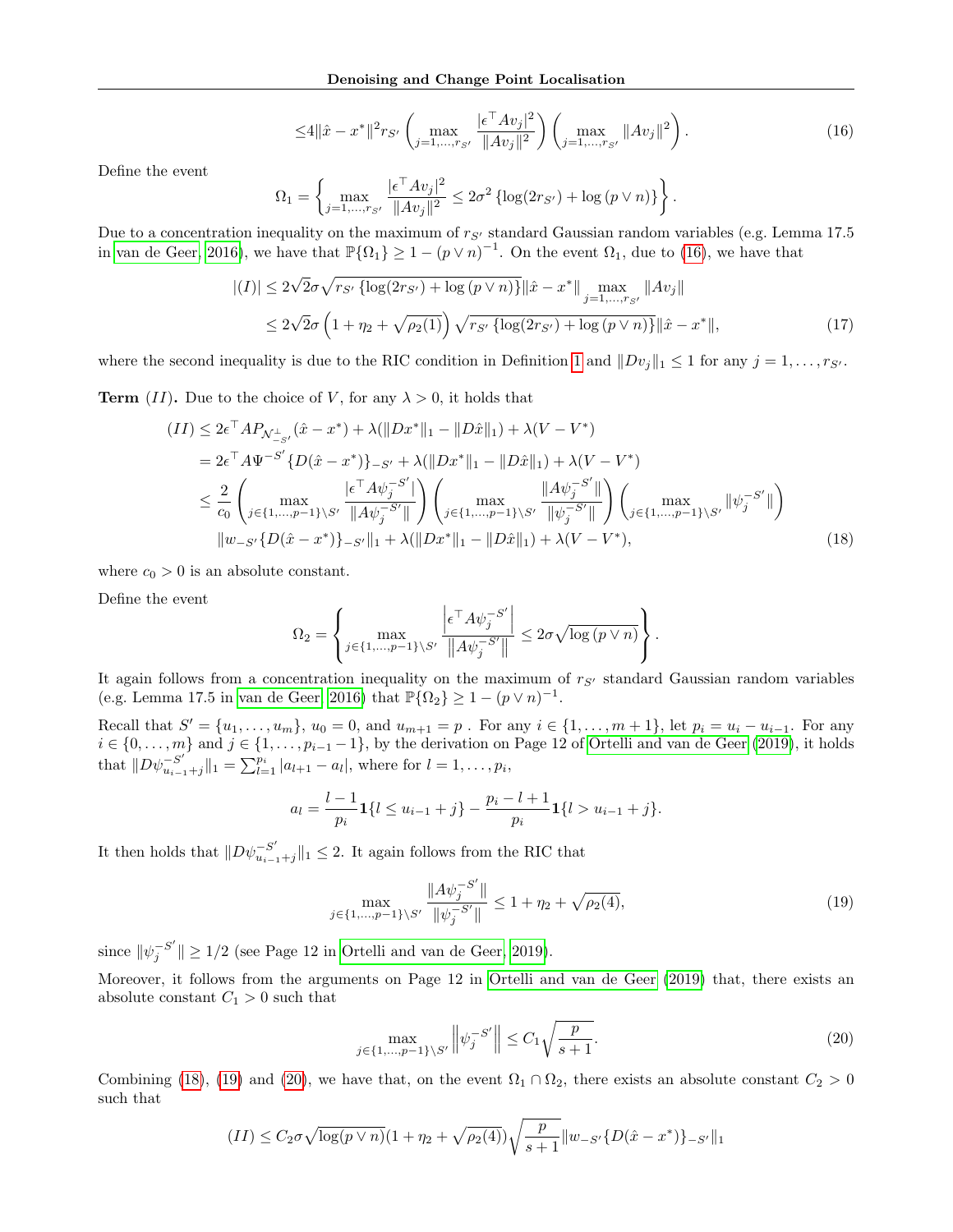<span id="page-14-0"></span>
$$
+\lambda(\|Dx^*\|_1 - \|D\hat{x}\|_1) + \lambda(V - V^*). \tag{21}
$$

Choosing  $\lambda = C_2 \sigma \sqrt{\log(p \vee n)} (1 + \eta_2 + \sqrt{\rho_2(4)}) \sqrt{p/(s+1)}$ , due to [\(21\)](#page-14-0), we have that

$$
(II) \le \lambda (\|w_{-S'}\{D(\hat{x} - x^*)\}_{-S'}\|_1 + \|Dx^*\|_1 - \|D\hat{x}\|_1 + V - V^*)
$$
  
\n
$$
\le 2\lambda \Gamma(q_{S'}, w_{-S'})p^{-1/2} \|\hat{x} - x^*\| + \lambda(V - V^*)
$$
  
\n
$$
\le C_3\lambda \sqrt{\log\{p/(s+1)\}(s+1)p^{-1/2}\|\hat{x} - x^*\| + \lambda(V - V^*)}
$$
  
\n
$$
\le C_4\sigma \sqrt{(s+1)\log\{p/(s+1)\}\log(p\vee n)}(1 + \eta + \sqrt{\rho_2(4)})\|\hat{x} - x^*\|
$$
  
\n
$$
+ C_4\sigma \sqrt{p/(s+1)\log(p\vee n)}(1 + \eta_2 + \sqrt{\rho_2(4)})(V - V^*),
$$
\n(22)

where  $C_3, C_4 > 0$  are absolute constants,  $q_{S'} = \text{sign}\{(Dx^*)_{S'}\}$ , the second inequality follows from the proof of Theorem 2.2 (Page 25) in [Ortelli and van de Geer \(2019\)](#page-9-15), the third inequality follows from Section 3.3 in [Ortelli](#page-9-15) [and van de Geer \(2019\)](#page-9-15), and the last is due to the choice of  $\lambda$ .

We now have two cases.

**Case 1.** If  $\|\hat{x} - x^*\| \leq 1$ , then the final claim follows.

**Case 2.** If  $\|\hat{x} - x^*\| > 1$ , then we have that

<span id="page-14-1"></span>
$$
\left\| D\left(\frac{\hat{x} - x^*}{\|\hat{x} - x^*\|}\right) \right\|_1 \le \frac{\|D\hat{x}\|_1 + \|Dx^*\|_1}{\|\hat{x} - x^*\|} \le 2V,
$$

which, combining with the RIC as in Definition [1,](#page-2-1) leads to that

<span id="page-14-3"></span><span id="page-14-2"></span>
$$
||Ax^* - A\hat{x}||^2 \ge (1 - \eta_1 - \sqrt{\rho_1(2V)})^2 ||\hat{x} - x^*||^2.
$$
 (23)

Letting  $\gamma = \{1 - \eta_1 - \sqrt{\rho_1(2V)}\}^{-2}$ , combining [\(15\)](#page-12-0), [\(17\)](#page-13-4), [\(22\)](#page-14-1) and [\(23\)](#page-14-2), we thus have that

$$
\begin{split} \|\hat{x} - x^*\|^2 &\le 2\sqrt{2}\sigma\gamma(1 + \eta_2 + \sqrt{\rho_2(1)})\sqrt{r_{S'}\{\log(2r_{S'}) + \log(p\vee n)\}}\|\hat{x} - x^*\| \\ &+ 2C_4\sigma\gamma\sqrt{(s+1)\log\{p/(s+1)\}\log(p\vee n)}(1 + \eta + \sqrt{\rho_2(4)})\|\hat{x} - x^*\| \\ &+ 2C_4\sigma\gamma\sqrt{p/(s+1)\log(p\vee n)}(1 + \eta_2 + \sqrt{\rho_2(4)})(V - V^*). \end{split} \tag{24}
$$

Case 2.1. If

$$
\|\hat{x} - x^*\| \le 2C_4\sigma\gamma\sqrt{p/(s+1)\log(p\vee n)}(1+\eta_2+\sqrt{\rho_2(4)})(V-V^*),
$$

then we have that

$$
\|\hat{x} - x^*\|^2 \le 4C_4^2 \sigma^2 \gamma^2 \log(p \vee n)(1 + \eta_2 + \sqrt{\rho_2(4)})^2 p/(s+1)(V - V^*)^2
$$

and conclude the proof.

Case 2.2. If

$$
\|\hat{x} - x^*\| > 2C_4\sigma\gamma\sqrt{p/(s+1)\log(p\vee n)}(1+\eta_2+\sqrt{\rho_2(4)})(V-V^*),
$$

then [\(24\)](#page-14-3) implies that

$$
\|\hat{x} - x^*\|^2 \le C_5 \sigma^2 \gamma^2 s \log\{p/(s+1)\} \log(p \vee n) + 2
$$

where  $C_5 > 0$  is a constant, and conclude the proof.

#### B.2 Proof of Proposition [2](#page-3-0)

<span id="page-14-4"></span>Lemma 8. Let  $A \in \mathbb{R}^{p \times p}$ ,

$$
\mathcal{S} = \{ x \in \mathbb{R}^m : ||x|| = 1, ||Dx|| \le t \}
$$

and N be an  $\epsilon$ -net of S for some  $\epsilon > 0$ . Then

$$
\sup_{y \in \mathcal{N}} |y^{\top}Ay| \ge \sup_{x \in \mathcal{S}} |x^{\top}Ax| - 2||A||_{\text{op}}\epsilon.
$$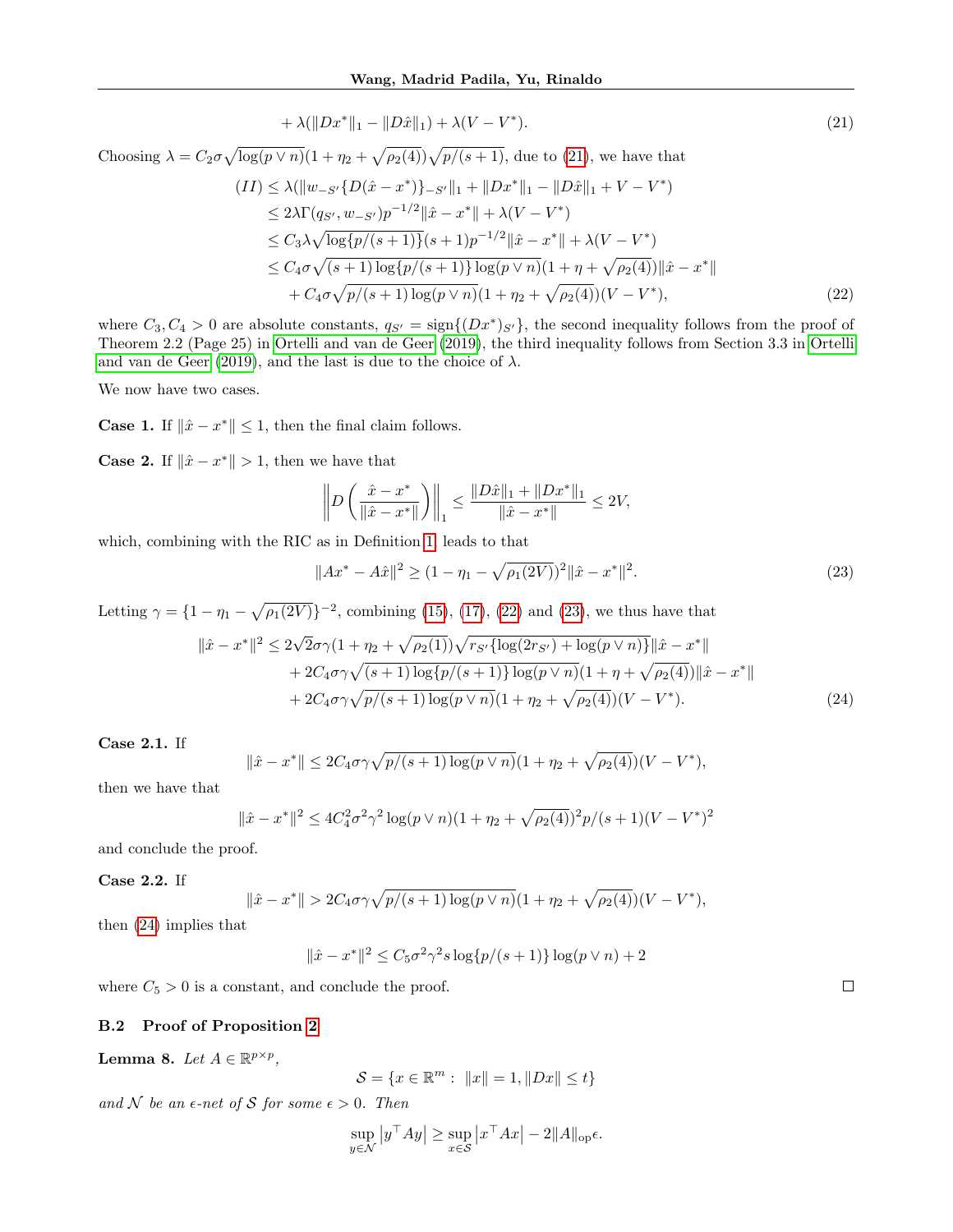*Proof.* Let  $x_0 \in \mathcal{S}$  such that

$$
x_0 \in \underset{x \in \mathcal{S}}{\arg \max} |x^T A x|.
$$

Also, let  $y \in \mathcal{N}$  such that  $||x_0 - y|| \leq \epsilon$ . Then,

$$
\begin{aligned} \left| x_0^T A x_0 - y^T A y \right| &= \left| x_0^T A (x_0 - y) + (x_0 - y)^T A y \right| \\ &\leq \| x_0 \| \| A \|_{\text{op}} \| x_0 - y \| + \| x_0 - y \| \| A \|_{\text{op}} \| y \| \\ &\leq \| A \|_{\text{op}} \cdot \epsilon + \epsilon \cdot \| A \|_{\text{op}} \\ &= 2\epsilon \| A \|_{\text{op}}. \end{aligned}
$$

Hence,

$$
\sup_{y \in \mathcal{N}} |y^\top Ay| \ge \sup_{x \in \mathcal{S}} |x^\top Ax| - 2\epsilon ||A||_{\text{op}},
$$

and the lemma follows.

*Proof of Proposition [2.](#page-3-0)* First notice that by Equation.  $(5.25)$  in [Vershynin \(2018\)](#page-10-15), there exist absolute constants  $C_1, c_3 > 0$  such that the event

$$
\Omega := \left\{ \left\| A^\top A - \Sigma \right\|_{\text{op}} \le C_1 \sqrt{\frac{p}{n}} + \sqrt{\frac{\log n}{n}} \right\}
$$

happens with probability at least  $1 - 2n^{-c_3}$ . From now on we assume that the event  $\Omega$  holds. Next let

$$
r := \frac{(1-\zeta)^2}{8\left(C_1\sqrt{\frac{p}{n}} + \sqrt{\frac{\log n}{n}}\right)},
$$

and  $\mathcal N$  be an r-net of  $\mathcal S$ , where  $\mathcal S$  was defined in Lemma [8.](#page-14-4) Notice that if

$$
\sup_{x \in \mathcal{S}} \left| x^{\top} \left( \Sigma - A^{\top} A \right) x \right| \le \frac{(1 - \zeta)^2}{2}
$$

then

$$
1 - \zeta - \frac{1 - \zeta}{\sqrt{2}} \le ||Ax|| \le 1 + \zeta + \frac{1 - \zeta}{\sqrt{2}}
$$

for all  $x$ . Suppose now that

$$
\sup_{x \in S} \left| x^{\top} \left( \Sigma - A^{\top} A \right) x \right| > \frac{(1 - \zeta)^2}{2}.
$$

Then from Lemma [8](#page-14-4) it follows that

<span id="page-15-0"></span>
$$
2 \sup_{x \in \mathcal{N}} \left| x^{\top} \left( \Sigma - A^{\top} A \right) x \right| \ge 2 \sup_{x \in \mathcal{S}} \left| x^{\top} \left( \Sigma - A^{\top} A \right) x \right| - 4r \left\| A^{\top} A - \Sigma \right\|_{\text{op}} > \frac{(1 - \zeta)^2}{2}.
$$
 (25)

However, as we will see next the latter happens with small probability. Towards that end, let  $y \in \mathbb{R}^p$  with  $||y|| = 1$ . Let  $z = \Sigma^{1/2}y$  and  $\tilde{A} = A\Sigma^{-1/2}$ . Then  $||z||^2 = y^\top \Sigma y \le (1+\zeta)^2$  and so for any  $\varepsilon > 0$  we have that

$$
\mathbb{P}\left(|y^{\top}(A^{\top}A - \Sigma) y| \geq \frac{(\zeta + 1)^{2}\varepsilon}{2}\right) \leq \mathbb{P}\left(|y^{\top}(A^{\top}A - \Sigma) y| \geq \frac{\|z\|^{2}\varepsilon}{2}\right)
$$

$$
= \mathbb{P}\left(\left|\frac{z^{\top}}{\|z\|}\tilde{A}^{\top}\tilde{A}\frac{z}{\|z\|} - 1\right| \geq \frac{\varepsilon}{2}\right)
$$

$$
\leq 2 \exp\left(-c_{4}U^{-4}\min\{\varepsilon, \varepsilon^{2}\}n\right),
$$

where  $c_4 > 0$  is a sufficiently large absolute constant, and the last inequality follows by the argument on Page 24 of [Vershynin \(2018\)](#page-10-15). Therefore, by union bound, we have that

$$
\mathbb{P}\left(\sup_{y\in\mathcal{N}}\left|y^{\top}\left(A^{\top}A-\Sigma\right)y\right|\geq\frac{(\zeta+1)^{2}\varepsilon}{4}\right)\leq 2\exp\left(-c_{4}U^{-4}\min\{\varepsilon,\varepsilon^{2}\}n+\log|\mathcal{N}|\right).
$$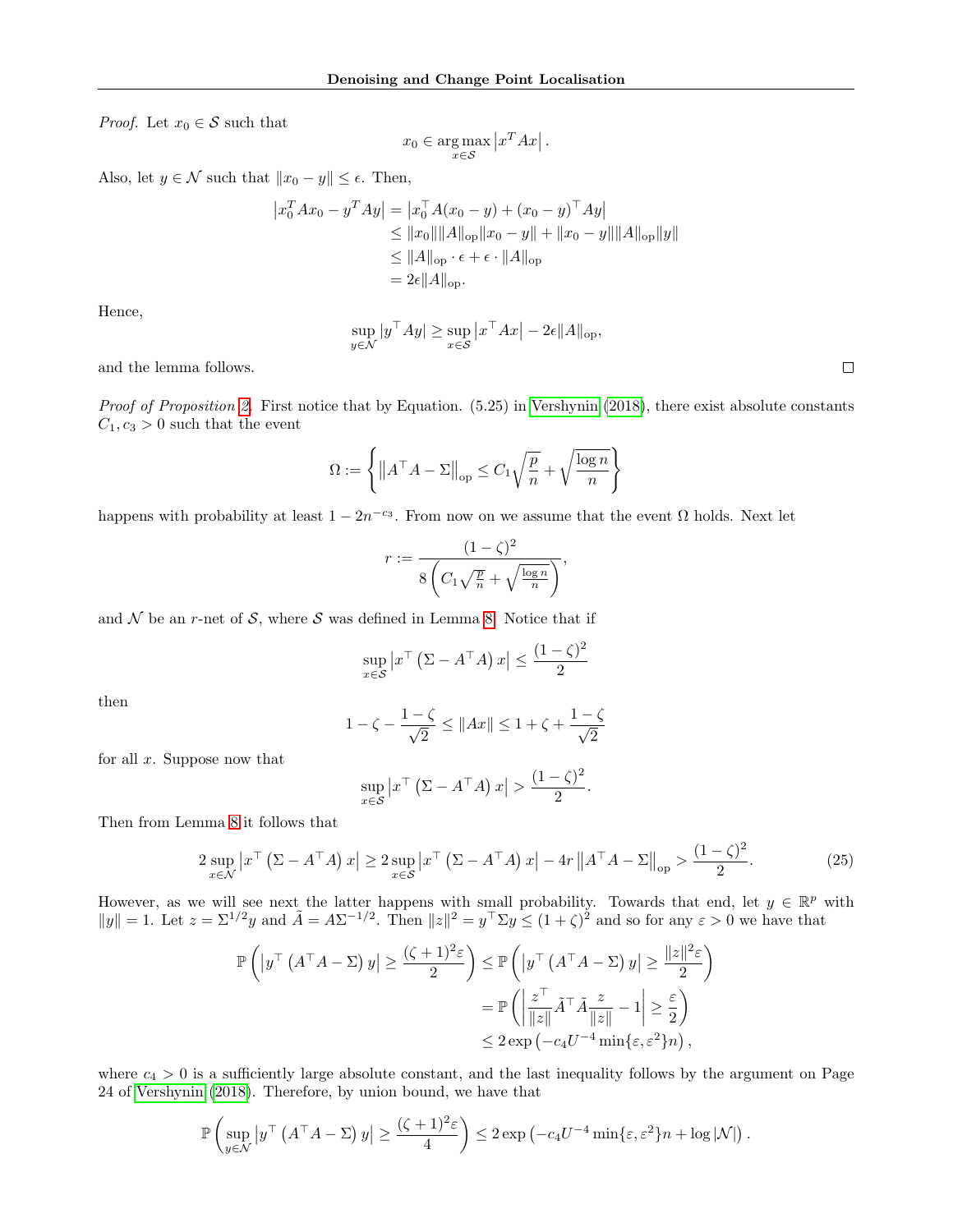Furthermore, by the argument in the proof of Lemma B.1 in [Guntuboyina et al. \(2020\)](#page-9-14), for an absolute constant  $C_2 > 0$ , we have that

$$
\log |\mathcal{N}| \le C_2 \left[ t\sqrt{p} + \log p \right] \left( \sqrt{\frac{p}{n}} + \sqrt{\frac{\log n}{n}} \right) \frac{1}{\left( 1 - \zeta \right)^2}
$$

.

Therefore choosing

$$
\varepsilon = \frac{(1-\zeta)^2}{4c_2(1+\zeta)^2} \sqrt{\left(\frac{t\sqrt{p}+\log p}{n}\right)\left(\sqrt{\frac{p}{n}}+\sqrt{\frac{\log n}{n}}\right)},
$$

by Equation [\(7\)](#page-3-2), we obtain that

$$
\sup_{y \in \mathcal{N}} |y^{\top} (A^{\top} A - \Sigma) y| \le \frac{(1 - \zeta)^2}{4},
$$

with probability at least  $1 - 2 \exp(-c_5 U^{-4} n \epsilon^2)$ , where  $c_5 > 0$  is an absolute constant. Thus, we have arrived at a contradiction to [\(25\)](#page-15-0) and the claim follows. By Equation [\(7\)](#page-3-2), the proposition follows with probability at least  $1 - 2n^{-c_3} - 2 \exp(-c_6 U^{-4} \phi_n)$ , where  $c_3, c_6 > 0$  are absolute constants.

 $\Box$ 

#### B.3 Proof of Theorem [4](#page-4-0)

<span id="page-16-0"></span>**Lemma 9.** Let  $\{n^{-1/2}a_i\}_{i=1}^n$  be the rows of matrix  $A \in \mathbb{R}^{n \times p}$ . Assume  $\{a_i\}_{i=1}^n$  are independent and identically distributed from  $\mathcal{N}(0, \Sigma)$ , satisfying that

$$
0 < l \leq \sigma_{\min}(\Sigma) \quad and \quad ||\Sigma||_{\infty} \leq \rho,
$$

where l and  $\rho$  are absolute constants. Suppose that  $\epsilon \sim \mathcal{N}(0, \sigma^2 I_n)$ . If  $\lambda_1 = C_{\lambda_1} \sigma \sqrt{\rho \log(p \vee n)}$ , then we have

$$
\mathbb{P}\left(2\|A^\top\epsilon\|_{\infty}\leq \frac{\lambda_1}{2}\right)\geq 1-c_1(p\vee n)^{-1}-p\exp(-n).
$$

where  $c_1 > 0$  is an absolute constant.

*Proof.* Let  $A_{,j}$  be the j<sup>th</sup> column of A for  $j = 1, \ldots, p$ . For any constant C, we have

$$
\mathbb{P}\left(\left|A_{,j}^{\top}\epsilon\right| \geq C\right) = \mathbb{P}(\left|A_{,j}^{\top}\epsilon\right| \geq C, \|A_{,j}\| \leq \sqrt{5\Sigma_{j,j}}) + \mathbb{P}\left(\left|A_{,j}^{\top}\epsilon\right| \geq C, \|A_{,j}\| > \sqrt{5\Sigma_{j,j}}\right).
$$

Noticing that each element in  $A_{,j}$  is a realization, we have

$$
\mathbb{P}\left(\left|A_{,j}^{\top}\epsilon\right| \geq C, \|A_{,j}\| \leq \sqrt{5\Sigma_{j,j}}\right) \leq 2\exp\left(\frac{-C^2}{10\sigma^2\Sigma_{j,j}}\right),\,
$$

where we get the last step by sub-Gaussian tails, and A and the errors  $\epsilon$  are independent.

$$
\mathbb{P}\left(\left|A_{,j}^{\top}\epsilon\right| \geq C, \|A_{,j}\|\right) > \sqrt{5\Sigma_{j,j}} \leq \mathbb{P}\left(\left\|A_{,j}\right\| > \sqrt{5\Sigma_{j,j}}\right)
$$

$$
= \mathbb{P}\left(\frac{\left\|A_{,j}\right\|^{2}}{\Sigma_{j,j}} > 5\right)
$$

$$
\leq \exp(-n),
$$

where we get the last step by Lemma 1 in [Laurent and Massart \(2000\)](#page-9-29). Then we have

$$
\mathbb{P}\left(\left|A_{,j}^{\top}\epsilon\right| \geq C\right) \leq 2\exp\left(\frac{-C^2}{10\sigma^2 \Sigma_{j,j}}\right) + \exp\left(-n\right).
$$

Using the union bound, we have

$$
\mathbb{P}\left(2\left\|A^{\top}\epsilon\right\|_{\infty}\geq C\right)\leq 2\exp\left(\frac{-C^2}{40\sigma^2\rho}+\log p\right)+\exp\left(-n+\log p\right)
$$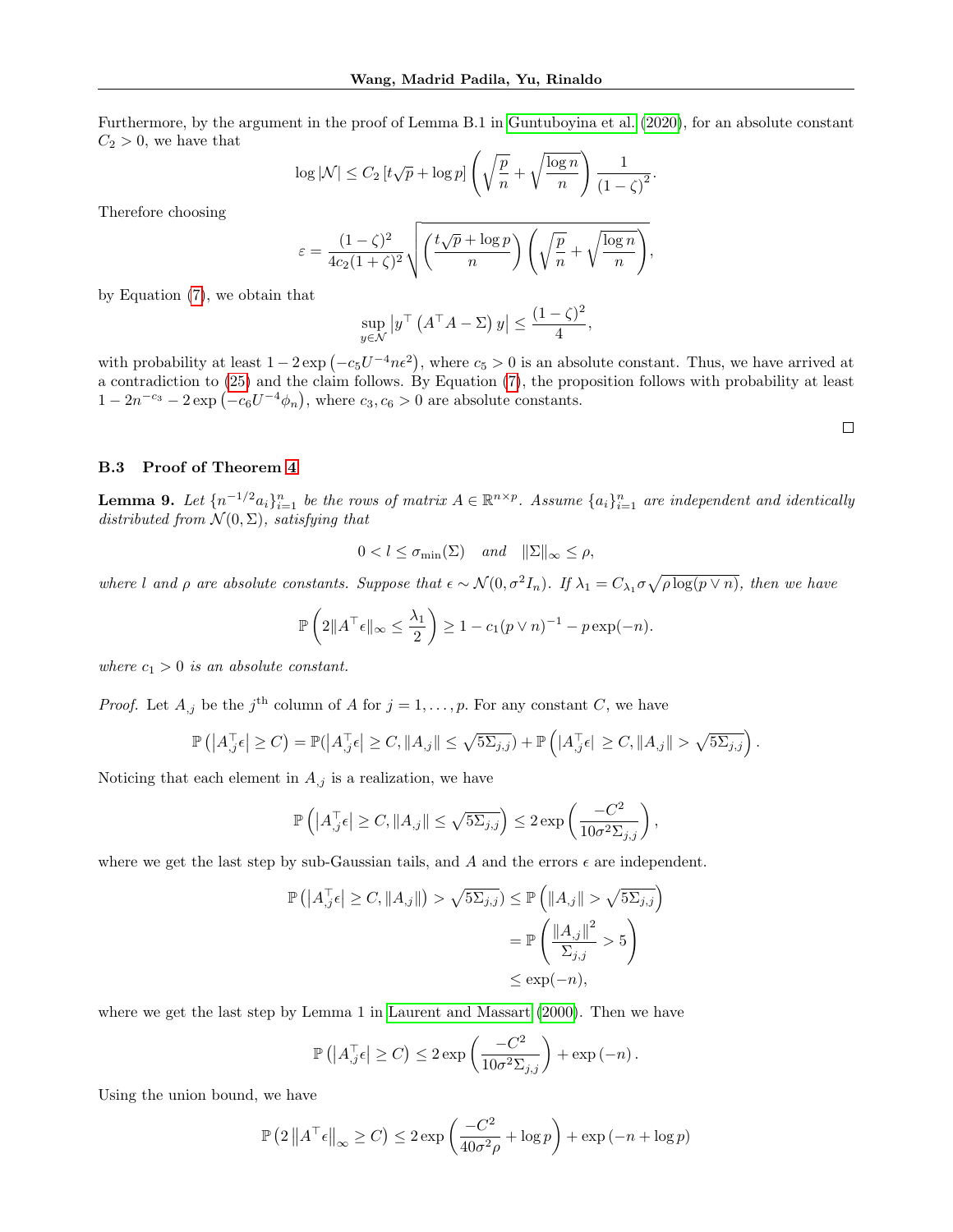Let  $C = \lambda_1/2$ , we have

$$
\mathbb{P}(2||A^\top \epsilon||_{\infty} \leq \frac{\lambda_1}{2}) \geq 1 - c_1(p \vee n)^{-1} - p \exp(-n),
$$

where  $c_1 > 0$  is an absolute constant, completing the proof.

Proof of Theorem [4.](#page-4-0) First, by the basic inequality

$$
\|y - A\tilde{x}\|^2 + \lambda_1 \|\tilde{x}\|_1 + \lambda_2 \|D\tilde{x}\|_1 \le \|y - Ax^*\|^2 + \lambda_1 \|x^*\|_1 + \lambda_2 \|Dx^*\|_1.
$$

By rearranging, we have

$$
||A(\tilde{x} - x^*)||^2 \leq 2\epsilon^\top A(\tilde{x} - x^*) + \lambda_1 (||x^*||_1 - ||\tilde{x}||_1) + \lambda_2 (||Dx^*||_1 - ||D\tilde{x}||_1).
$$

Now  $\left|\epsilon^{\top} A\left(\tilde{x}-x^*\right)\right| \leq \left\|A^{\top} \epsilon\right\|_{\infty} \left\|\tilde{x}-x^*\right\|_1$ . Let  $\Omega_1 := \left\{2 \left\|A^{\top} \epsilon\right\|_{\infty} \leq \frac{\lambda_1}{2}\right\}$ . Lemma [9](#page-16-0) shows that  $\mathbb{P}\left(\Omega_1\right) \geq$  $1 - c_1 (p \vee n)^{-1} - p \exp(-n)$ , where  $c_1 > 0$  is an absolute constant. Working on the event  $\Omega_1$ , we obtain

<span id="page-17-0"></span>
$$
\|A(\tilde{x} - x^*)\|^2 \le \lambda_1/2 \|\tilde{x} - x^*\|_1 + \lambda_1 (\|x^*\|_1 - \|\tilde{x}\|_1) + \lambda_2 (\|Dx^*\|_1 - \|D\tilde{x}\|_1). \tag{26}
$$

Then for the first two terms in the right hand side of the above inequality, we have

$$
\lambda_1/2 \|\tilde{x} - x^*\|_1 + \lambda_1 (\|x^*\|_1 - \|\tilde{x}\|_1) = \lambda_1/2 (\|\tilde{x}_H - x_H^*\|_1 + \|\tilde{x}_{-H}\|_1) + \lambda_1 (\|x_H^*\|_1 - \|\tilde{x}_H\|_1 - \|\tilde{x}_{-H}\|_1)
$$
  
\n
$$
\leq 3\lambda_1/2 \|\tilde{x}_H - x_H^*\|_1
$$
  
\n
$$
\leq 3\lambda_1/2 \sqrt{h} \|\tilde{x} - x^*\|_1,
$$
\n(27)

where we get the first inequality by the triangle inequality and the second inequality by Cauchy-Schwarz inequality. Similarly,

<span id="page-17-2"></span><span id="page-17-1"></span>
$$
||Dx^*||_1 - ||D\tilde{x}||_1 = ||D_Sx^*||_1 - ||D_S\tilde{x}||_1 - ||D_{-S}\tilde{x}||_1
$$
  
\n
$$
\leq ||D_S(x^* - \tilde{x})||_1
$$
  
\n
$$
\leq 2\sqrt{s+1} ||\tilde{x} - x^*||.
$$
\n(28)

Let  $\Omega_2 := \left\{ \|A(\tilde{x} - x^*)\|^2 \ge \frac{l}{32} \|\tilde{x} - x^*\|^2 - 81\rho^2 \frac{\log p}{n} \|\tilde{x} - x^*\|^2 \right\}$ . Lemma 9 in [Zhang et al. \(2015\)](#page-10-10) shows that  $\mathbb{P}(\Omega_2) \geq 1-c_2 \exp(-c_3 n)$ , where  $c_2, c_3 > 0$  are absolute constants. Working on the event  $\Omega_1 \cap \Omega_2$  and combining [\(26\)](#page-17-0), [\(27\)](#page-17-1), and [\(28\)](#page-17-2) we have

$$
\frac{l}{32} \left\|\tilde{x} - x^*\right\|^2 \le 81 \rho^2 \frac{\log p}{n} \left\|\tilde{x} - x^*\right\|_1^2 + 3\lambda_1/2\sqrt{h} \left\|\tilde{x} - x^*\right\| + 2\lambda_2\sqrt{s+1} \left\|\tilde{x} - x^*\right\|.
$$

Multiplying both sides by  $\frac{64}{l}$ , and using the simple inequality  $ab \leq a^2/2 + b^2/2$  twice, we get

$$
2\left\|\tilde{x}-x^{*}\right\|^{2} \leq \frac{64\times 81\rho^{2}}{l}\frac{\log p}{n}\left\|\tilde{x}-x^{*}\right\|_{1}^{2}+\frac{96^{2}\lambda_{1}^{2}}{2l^{2}}h+\frac{\left\|\tilde{x}-x^{*}\right\|^{2}}{2}+\frac{128^{2}\lambda_{2}^{2}}{2l^{2}}\left(s+1\right)+\frac{\left\|\tilde{x}-x^{*}\right\|^{2}}{2}.
$$

Then we have

<span id="page-17-4"></span>
$$
\|\tilde{x} - x^*\|^2 \le \frac{64 \times 81 \rho^2 \log(p)}{l} \|\tilde{x} - x^*\|^2_1 + \frac{96^2 \lambda_1^2}{2l^2} h + \frac{128^2 \lambda_2^2}{2l^2} (s+1). \tag{29}
$$

Next, we need to give an upper bound of  $\|\tilde{x} - x^*\|_1^2$ . By rearranging [\(26\)](#page-17-0), we have

$$
\lambda_1 \|\tilde{x}\|_1 \le \|\tilde{x} - x^*\|_1 / 2 + \lambda_1 \|x^*\| + \lambda_2 (\|Dx^*\|_1 - \|D\tilde{x}\|_1).
$$

Then by the triangle inequality, we have

$$
\|\tilde{x}_{-H}\|_1/2 \leq 3\lambda_1 \|\tilde{x}_H - x_H^*\|_1/2 + \lambda_2 (\|Dx^*\|_1 - \|D\tilde{x}\|_1).
$$

Add  $\|\tilde{x}_H - x_H^*\|_1$  to both sides, and since  $\lambda_2/\lambda_1 = \frac{C_{\lambda_2}}{C_{\lambda_1}}$  $rac{\mathcal{C}_{\lambda_2}}{\mathcal{C}_{\lambda_1}\sqrt{\rho}}$  we have

<span id="page-17-3"></span>
$$
\|\tilde{x} - x^*\|_1 \le 4 \|\tilde{x}_H - x^*_H\|_1 + \frac{C_{\lambda_2}}{C_{\lambda_1}\sqrt{\rho}} \left( \|Dx^*\|_1 - \|D\tilde{x}\|_1 \right). \tag{30}
$$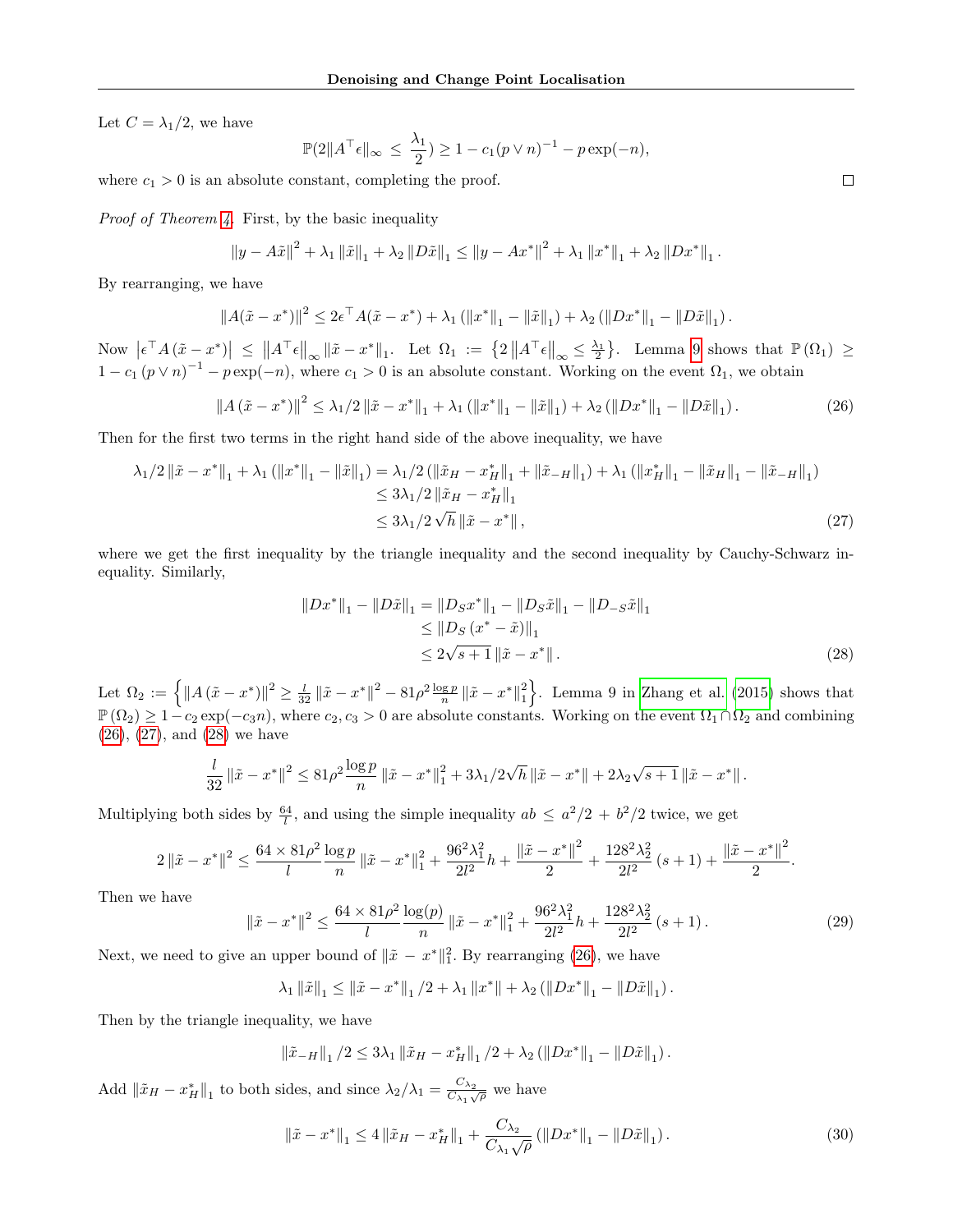Substitute inequalities [\(27\)](#page-17-1) and [\(28\)](#page-17-2) into [\(30\)](#page-17-3), we have

$$
\left\|\tilde{x}-x^*\right\|_1\leq 4\sqrt{h}\left\|\tilde{x}-x^*\right\|+\frac{2C_{\lambda_2}}{C_{\lambda_1}\sqrt{\rho}}\sqrt{s+1}\left\|\tilde{x}-x^*\right\|.
$$

Using the simple inequality  $(a+b)^2 \leq 2a^2 + 2b^2$ , we have

<span id="page-18-0"></span>
$$
\left\|\tilde{x} - x^*\right\|_1^2 \le \left[32h + \frac{8C_{\lambda_2}^2}{C_{\lambda_1}^2 \rho}(s+1)\right] \left\|\tilde{x} - x^*\right\|^2. \tag{31}
$$

Substitute [\(31\)](#page-18-0) into [\(29\)](#page-17-4), we have

$$
\|\tilde{x} - x^*\|^2 \le \frac{64 \times 81 \rho^2 \log(p)}{l} \left[ 32h + \frac{8C_{\lambda_2}^2}{C_{\lambda_1}^2 \rho}(s+1) \right] \|\tilde{x} - x^*\|^2 + \frac{96^2 \lambda_1^2}{2l^2} h + \frac{128^2 \lambda_2^2}{2l^2} (s+1).
$$

Since we assume  $(s + h) \log p \leq C_1 n$ , where  $C_1$  is a sufficiently large constant, then there exists a absolute constant  $0 < C_2 < 1$  depending on  $\rho$  such that

$$
\frac{64 \times 81 \rho^2}{l} \frac{\log(p)}{n} \left[ 32h + \frac{8C_{\lambda_2}^2}{C_{\lambda_1}^2 \rho} (s+1) \right] \le C_2.
$$

Thus, we have

$$
\|\tilde{x} - x^*\|^2 \le \frac{1}{1 - C_2} \left[ \frac{96^2 \lambda_1^2}{2l^2} h + \frac{128^2 \lambda_2^2}{2l^2} (s+1) \right],
$$

which is equivalent to

$$
\|\tilde{x} - x^*\|^2 \le C\sigma^2 \log(p \vee n)(s \vee h),
$$

where C is a absolute constant depending on l and  $\rho$ , completing the proof.

## C PROOFS OF THE RESULTS IN SECTION [3](#page-4-1)

Proof of Proposition [6.](#page-5-6) Let  $\Omega = \{d_H(S_I(\hat{x}), S) \leq b_{p,n}\}.$  By Proposition [5,](#page-5-3) we have  $\mathbb{P}(\Omega) \geq 1 - 2(p \vee n)^{-1}$ . Working on the event  $\Omega$ , by the definition of Hausdorff distance, we have that for any true change point, there must exist at least one estimated change point in  $S_I(\hat{x})$  such that the distance between them less than or equal to  $b_{p,n}$ , i.e, the set

$$
E_{t_i} = \{ \hat{t}_j : \hat{t}_j \in S_I(\hat{x}) \text{ and } |\hat{t}_j - t_i| \le b_{p,n} \},
$$

for any  $t_i \in S$  is not empty. We also have for any estimated change points there also exist at least one true change point such that the distance between them less that or equal to  $b_{p,n}$ , i.e,  $S_I(\hat{x}) = \bigcup_{t_i \in S} E_{t_i}$ . We have  $S_T(\hat{x})$ 

is a subset of  $S_I(\hat{x})$  by construction. Thus, we have  $S_T(\hat{x}) = \bigcup_{t_i \in S} T_{t_i}$ , where

$$
T_{t_i} = \{ \hat{t}_j : \hat{t}_j \in S_T(\hat{x}) \text{ and } |\hat{t}_j - t_i| \le b_{p,n} \},
$$

for any  $t_i \in S$ . Also, by construction of  $S_T(\hat{x})$  and  $t_{p,n} = 2b_{p,n}$ , we have  $|T_{t_i}| \leq 1$ , for any  $t_i \in S$ . Since we assume  $\Delta_{p,n} > 4b_{p,n}$ , we have  $|T_{t_i}| = 1$ , and sets  $T_{t_i}$  for  $t_i \in S$  are disjoint. Finally, we have  $|S_T(\hat{x})| = |S|$ , completing the proof.  $\Box$ 

# D ADDITIONAL DETAILS AND RESULTS IN SECTION [4](#page-6-1)

#### D.1 Details of the Three Scenarios Considered for Each of the Four Types of Design Matrices

Recall that the three scenarios are only one change point, nine equally-space change points and nine unequallyspaced change points. The details are presented below.

- Only one change point:  $\Delta_{p,n} = 500$  and  $\kappa_{p,n} = \gamma$ .
- Nine equally-spaced change points:  $\Delta_{p,n} = 100$  and  $\{x_{t_1}^*, \ldots, x_{t_{10}}^*\} = \{0, \gamma, 0, 1.5\gamma, 0, 2\gamma, 0, 1.75\gamma, 0, 0.75\gamma\}.$
- Nine unequally-spaced change points:  $\{t_1, \ldots, t_9\} = \{200, 310, 360, 390, 450, 490, 570, 640, 770, 970\}$  with  $\Delta_{p,n} = 30$  and  $\{x_{t_1}^*, \ldots, x_{t_{10}}^*\} = \{0, \gamma, 0, 1.5\gamma, 0, 2\gamma, 0, 1.75\gamma, 0, 0.75\gamma\}.$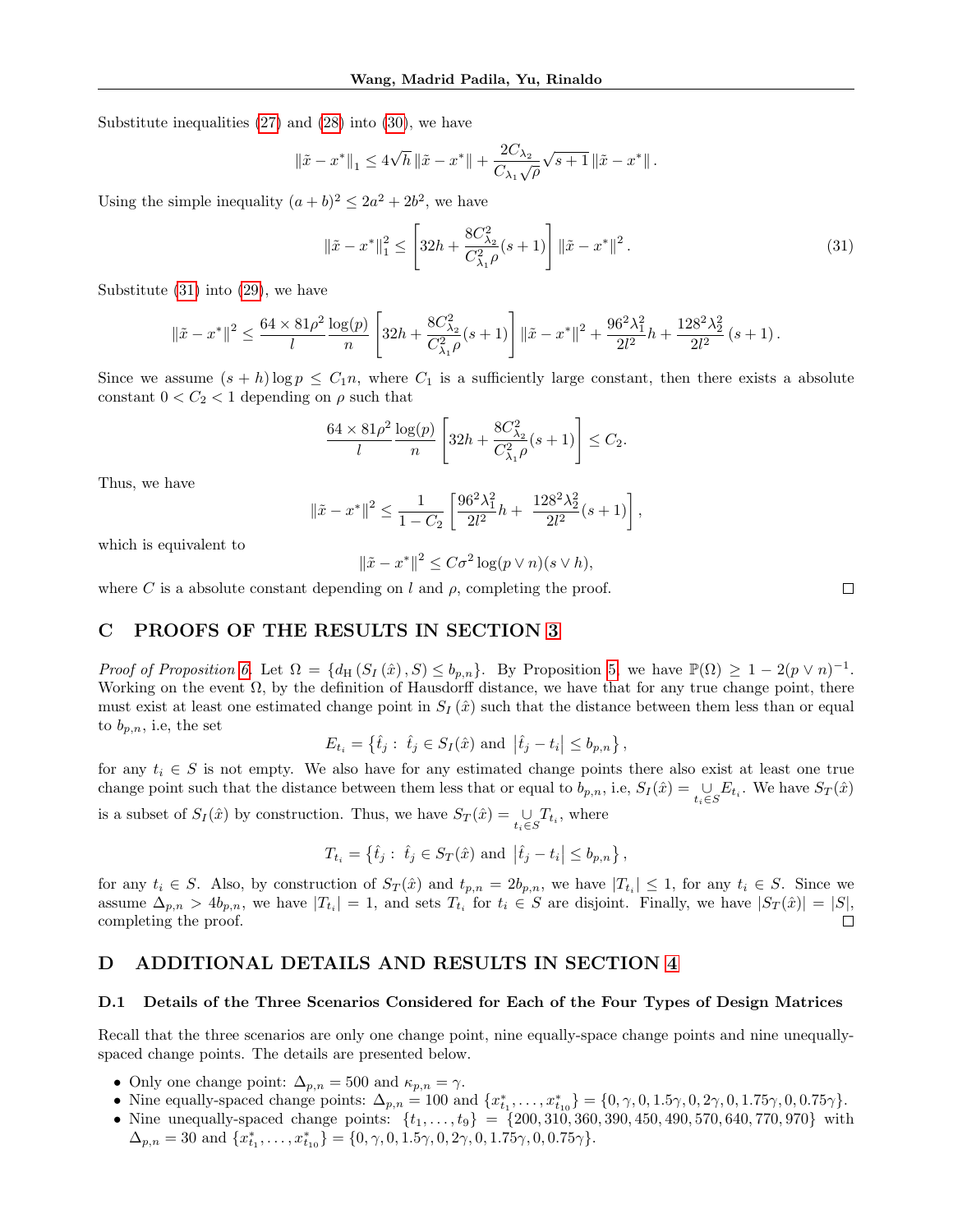#### D.2 The Identity Design Matrix Case

Let  $n = p = 1000$  and design matrix  $A = I_n$ . Table [2](#page-19-0) displays the results of the first scenario: only one change point for  $\gamma = 1$  and noise levels  $\sigma \in \{1, 2, 4\}$ . Table [3](#page-19-1) displays the results of the second scenario of the identity matrix:  $|S| = 9$  and changes points are equally spaced for  $\gamma = 1$  and noise levels  $\sigma \in \{1, 2, 4\}$  $\sigma \in \{1, 2, 4\}$  $\sigma \in \{1, 2, 4\}$ . Table 4 displays the results of the third scenario of the identity matrix :  $|S| = 9$  and changes points are unequally spaced for  $\gamma = 1$  and noise levels  $\sigma \in \{0.5, 1, 2\}.$ 

<span id="page-19-0"></span>Table 2: Change point analysis results: Identity matrix and only one change point, for  $\gamma = 1$  and noise levels  $\sigma =$ {1, 2, 4}. The reported values are in the form of mean (standard deviation) across 100 independent simulations. The bold-faced entries indicate the best method in different measures, with the convention that if  $S(\hat{x}) = \emptyset$ , then  $d(S_0|S(\hat{x})) = d(S_0|S(\hat{x})) = p.$ 

|              |                     | FL             | <b>FLMF</b>    | <b>FLMTF</b>   | <b>ITALE</b>  |
|--------------|---------------------|----------------|----------------|----------------|---------------|
|              | $d(S(\hat{x}) S_0)$ | 1.13(1.62)     | 42.61(196.74)  | 44.08(196.47)  | 2.85(5.53)    |
| $\sigma=1$   | $d(S_0 S(\hat{x}))$ | 268.43(148.60) | 71.71(213.47)  | 68.64(214.36)  | 34.17(113.35) |
|              | $ S(\hat{x})-S $    | 7.70(6.87)     | 2.24(2.14)     | 0.15(0.44)     | 0.20(0.77)    |
|              | $d(S(\hat{x}) S_0)$ | 2.80(3.78)     | 154.82(356.98) | 155.65(356.63) | 6.40(8.76)    |
| $\sigma = 2$ | $d(S_0 S(\hat{x}))$ | 247.95(146.89) | 165.58(354.58) | 163.81(355.35) | 27.53(77.67)  |
|              | $ S(\hat{x})-S $    | 7.05(6.34)     | 1.36(1.36)     | 0.26(0.50)     | 0.25(0.86)    |
|              | $d(S(\hat{x}) S_0)$ | 5.58(6.01)     | 408.93(479.58) | 409.26(479.30) | 14.31(18.97)  |
| $\sigma = 4$ | $d(S_0 S(\hat{x}))$ | 292.22(151.84) | 428.27(470.39) | 428.61(470.63) | 42.67(99.16)  |
|              | $ S(\hat{x})-S $    | 7.60(7.23)     | 0.78(0.73)     | 0.47(0.50)     | 0.24(0.75)    |

<span id="page-19-1"></span>Table 3: Change point analysis results: Identity matrix and nine change points with equal spacing, for  $\gamma = 1$  and noise levels  $\sigma = \{1, 2, 4\}$ . The reported values are in the form of mean (standard deviation) across 100 independent simulations. The bold-faced entries indicate the best method in different measures, with the convention that if  $S(\hat{x}) = \emptyset$ , then  $d(S_0|S(\hat{x})) = d(S_0|S(\hat{x})) = p$ .

|              |                     | FL           | <b>FLMF</b>    | <b>FLMTF</b>   | <b>ITALE</b>  |
|--------------|---------------------|--------------|----------------|----------------|---------------|
|              | $d(S(\hat{x}) S_0)$ | 2.98(2.60)   | 90.55(54.25)   | 92.96(54.64)   | 17.05(26.47)  |
| $\sigma=1$   | $d(S_0 S(\hat{x}))$ | 75.17(13.91) | 12.50(10.81)   | 8.62(11.93)    | 12.36(14.68)  |
|              | $ S(\hat{x})-S $    | 39.24(9.25)  | 17.21(6.52)    | 1.34(0.95)     | 0.34(0.68)    |
|              | $d(S(\hat{x}) S_0)$ | 6.74(5.88)   | 162.57(93.95)  | 164.22(93.90)  | 69.39(67.41)  |
| $\sigma = 2$ | $d(S_0 S(\hat{x}))$ | 71.98(13.35) | 14.17(13.84)   | 11.07(14.29)   | 20.16(16.96)  |
|              | $ S(\hat{x})-S $    | 35.48(8.36)  | 9.20(6.59)     | 2.62(1.41)     | 1.32(2.25)    |
|              | $d(S(\hat{x}) S_0)$ | 12.14(8.43)  | 256.40(121.36) | 257.18(121.28) | 150.82(96.14) |
| $\sigma = 4$ | $d(S_0 S(\hat{x}))$ | 71.17(16.04) | 14.83(15.76)   | 13.59(16.08)   | 31.68(22.11)  |
|              | $ S(\hat{x})-S $    | 29.19(7.84)  | 3.55(2.86)     | 4.41(1.60)     | 2.24(1.86)    |

#### D.3 The Band Design Matrix Case

Table [5](#page-21-0) displays the results of the first scenario of band matrix: only one change point, with bandwidth  $h \in$  $\{1, 5, 10, 50\}$ , noise level  $\sigma \in \{1, 2, 4, 8\}$  and  $\gamma \in \{0.25, 0.5, 1, 2\}$ . Table [6](#page-22-0) displays the results of the second scenario of band matrix:  $|S| = 9$  and change points are equally spaced, with bandwidth  $h \in \{1, 5, 10, 50\}$ , noise level  $\sigma \in \{1, 2, 4, 8\}$  and  $\gamma \in \{0.25, 0.5, 1, 2\}$ . Table [7](#page-23-0) displays the results of the third scenario of band matrix:  $|S| = 9$  and change points are unequally spaced, with bandwidth  $h \in \{1, 5, 10, 50\}$ , noise level  $\sigma \in \{0.5, 1, 2, 4\}$ and  $\gamma \in \{0.25, 0.5, 1, 2\}.$ 

## D.4 Gaussian Random Matrix with Identity Covariance Matrix

Table [8](#page-24-0) displays the results of the first scenario of Gaussian random matrix with identity covariance matrix: only one change point with ratio  $n/p \in \{0.25, 0.5, 0.75, 1\}$ , noise level  $\sigma \in \{1, 2, 4, 8\}$  and  $\gamma \in \{0.25, 0.5, 1, 2\}$ . Table [9](#page-25-0) displays the results of the second scenario of Gaussian random matrix with identity covariance matrix: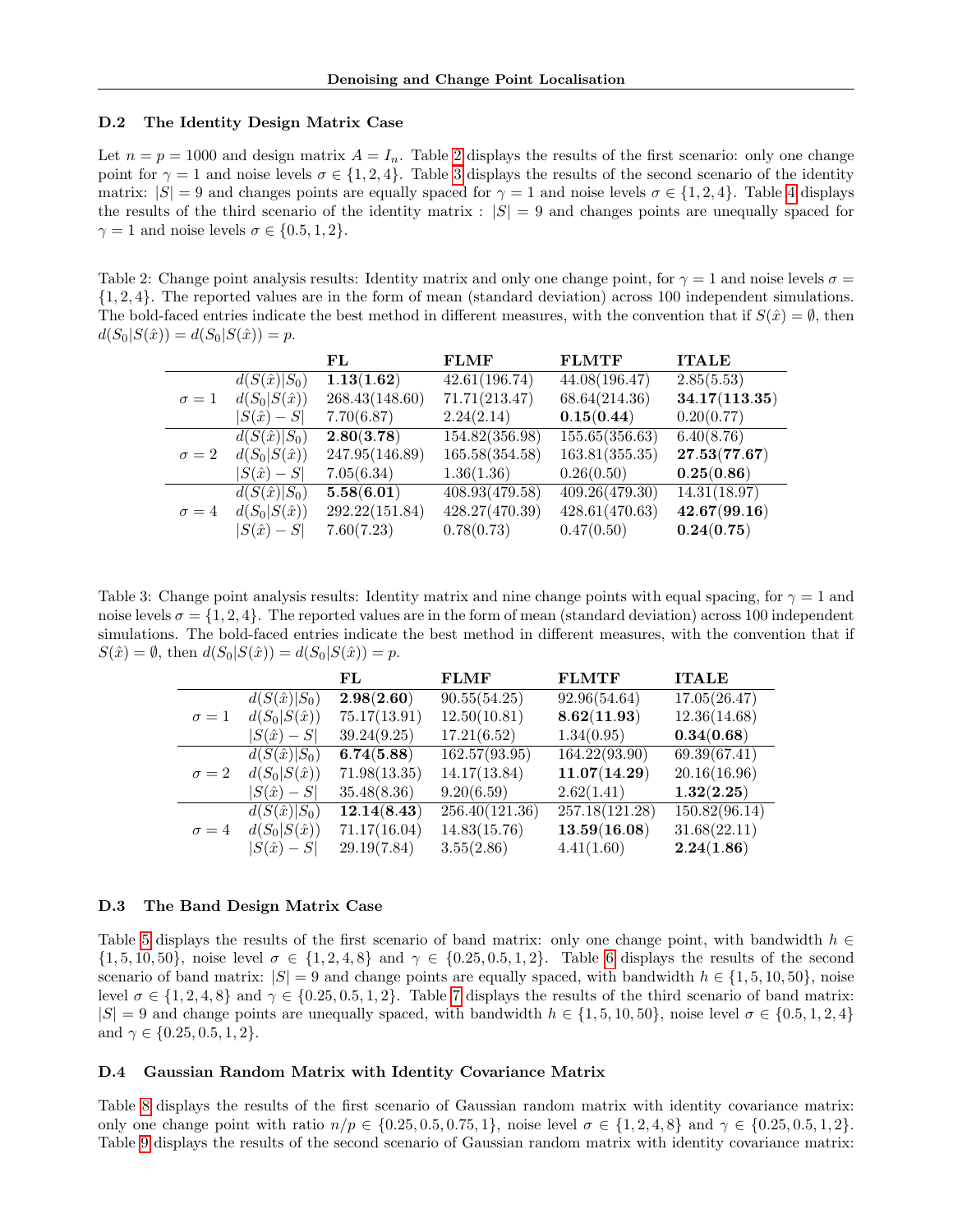<span id="page-20-0"></span>Table 4: Change point analysis results: Identity matrix and nine change points with unequal spacing, for  $\gamma = 1$ and noise levels  $\sigma = \{0.5, 1, 2\}$ . The reported values are in the form of mean (standard deviation) across 100 independent simulations. The bold-faced entries indicate the best method in different measures, with the convention that if  $S(\hat{x}) = \emptyset$ , then  $d(S_0|S(\hat{x})) = d(S_0|S(\hat{x})) = p$ .

|                |                     | FL.           | <b>FLMF</b>   | <b>FLMTF</b>               | <b>ITALE</b>  |
|----------------|---------------------|---------------|---------------|----------------------------|---------------|
|                | $d(S(\hat{x}) S_0)$ | 1.49(1.33)    | 33.97(69.92)  | 43.12(68.58)               | 10.98(34.03)  |
| $\sigma = 0.5$ | $d(S_0 S(\hat{x}))$ | 275.59(26.11) | 31.85(59.19)  | 27.68(59.94)               | 26.41(63.86)  |
|                | $ S(\hat{x})-S $    | 46.87(9.52)   | 29.17(7.65)   | 0.65(0.70)                 | 0.62(1.38)    |
|                | $d(S(\hat{x}) S_0)$ | 8.83(8.96)    | 178.60(74.31) | $\overline{181.26}(73.92)$ | 124.98(82.86) |
| $\sigma = 1$   | $d(S_0 S(\hat{x}))$ | 275.53(24.91) | 28.36(58.49)  | 25.07(58.78)               | 25.28(51.14)  |
|                | $ S(\hat{x})-S $    | 38.28(13.73)  | 9.55(8.52)    | 2.74(1.38)                 | 1.80(1.29)    |
|                | $d(S(\hat{x}) S_0)$ | 3.65(3.22)    | 124.54(86.36) | 128.70(86.66)              | 62.47(82.11)  |
| $\sigma = 2$   | $d(S_0 S(\hat{x}))$ | 278.66(25.02) | 21.59(40.03)  | 17.72(41.07)               | 27.45(58.93)  |
|                | $ S(\hat{x})-S $    | 42.08(8.66)   | 17.43(6.94)   | 1.40(1.02)                 | 0.91(1.30)    |

 $|S| = 9$  and change points are equally spaced, with ratio  $n/p \in \{0.25, 0.5, 0.75, 1\}$ , noise level  $\sigma \in \{1, 2, 4, 8\}$  and  $\gamma \in \{0.25, 0.5, 1, 2\}$ . Table [10](#page-26-0) displays the results of the third scenario of Gaussian random matrix with identity covariance matrix:  $|S| = 9$  and change points are unequally spaced, with ratio  $n/p \in \{0.25, 0.5, 0.75, 1\}$ , noise level  $\sigma \in \{0.5, 1, 2, 4\}$  and  $\gamma \in \{0.25, 0.5, 1, 2\}$ .

## D.5 Gaussian Random Matrix with Band Covariance Matrix

Table [11](#page-27-0) displays the results of the first scenario of Gaussian random matrix with band covariance matrix: only one change point, with bandwidth  $h \in \{1, 10, 50, 999\}$ , ratio  $n/p \in \{0.25, 0.5, 0.75, 1\}$  and noise level  $\sigma \in \{1, 2, 4, 8\}$ . Table [12](#page-28-0) displays the result of the second scenario of Gaussian random matrix with band covariance matrix:  $|S| = 9$  and change points are equally spaced for bandwidth  $h \in \{1, 10, 50, 999\}$ , ratio  $n/p \in \{0.25, 0.5, 0.75, 1\}$  and noise level  $\sigma \in \{1, 2, 4, 8\}$ . Table [13](#page-29-0) displays the result of the third scenario of Gaussian random matrix with band covariance matrix:  $|S| = 9$  and change points are unequally spaced for bandwidth  $h \in \{1, 10, 50, 999\}$ , ratio  $n/p \in \{0.25, 0.5, 0.75, 1\}$  and noise level  $\sigma \in \{0.5, 2, 4\}$ .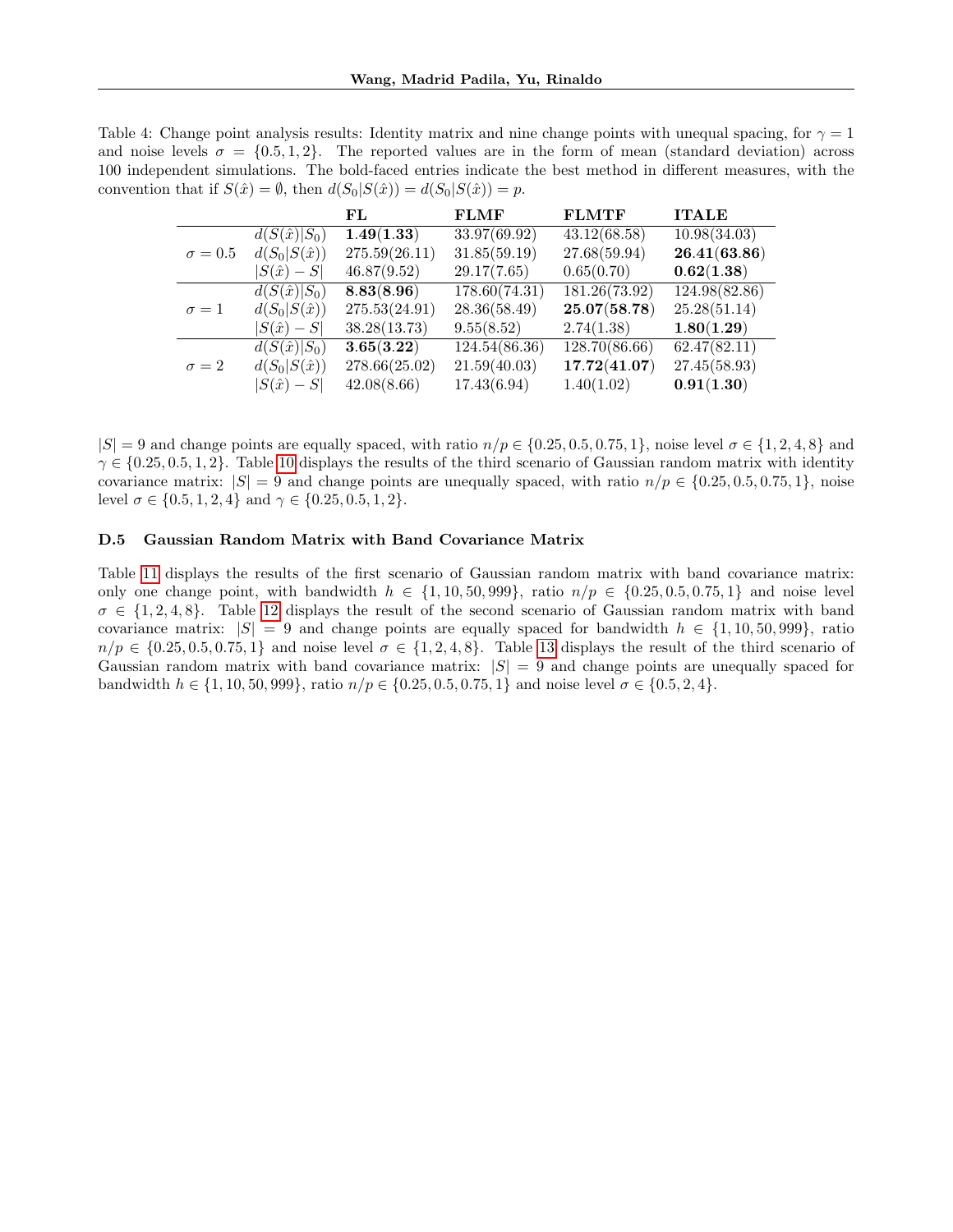<span id="page-21-0"></span>Table 5: Change point analysis results: band matrix and only one change point, with bandwidth  $h \in \{1, 5, 10, 50\}$ , noise level  $\sigma \in \{1, 2, 4, 8\}$  and  $\gamma \in \{0.25, 0.5, 1, 2\}$ . The reported values are in the form of mean (standard deviation) across 100 independent simulations. The bold-faced entries indicate the best method in different measures, with the convention that if  $S(\hat{x}) = \emptyset$ , then  $d(S_0|S(\hat{x})) = d(S_0|S(\hat{x})) = p$ .

|                                     |                                 | FL             | <b>FLMF</b>             | <b>FLMTF</b>  | <b>ITALE</b>   |
|-------------------------------------|---------------------------------|----------------|-------------------------|---------------|----------------|
|                                     | $d(S(\hat{x}) S_0)$             | 0.82(1.14)     | 1.10(3.42)              | 2.76(4.01)    | 4.91(7.02)     |
| $h = 1, \sigma = 2, \gamma = 1$     | $d(S_0 S(\hat{x}))$             | 293.78(148.88) | 20.70(55.78)            | 16.66(56.57)  | 148.02(194.35) |
|                                     | $ S(\hat{x})-S $                | 7.67(6.71)     | 2.89(2.42)              | 0.15(0.41)    | 2.15(3.30)     |
|                                     | $d(S(\hat{x}) \overline{S_0})$  | 0.13(0.44)     | 0.11(0.40)              | 2.02(2.07)    | 2.07(3.02)     |
| $h = 5, \sigma = 2, \gamma = 1$     | $d(S_0 S(\hat{x}))$             | 277.38(41.19)  | 19.25(52.05)            | 12.85(53.12)  | 41.04(105.91)  |
|                                     | $ S(\hat{x})-S $                | 8.19(5.09)     | 4.97(3.38)              | 0.07(0.26)    | 0.58(1.37)     |
|                                     | $d(S(\hat{x}) S_0)$             | 0.08(0.31)     | 0.08(0.31)              | 1.71(1.55)    | 0.95(1.47)     |
| $h = 10, \sigma = 2, \gamma = 1$    | $d(S_0 S(\hat{x}))$             | 276.97(137.46) | 22.85(61.57)            | 15.88(62.97)  | 11.86(52.02)   |
|                                     | $ S(\hat{x})-S $                | 8.70(6.10)     | 4.93(2.83)              | 0.09(0.32)    | 0.40(1.27)     |
|                                     | $d(S(\hat{x}) S_0)$             | 0.00(0.00)     | 0.00(0.00)              | 1.71(1.77)    | 0.01(0.10)     |
| $h = 50, \sigma = 2, \gamma = 1$    | $d(S_0 S(\hat{x}))$             | 253.69(152.57) | 32.79(87.30)            | 24.94(89.13)  | 20.75(76.29)   |
|                                     | $ S(\hat{x})-S $                | 8.80(7.82)     | 5.51(3.29)              | 0.11(0.47)    | 0.19(0.63)     |
|                                     | $d(S(\hat{x})\overline{ S_0 })$ | 0.01(0.10)     | 0.01(0.10)              | 2.00(1.95)    | 0.31(0.63)     |
| $h = 10, \sigma = 1, \gamma = 1$    | $d(S_0 S(\hat{x}))$             | 263.99(162.93) | 43.15(111.040)          | 35.88(113.09) | 40.53(101.97)  |
|                                     | $ S(\hat{x})-S $                | 9.35(6.82)     | 5.36(3.15)              | 0.12(0.38)    | 0.77(1.48)     |
|                                     | $d(S(\hat{x}) S_0)$             | 0.17(0.40)     | $\overline{0.14(0.35)}$ | 2.23(2.21)    | 1.34(2.28)     |
| $h = 10, \sigma = 4, \gamma = 1$    | $d(S_0 S(\hat{x}))$             | 271.85(147.15) | 29.90(89.45)            | 23.88(90.75)  | 27.48(91.32)   |
|                                     | $ S(\hat{x})-S $                | 8.35(6.00)     | 4.37(3.26)              | 0.12(0.46)    | 0.29(0.76)     |
|                                     | $d(S(\hat{x}) S_0)$             | 0.42(0.94)     | 0.38(1.19)              | 1.89(2.36)    | 2.47(4.99)     |
| $h = 10, \sigma = 8, \gamma = 1$    | $d(S_0 S(\hat{x}))$             | 257.18(146.17) | 22.67(71.03)            | 17.41(71.92)  | 22.22(83.53)   |
|                                     | $ S(\hat{x})-S $                | 7.62(6.41)     | 3.32(2.32)              | 0.13(0.42)    | 0.22(0.96)     |
|                                     | $d(S(\hat{x}) S_0)$             | 1.89(2.49)     | 3.70(10.76)             | 5.00(10.67)   | 5.96(8.49)     |
| $h = 10, \sigma = 2, \gamma = 0.25$ | $d(S_0 S(\hat{x}))$             | 237.72(157.50) | 21.56(65.00)            | 19.27(65.41)  | 38.32(104.74)  |
|                                     | $ S(\hat{x})-S $                | 7.17(7.41)     | 1.35(1.22)              | 0.13(0.34)    | 0.23(0.72)     |
|                                     | $d(S(\hat{x}) S_0)$             | 0.55(0.95)     | 0.41(0.75)              | 2.04(2.06)    | 2.57(4.18)     |
| $h = 10, \sigma = 2, \gamma = 0.5$  | $d(S_0 S(\hat{x}))$             | 284.98(151.33) | 16.73(46.16)            | 12.34(46.93)  | 42.24(120.00)  |
|                                     | $ S(\hat{x})-S $                | 8.63(6.43)     | 3.68(2.92)              | 0.11(0.31)    | 0.45(1.40)     |
|                                     | $d(S(\hat{x}) S_0)$             | 0.00(0.00)     | 0.00(0.00)              | 1.68(1.80)    | 0.25(0.76)     |
| $h = 10, \sigma = 2, \gamma = 2$    | $d(S_0 S(\hat{x}))$             | 288.39(147.41) | 22.01(71.90)            | 14.40(73.14)  | 16.76(73.52)   |
|                                     | $ S(\hat{x})-S $                | 9.32(6.76)     | 5.01(2.85)              | 0.04(0.24)    | 0.37(0.97)     |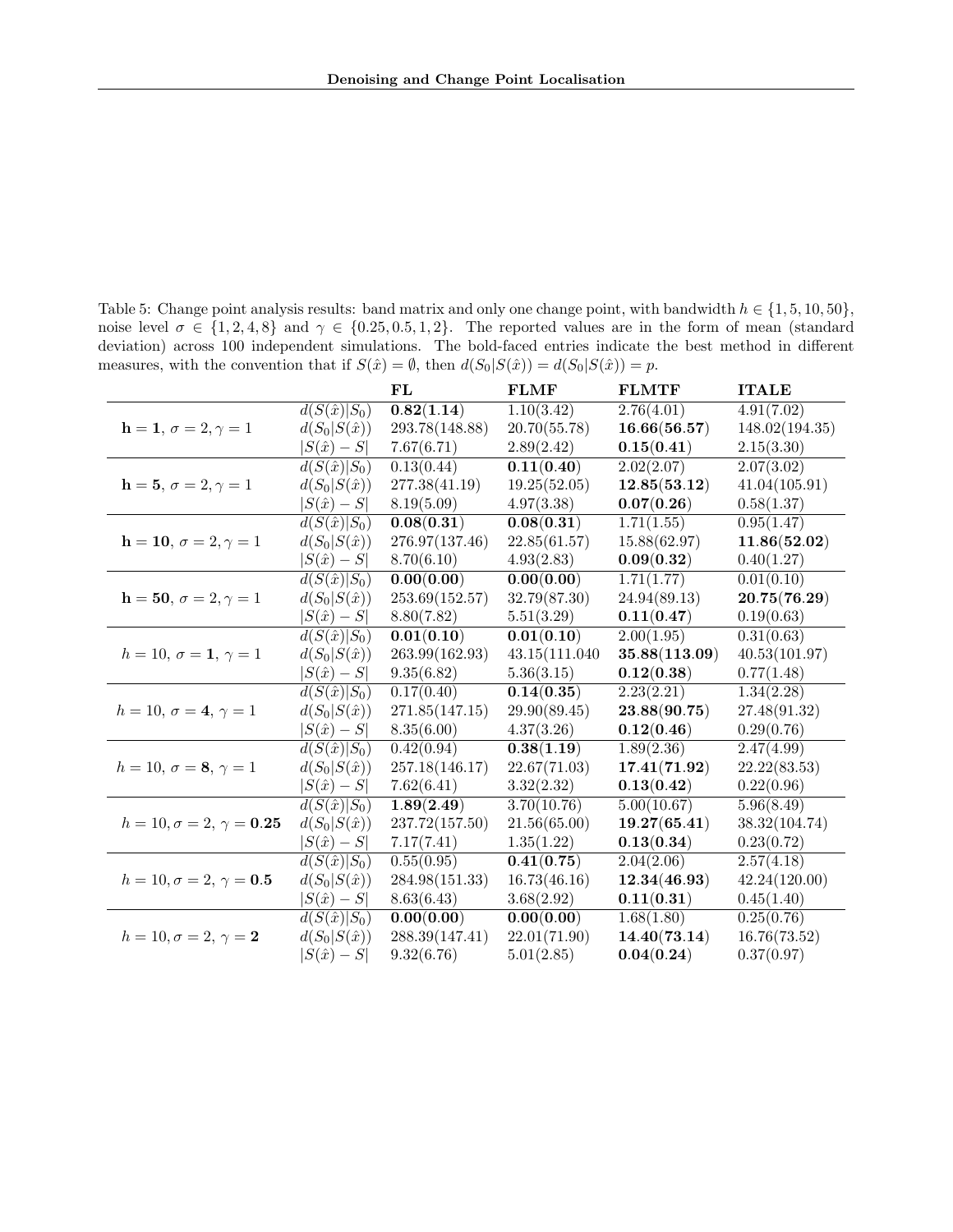<span id="page-22-0"></span>Table 6: Change point analysis results: band matrix and nine equally spaced change points, with bandwidth  $h \in \{1, 5, 10, 50\}$ , noise level  $\sigma \in \{1, 2, 4, 8\}$  and  $\gamma \in \{0.25, 0.5, 1, 2\}$ . The reported values are in the form of mean (standard deviation) across 100 independent simulations. The bold-faced entries indicate the best method in different measures, with the convention that if  $S(\hat{x}) = \emptyset$ , then  $d(S_0|S(\hat{x})) = d(S_0|S(\hat{x})) = p$ .

|                                     |                     | $\bf FL$                 | <b>FLMF</b>   | <b>FLMTF</b>            | <b>ITALE</b>            |
|-------------------------------------|---------------------|--------------------------|---------------|-------------------------|-------------------------|
|                                     | $d(S(\hat{x}) S_0)$ | 2.71(1.86)               | 53.19(56.22)  | 56.09(56.68)            | 9.80(8.76)              |
| $h = 1, \sigma = 2, \gamma = 1$     | $d(S_0 S(\hat{x}))$ | 73.91(15.48)             | 16.15(14.92)  | 11.39(16.49)            | 62.04(23.93)            |
|                                     | $ S(\hat{x})-S $    | 41.26(8.83)              | 23.58(8.37)   | 0.75(0.86)              | 20.96(17.94)            |
|                                     | $d(S(\hat{x}) S_0)$ | 0.61(0.79)               | 1.52(9.18)    | $\overline{4.65(9.74)}$ | 3.38(2.32)              |
| $h = 5, \sigma = 2, \gamma = 1$     | $d(S_0 S(\hat{x}))$ | 73.63(14.59)             | 14.04(10.25)  | 6.00(11.02)             | 34.83(29.15)            |
|                                     | $ S(\hat{x})-S $    | 43.55(9.09)              | 34.59(7.87)   | 0.06(0.24)              | 6.74(6.18)              |
|                                     | $d(S(\hat{x}) S_0)$ | 0.27(0.60)               | 0.21(0.43)    | 3.30(1.34)              | 1.95(1.54)              |
| $h = 10, \sigma = 2, \gamma = 1$    | $d(S_0 S(\hat{x}))$ | 71.06(14.26)             | 13.44(7.96)   | 4.92(8.37)              | 20.36(20.83)            |
|                                     | $ S(\hat{x}) $      | 44.21(7.39)              | 40.55(7.57)   | 0.04(0.20)              | 3.46(2.97)              |
|                                     | $d(S(\hat{x}) S_0)$ | 0.00(0.00)               | 0.00(0.00)    | 3.82(1.74)              | 0.09(0.32)              |
| $h = 50, \sigma = 2, \gamma = 1$    | $d(S_0 S(\hat{x}))$ | 67.10(15.22)             | 15.44(12.46)  | 7.73(14.10)             | 1.56(6.92)              |
|                                     | $S(\hat{x})-S$      | 44.93(8.72)              | 45.60(8.70)   | 0.11(0.40)              | 0.17(0.49)              |
|                                     | $d(S(\hat{x}) S_0)$ | $\overline{0.07} (0.26)$ | 0.07(0.26)    | 3.80(1.72)              | $1.22(\overline{1.10})$ |
| $h = 10, \sigma = 1, \gamma = 1$    | $d(S_0 S(\hat{x}))$ | 71.53(14.67)             | 14.44(8.33)   | 6.88(10.13)             | 21.53(23.27)            |
|                                     | $ S(\hat{x})-S $    | 45.24(9.92)              | 44.75(8.78)   | 0.12(0.38)              | 4.22(3.45)              |
|                                     | $d(S(\hat{x}) S_0)$ | 0.60(0.77)               | 0.49(0.70)    | 3.79(1.46)              | 3.48(2.77)              |
| $h = 10, \sigma = 4, \gamma = 1$    | $d(S_0 S(\hat{x}))$ | 70.73(15.05)             | 14.80(9.74)   | 6.76(10.97)             | 20.25(21.21)            |
|                                     | $ S(\hat{x})-S $    | 43.52(7.80)              | 34.89(7.34)   | 0.10(0.33)              | 2.95(2.72)              |
|                                     | $d(S(\hat{x}) S_0)$ | 1.46(1.28)               | 16.74(34.27)  | 19.92(35.13)            | 4.94(3.39)              |
| $h = 10, \sigma = 8, \gamma = 1$    | $d(S_0 S(\hat{x}))$ | 75.44(13.69)             | 17.27(16.89)  | 11.07(17.42)            | 19.95(18.65)            |
|                                     | $ S(\hat{x})-S $    | 44.37(8.48)              | 32.02(7.54)   | 0.31(0.61)              | 2.43(2.40)              |
|                                     | $d(S(\hat{x}) S_0)$ | 5.84(4.23)               | 126.76(72.29) | 128.71(72.11)           | 62.03(62.73)            |
| $h = 10, \sigma = 2, \gamma = 0.25$ | $d(S_0 S(\hat{x}))$ | 74.39(15.97)             | 16.95(16.89)  | 13.82(17.78)            | 34.22(22.65)            |
|                                     | $ S(\hat{x})-S $    | 39.20(10.32)             | 11.68(5.94)   | 2.14(1.16)              | 2.81(3.01)              |
|                                     | $d(S(\hat{x}) S_0)$ | 1.51(1.34)               | 17.36(34.82)  | 20.31(35.51)            | 6.29(6.71)              |
| $h = 10, \sigma = 2, \gamma = 0.5$  | $d(S_0 S(\hat{x}))$ | 70.93(13.86)             | 15.47(14.01)  | 9.39(15.57)             | 19.52(19.52)            |
|                                     | $ S(\hat{x})-S $    | 42.06(10.29)             | 29.73(9.87)   | 0.36(0.75)              | 2.34(2.95)              |
|                                     | $d(S(\hat{x}) S_0)$ | 0.01(0.10)               | 0.01(0.10)    | 4.35(6.44)              | 0.46(0.77)              |
| $h = 10, \sigma = 2, \gamma = 2$    | $d(S_0 S(\hat{x}))$ | 74.42(14.35)             | 17.96(17.60)  | 9.69(19.38)             | 22.01(25.52)            |
|                                     | $S(\hat{x})-S$      | 46.63(10.19)             | 46.42(8.88)   | 0.12(0.48)              | 3.76(3.41)              |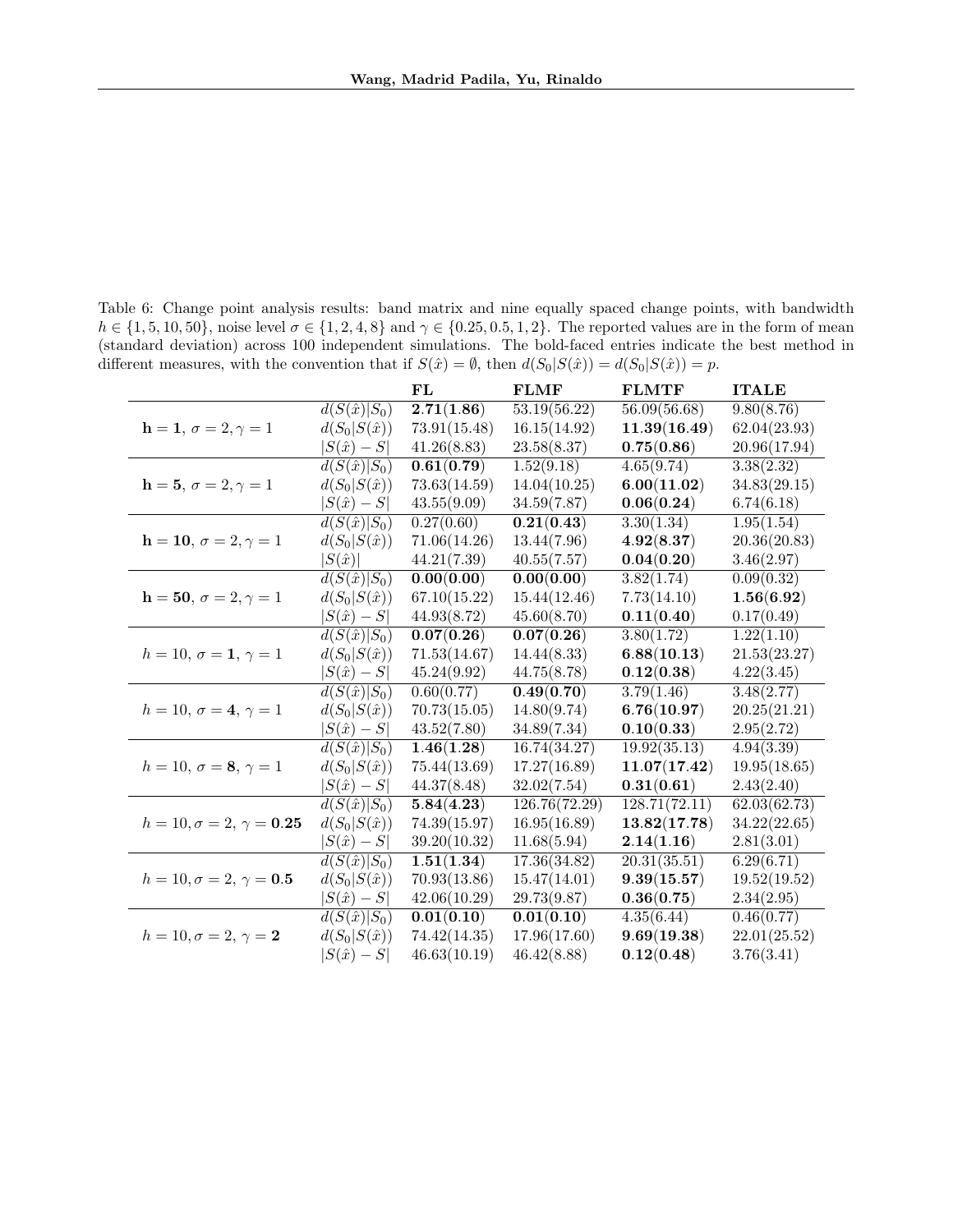<span id="page-23-0"></span>Table 7: Change point analysis results: band matrix and nine unequally spaced change points, with bandwidth  $h \in \{1, 5, 10, 50\}$ , noise level  $\sigma \in \{0.5, 1, 2, 4\}$  and  $\gamma \in \{0.25, 0.5, 1, 2\}$ . The reported values are in the form of mean (standard deviation) across 100 independent simulations. The bold-faced entries indicate the best method in different measures, with the convention that if  $S(\hat{x}) = \emptyset$ , then  $d(S_0|S(\hat{x})) = d(S_0|S(\hat{x})) = p$ .

|                                     |                                | FL            | <b>FLMF</b>  | <b>FLMTF</b> | <b>ITALE</b>            |
|-------------------------------------|--------------------------------|---------------|--------------|--------------|-------------------------|
|                                     | $d(S(\hat{x}) S_0)$            | 2.13(1.46)    | 31.01(66.40) | 40.68(65.24) | 6.95(6.72)              |
| $h = 1, \sigma = 1, \gamma = 1$     | $d(S_0 S(\hat{x}))$            | 274.44(32.13) | 21.77(35.27) | 17.88(34.28) | 189.09(97.11)           |
|                                     | $ S(\hat{x})-S $               | 48.37(11.52)  | 30.73(10.08) | 0.73(0.75)   | 20.27(18.31)            |
|                                     | $d(S(\hat{x}) S_0)$            | 0.30(0.58)    | 0.26(0.51)   | 19.13(8.54)  | 3.03(2.33)              |
| $h = 5, \sigma = 1, \gamma = 1$     | $d(S_0 S(\hat{x}))$            | 278.84(26.00) | 26.91(50.28) | 25.95(50.48) | 96.28(103.83)           |
|                                     | $ S(\hat{x})-S $               | 50.71(8.83)   | 40.76(7.55)  | 1.02(0.67)   | 9.48(9.08)              |
|                                     | $d(S(\hat{x}) S_0)$            | 0.09(0.29)    | 0.07(0.26)   | 19.72(10.15) | 1.12(1.30)              |
| $h = 10, \sigma = 1, \gamma = 1$    | $d(S_0 S(\hat{x}))$            | 280.38(22.33) | 31.59(57.10) | 30.52(57.50) | 66.34(92.42)            |
|                                     | $ S(\hat{x})-S $               | 51.81(10.03)  | 44.08(9.25)  | 1.06(0.76)   | 4.70(4.28)              |
|                                     | $d(S(\hat{x}) S_0)$            | 0.00(0.00)    | 0.00(0.00)   | 21.42(4.89)  | 0.03(0.17)              |
| $h = 50, \sigma = 1, \gamma = 1$    | $d(S_0 S(\hat{x}))$            | 267.51(28.78) | 31.34(59.91) | 32.07(59.27) | 2.62(9.38)              |
|                                     | $ S(\hat{x})-S $               | 49.10(9.47)   | 45.97(8.95)  | 1.31(0.65)   | 0.26(0.63)              |
|                                     | $\overline{d(S(\hat{x}) S_0)}$ | 0.00(0.00)    | 0.00(0.00)   | 20.33(7.61)  | 0.63(1.05)              |
| $h = 10, \sigma = 0.5, \gamma = 1$  | $d(S_0 S(\hat{x}))$            | 274.40(26.76) | 38.37(69.44) | 37.60(69.58) | 50.47(78.13)            |
|                                     | $ S(\hat{x})-S $               | 50.92(10.23)  | 44.56(9.77)  | 1.14(0.64)   | 4.21(3.90)              |
|                                     | $d(S(\hat{x}) S_0)$            | 0.29(0.57)    | 0.25(0.50)   | 17.90(7.84)  | 2.03(1.58)              |
| $h = 10, \sigma = 2, \gamma = 1$    | $d(S_0 S(\hat{x}))$            | 274.66(26.76) | 27.48(55.40) | 25.99(55.62) | 51.11(82.25)            |
|                                     | $ S(\hat{x})-S $               | 49.79(11.00)  | 39.88(9.51)  | 0.93(0.62)   | 3.83(3.87)              |
|                                     | $d(S(\hat{x}) S_0)$            | 0.76(0.84)    | 0.65(0.82)   | 14.59(9.27)  | 4.10(3.21)              |
| $h = 10, \sigma = 4, \gamma = 1$    | $d(S_0 S(\hat{x}))$            | 274.32(25.61) | 37.71(73.00) | 35.15(73.93) | 39.33(67.42)            |
|                                     | $ S(\hat{x})-S $               | 49.82(9.54)   | 35.92(8.63)  | 0.80(0.78)   | 3.29(4.06)              |
|                                     | $d(S(\hat{x}) \overline{S_0})$ | 3.21(2.39)    | 92.24(89.96) | 97.05(89.28) | 50.65(77.25)            |
| $h = 10, \sigma = 1, \gamma = 0.25$ | $d(S_0 S(\hat{x}))$            | 274.59(29.15) | 23.60(37.97) | 19.17(38.65) | 53.25(78.20)            |
|                                     | $ S(\hat{x})-S $               | 44.51(10.67)  | 21.18(7.91)  | 1.12(0.99)   | 2.26(2.60)              |
|                                     | $d(S(\hat{x}) S_0)$            | 0.78(1.05)    | 4.79(28.05)  | 19.25(27.72) | 3.76(2.99)              |
| $h = 10, \sigma = 1, \gamma = 0.5$  | $d(S_0 S(\hat{x}))$            | 278.48(21.94) | 27.10(45.32) | 23.66(46.00) | 33.96(60.77)            |
|                                     | $ S(\hat{x})-S $               | 50.98(10.33)  | 38.07(9.60)  | 0.66(0.62)   | 2.85(2.26)              |
|                                     | $d(S(\hat{x}) S_0)$            | 0.00(0.00)    | 0.00(0.00)   | 22.10(7.59)  | $\overline{0.32(0.60)}$ |
| $h = 10, \sigma = 1, \gamma = 2$    | $d(S_0 S(\hat{x}))$            | 276.78(26.56) | 28.49(50.48) | 28.50(50.22) | 60.63(88.71)            |
|                                     | $ S(\hat{x})-S $               | 51.43(9.15)   | 46.91(9.08)  | 1.28(0.62)   | 4.54(5.66)              |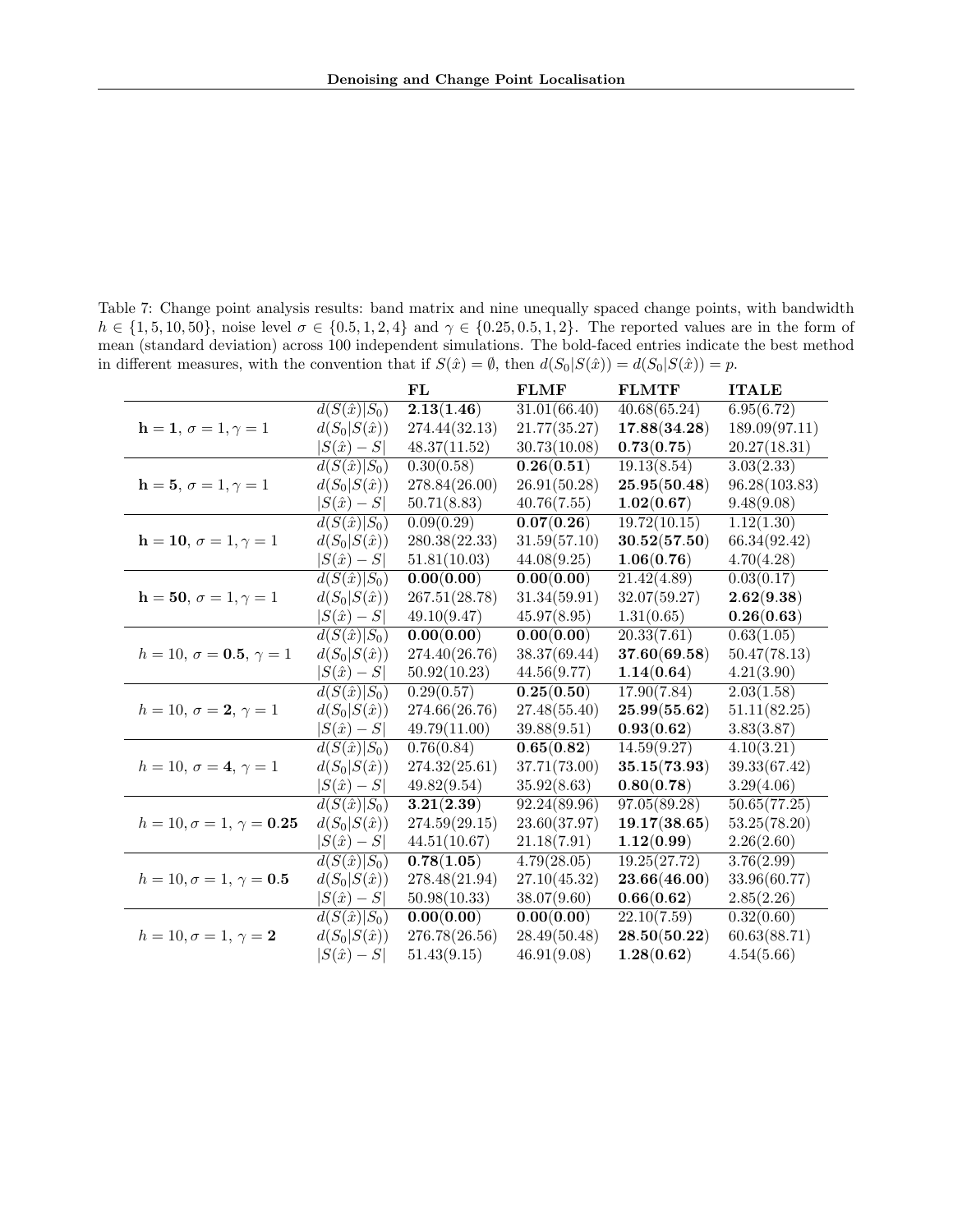<span id="page-24-0"></span>Table 8: Change point analysis results: Gaussian random matrix with identity covariance matrix and only one change point, with ratio  $n/p \in \{0.25, 0.5, 0.75, 1\}$ , noise level  $\sigma \in \{1, 2, 4, 8\}$  and  $\gamma \in \{0.25, 0.5, 1, 2\}$ . The reported values are in the form of mean (standard deviation) across 100 independent simulations. The bold-faced entries indicate the best method in different measures, with the convention that if  $S(\hat{x}) = \emptyset$ , then  $d(S_0|S(\hat{x})) = d(S_0|S(\hat{x})) = p.$ 

|                                                              |                     | FL             | <b>FLMF</b>   | <b>FLMTF</b>  | <b>ITALE</b> |
|--------------------------------------------------------------|---------------------|----------------|---------------|---------------|--------------|
|                                                              | $d(S(\hat{x}) S_0)$ | 0.00(0.00)     | 0.00(0.00)    | 2.08(1.68)    | 0.00(0.00)   |
| $n/p = 0.25, \sigma = 2, \gamma = 1$                         | $d(S_0 S(\hat{x}))$ | 263.81(166.49) | 39.78(104.58) | 32.85(106.43) | 6.48(49.56)  |
|                                                              | $ S(\hat{x}) - S $  | 8.40(6.98)     | 5.25(3.92)    | 0.13(0.42)    | 0.04(0.24)   |
|                                                              | $d(S(\hat{x}) S_0)$ | 0.00(0.00)     | 0.00(0.00)    | 1.95(1.90)    | 0.00(0.00)   |
| $n/p = 0.5, \sigma = 2, \gamma = 1$                          | $d(S_0 S(\hat{x}))$ | 254.03(165.72) | 14.32(16.68)  | 6.59(17.81)   | 5.27(49.95)  |
|                                                              | $ S(\hat{x})-S $    | 8.35(5.97)     | 5.10(3.15)    | 0.08(0.27)    | 0.09(0.81)   |
|                                                              | $d(S(\hat{x}) S_0)$ | 0.00(0.00)     | 0.00(0.00)    | 2.03(1.96)    | 0.00(0.00)   |
| $n/p = 0.75, \sigma = 2, \gamma = 1$                         | $d(S_0 S(\hat{x}))$ | 261.30(145.50) | 22.27(67.39)  | 13.98(67.19)  | 19.12(87.54) |
|                                                              | $ S(\hat{x})-S $    | 8.27(6.03)     | 5.36(2.85)    | 0.05(0.26)    | 0.14(0.62)   |
|                                                              | $d(S(\hat{x}) S_0)$ | 0.00(0.00)     | 0.00(0.00)    | 2.00(2.07)    | 0.00(0.00)   |
| $\mathbf{n}/\mathbf{p} = \mathbf{1}, \sigma = 2, \gamma = 1$ | $d(S_0 S(\hat{x}))$ | 253.71(146.34) | 32.40(84.83)  | 25.07(85.93)  | 14.01(77.05) |
|                                                              | $ S(\hat{x})-S $    | 9.11(7.97)     | 5.02(3.15)    | 0.13(0.44)    | 0.08(0.39)   |
|                                                              | $d(S(\hat{x}) S_0)$ | 0.00(0.00)     | 0.00(0.00)    | 1.90(2.23)    | 0.00(0.00)   |
| $n/p = 0.5, \sigma = 1, \gamma = 1$                          | $d(S_0 S(\hat{x}))$ | 176.00(153.44) | 11.20(8.65)   | 4.50(10.38)   | 0.00(0.00)   |
|                                                              | $ S(\hat{x}) - S $  | 5.50(3.24)     | 3.90(2.56)    | 0.10(0.32)    | 0.00(0.00)   |
|                                                              | $d(S(\hat{x}) S_0)$ | 0.00(0.00)     | 0.00(0.00)    | 1.78(1.69)    | 0.00(0.00)   |
| $n/p = 0.5, \sigma = 4, \gamma = 1$                          | $d(S_0 S(\hat{x}))$ | 275.21(155.44) | 25.82(77.88)  | 17.92(78.88)  | 11.50(67.64) |
|                                                              | $ S(\hat{x}) - S $  | 8.79(5.75)     | 5.64(3.54)    | 0.09(0.38)    | 0.07(0.33)   |
|                                                              | $d(S(\hat{x}) S_0)$ | 0.00(0.00)     | 0.00(0.00)    | 1.90(1.83)    | 0.00(0.00)   |
| $n/p = 0.5, \sigma = 8, \gamma = 1$                          | $d(S_0 S(\hat{x}))$ | 253.01(143.88) | 19.94(61.84)  | 11.74(62.91)  | 15.73(66.81) |
|                                                              | $ S(\hat{x}) - S $  | 8.24(5.16)     | 5.35(3.35)    | 0.04(0.24)    | 0.18(0.66)   |
|                                                              | $d(S(\hat{x}) S_0)$ | 0.02(0.14)     | 0.02(0.14)    | 1.86(1.69)    | 0.12(0.38)   |
| $n/p = 0.5, \sigma = 2, \gamma = 0.25$                       | $d(S_0 S(\hat{x}))$ | 250.39(150.71) | 29.20(75.24)  | 22.19(76.37)  | 22.47(98.39) |
|                                                              | $ S(\hat{x}) - S $  | 8.72(8.43)     | 5.66(3.64)    | 0.18(0.73)    | 0.17(0.88)   |
|                                                              | $d(S(\hat{x}) S_0)$ | 0.00(0.00)     | 0.00(0.00)    | 1.97(1.81)    | 0.00(0.00)   |
| $n/p = 0.5, \sigma = 2, \gamma = 0.5$                        | $d(S_0 S(\hat{x}))$ | 239.17(149.06) | 28.60(82.00)  | 21.42(83.60)  | 10.83(62.24) |
|                                                              | $ S(\hat{x})-S $    | 7.97(5.74)     | 5.08(2.59)    | 0.15(0.58)    | 0.14(0.83)   |
|                                                              | $d(S(\hat{x}) S_0)$ | 0.00(0.00)     | 0.00(0.00)    | 2.07(1.80)    | 0.00(0.00)   |
| $n/p = 0.5, \sigma = 2, \gamma = 2$                          | $d(S_0 S(\hat{x}))$ | 244.05(157.22) | 28.08(78.77)  | 20.01(80.40)  | 14.31(81.83) |
|                                                              | $ S(\hat{x})-S $    | 7.98(5.06)     | 5.44(3.36)    | 0.11(0.42)    | 0.05(0.33)   |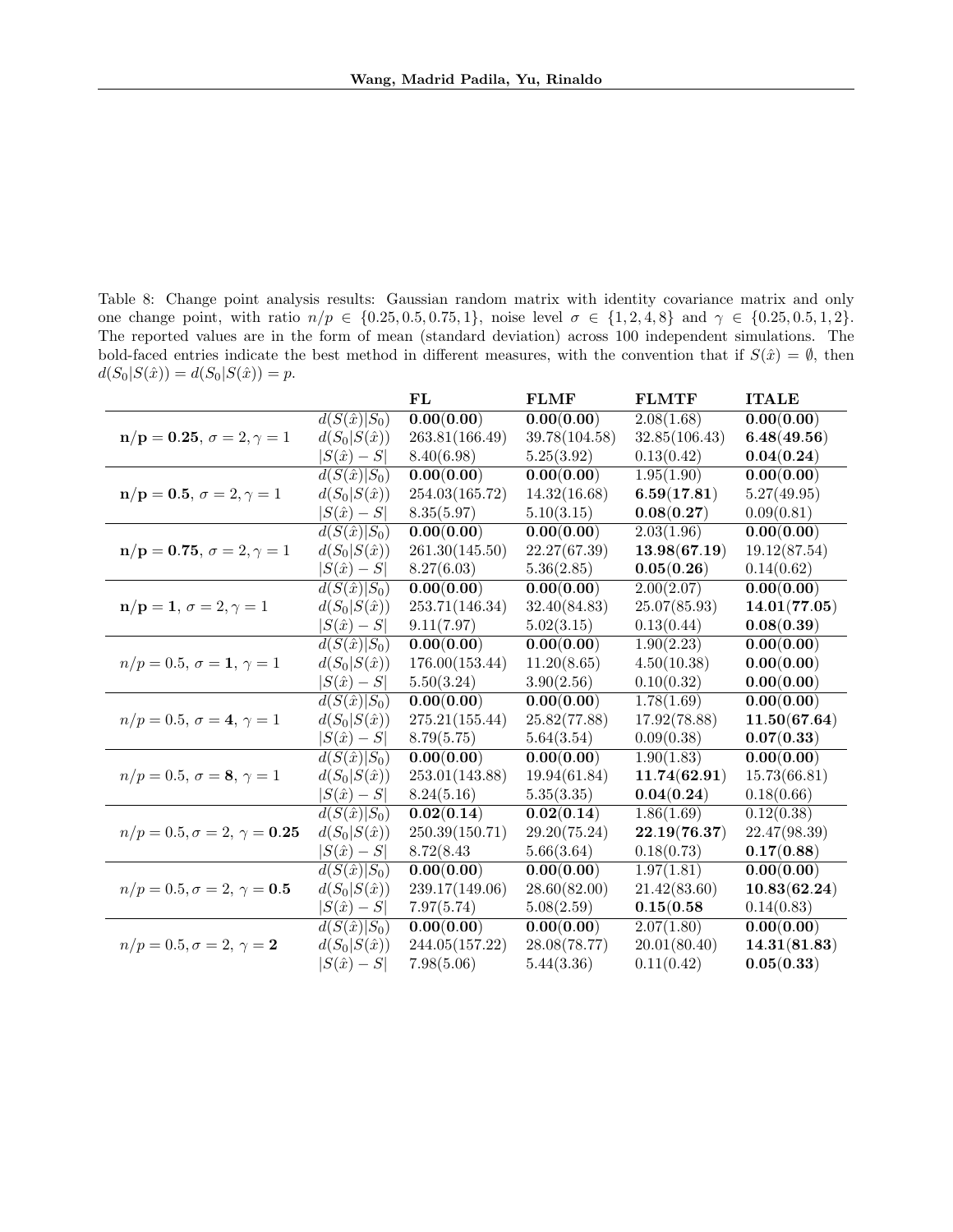<span id="page-25-0"></span>Table 9: Change point analysis results: Gaussian random matrix with identity covariance matrix and nine equally spaced change points, with ratio  $n/p \in \{0.25, 0.5, 0.75, 1\}$ , noise level  $\sigma \in \{1, 2, 4, 8\}$  and  $\gamma \in \{0.25, 0.5, 1, 2\}$ . The reported values are in the form of mean (standard deviation) across 100 independent simulations. The bold-faced entries indicate the best method in different measures, with the convention that if  $S(\hat{x}) = \emptyset$ , then  $d(S_0|S(\hat{x})) = d(S_0|S(\hat{x})) = p.$ 

|                                                              |                                | FL                      | <b>FLMF</b>             | <b>FLMTF</b> | <b>ITALE</b> |
|--------------------------------------------------------------|--------------------------------|-------------------------|-------------------------|--------------|--------------|
|                                                              | $d(S(\hat{x}) S_0)$            | 0.00(0.00)              | 0.00(0.00)              | 4.21(2.24)   | 0.00(0.00)   |
| $n/p = 0.25, \sigma = 2, \gamma = 1$                         | $d(S_0 S(\hat{x}))$            | 71.47(15.35)            | 19.79(16.59)            | 12.33(19.35) | 1.99(10.32)  |
|                                                              | $ S(\hat{x})-S $               | 41.18(6.25)             | 46.32(8.54)             | 0.25(0.59)   | 0.16(0.71)   |
|                                                              | $\overline{d(S(\hat{x}) S_0)}$ | $\overline{0.00(0.00)}$ | $\overline{0.00(0.00)}$ | 3.84(1.59)   | 0.00(0.00)   |
| $n/p = 0.5, \sigma = 2, \gamma = 1$                          | $d(S_0 S(\hat{x}))$            | 73.67(15.57)            | 14.30(8.56)             | 6.08(9.40)   | 1.94(10.60)  |
|                                                              | $ S(\hat{x})-S $               | 42.69(7.41)             | 44.08(8.63)             | 0.06(0.24)   | 0.13(0.51)   |
|                                                              | $d(S(\hat{x}) S_0)$            | 0.00(0.00)              | 0.00(0.00)              | 3.81(1.33)   | 0.00(0.00)   |
| $n/p = 0.75, \sigma = 2, \gamma = 1$                         | $d(S_0 S(\hat{x}))$            | 74.99(15.22)            | 16.23(12.83)            | 8.16(14.38)  | 0.66(4.90)   |
|                                                              | $ S(\hat{x})-S $               | 43.53(8.71)             | 45.65(9.90)             | 0.13(0.39)   | 0.08(0.46)   |
|                                                              | $d(S(\hat{x}) S_0)$            | 0.00(0.00)              | 0.00(0.00)              | 3.84(1.61)   | 0.00(0.00)   |
| $\mathbf{n}/\mathbf{p} = \mathbf{1}, \sigma = 2, \gamma = 1$ | $d(S_0 S(\hat{x}))$            | 74.77(14.65)            | 16.55(13.95)            | 8.61(15.55)  | 1.51(10.49)  |
|                                                              | $ S(\hat{x})-S $               | 43.66(9.36)             | 44.78(8.60)             | 0.11(0.35)   | 0.05(0.26)   |
|                                                              | $d(S(\hat{x}) S_0)$            | 0.00(0.00)              | 0.00(0.00)              | 4.22(2.05)   | 0.00(0.00)   |
| $n/p = 0.5, \sigma = 1, \gamma = 1$                          | $d(S_0 S(\hat{x}))$            | 75.45(13.21)            | 15.52(9.26)             | 6.75(9.45)   | 1.90(11.35)  |
|                                                              | $ S(\hat{x})-S $               | 42.99(8.33)             | 44.77(9.37)             | 0.09(0.32)   | 0.07(0.38)   |
|                                                              | $d(S(\hat{x}) S_0)$            | 0.00(0.00)              | 0.00(0.00)              | 4.01(1.98)   | 0.00(0.00)   |
| $n/p = 0.5, \sigma = 4, \gamma = 1$                          | $d(S_0 S(\hat{x}))$            | 74.61(13.87)            | 14.12(7.91)             | 6.35(9.12)   | 1.62(10.22)  |
|                                                              | $ S(\hat{x})-S $               | 43.56(7.82)             | 43.91(8.64)             | 0.08(0.31)   | 0.11(0.37)   |
|                                                              | $d(S(\hat{x}) S_0)$            | 0.00(0.00)              | 0.00(0.00)              | 4.16(2.09)   | 0.03(0.17)   |
| $n/p = 0.5, \sigma = 8, \gamma = 1$                          | $d(S_0 S(\hat{x}))$            | 72.57(13.31)            | 14.75(11.13)            | 6.98(12.05)  | 0.51(2.67)   |
|                                                              | $ S(\hat{x})-S $               | 43.70(8.00)             | 45.01(9.08)             | 0.07(0.26)   | 0.08(0.31)   |
|                                                              | $d(S(\hat{x}) S_0)$            | 0.06(0.24)              | 0.06(0.24)              | 3.61(1.45)   | 0.40(0.59)   |
| $n/p = 0.5, \sigma = 2, \gamma = 0.25$                       | $d(S_0 S(\hat{x}))$            | 72.22(15.97)            | 14.32(10.37)            | 6.24(11.34)  | 1.62(8.82)   |
|                                                              | $ S(\hat{x}) - S $             | 43.37(8.56)             | 41.42(9.38)             | 0.09(0.40)   | 0.06(0.24)   |
|                                                              | $d(S(\hat{x}) S_0)$            | 0.00(0.00)              | 0.00(0.00)              | 4.16(2.09)   | 0.01(0.10)   |
| $n/p = 0.5, \sigma = 2, \gamma = 0.5$                        | $d(S_0 S(\hat{x}))$            | 77.67(13.34)            | 18.39(15.92)            | 10.24(18.04) | 1.09(8.75)   |
|                                                              | $ S(\hat{x})-S $               | 43.50(7.98)             | 44.37(8.46)             | 0.16(0.49)   | 0.08(0.44)   |
|                                                              | $d(S(\hat{x}) S_0)$            | 0.00(0.00)              | 0.00(0.00)              | 3.72(1.53)   | 0.00(0.00)   |
| $n/p = 0.5, \sigma = 2, \gamma = 2$                          | $d(S_0 S(\hat{x}))$            | 72.50(15.31)            | 16.59(14.30)            | 8.83(16.19)  | 2.10(13.14)  |
|                                                              | $ S(\hat{x})-S $               | 42.62(7.46)             | 45.37(9.15)             | 0.11(0.31)   | 0.07(0.29)   |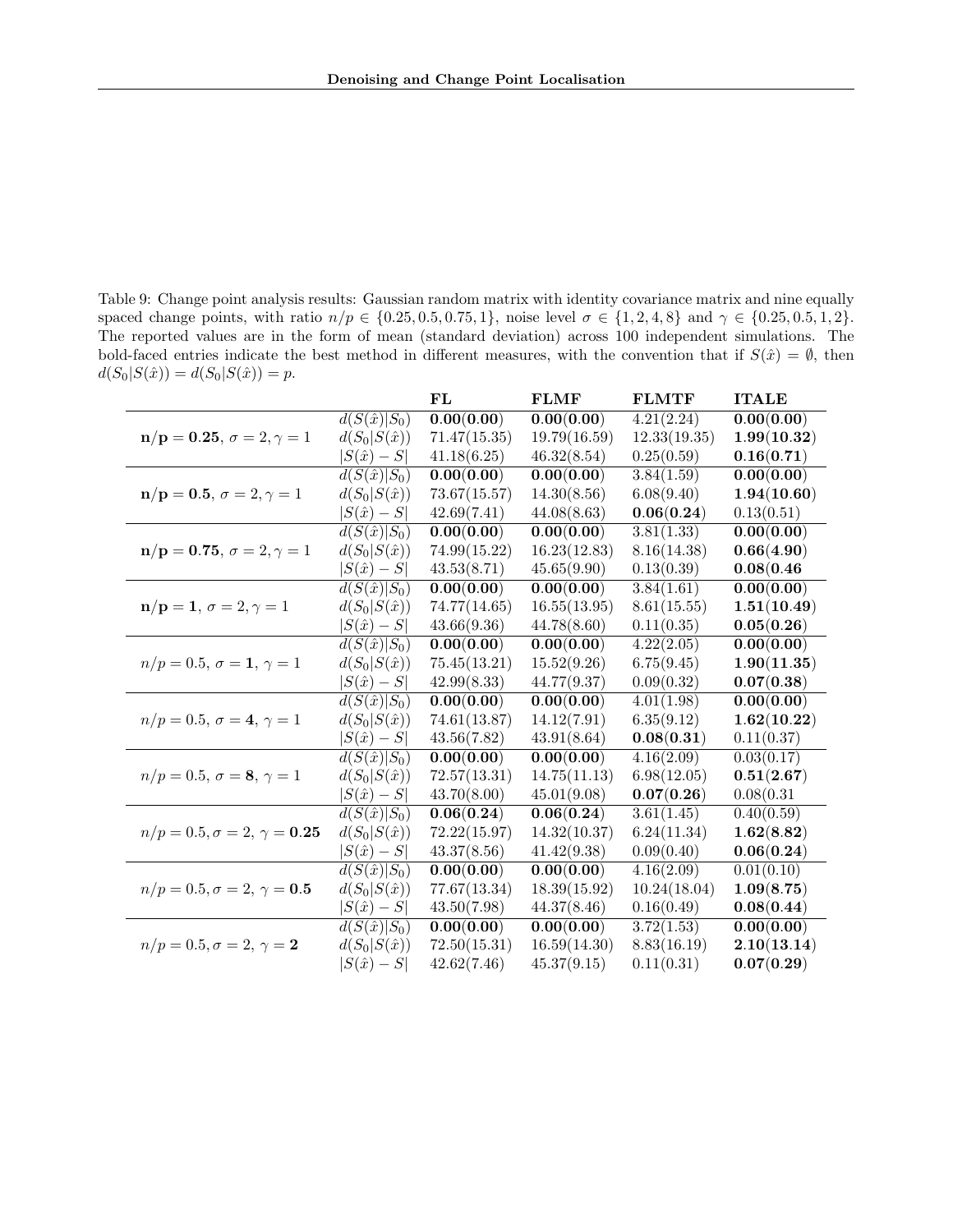<span id="page-26-0"></span>Table 10: Change point analysis results: Gaussian random matrix with identity covariance matrix and nine unequally spaced change points, with ratio  $n/p \in \{0.25, 0.5, 0.75, 1\}$ , noise level  $\sigma \in \{0.5, 1, 2, 4\}$  and  $\gamma \in$ {0.25, 0.5, 1, 2}. The reported values are in the form of mean (standard deviation) across 100 independent simulations. The bold-faced entries indicate the best method in different measures, with the convention that if  $S(\hat{x}) = \emptyset$ , then  $d(S_0|S(\hat{x})) = d(S_0|S(\hat{x})) = p$ .

|                                        |                                | FL            | <b>FLMF</b>             | <b>FLMTF</b>             | <b>ITALE</b> |
|----------------------------------------|--------------------------------|---------------|-------------------------|--------------------------|--------------|
|                                        | $d(S(\hat{x}) S_0)$            | 0.00(0.00)    | 0.00(0.00)              | 20.34(6.20)              | 0.00(0.00)   |
| $n/p = 0.25, \sigma = 1, \gamma = 1$   | $d(S_0 S(\hat{x}))$            | 257.33(48.40) | 20.36(29.78)            | 19.44(29.31)             | 4.46(29.08)  |
|                                        | $ S(\hat{x})-S $               | 38.81(6.05)   | 43.96(8.52)             | 1.19(0.63)               | 0.18(0.78)   |
|                                        | $d(S(\hat{x}) S_0)$            | 0.00(0.00)    | $\overline{0.00(0.00)}$ | $\overline{20.40(6.09)}$ | 0.00(0.00)   |
| $n/p = 0.5, \sigma = 1, \gamma = 1$    | $d(S_0 S(\hat{x}))$            | 268.07(36.07) | 20.54(29.75)            | 19.81(30.04)             | 3.25(24.96)  |
|                                        | $ S(\hat{x})-S $               | 43.56(7.09)   | 44.47(8.75)             | 1.14(0.64)               | 0.06(0.28)   |
|                                        | $d(S(\hat{x}) S_0)$            | 0.00(0.00)    | 0.00(0.00)              | 20.76(5.74)              | 0.00(0.00)   |
| $n/p = 0.75, \sigma = 1, \gamma = 1$   | $d(S_0 S(\hat{x}))$            | 276.55(23.80) | 28.37(55.20)            | 28.56(54.91)             | 1.80(11.86)  |
|                                        | $ S(\hat{x}) - S $             | 45.39(7.32)   | 43.66(8.95)             | 1.19(0.63)               | 0.08(0.34)   |
|                                        | $d(S(\hat{x}) S_0)$            | 0.00(0.00)    | 0.00(0.00)              | 20.32(6.22)              | 0.00(0.00)   |
| $n/p = 1, \sigma = 1, \gamma = 1$      | $d(S_0 S(\hat{x}))$            | 272.71(27.03) | 21.45(41.23)            | 21.16(41.22)             | 1.70(9.60)   |
|                                        | $ S(\hat{x})-S $               | 46.37(8.06)   | 44.05(7.30)             | 1.24(0.59)               | 0.10(0.48)   |
|                                        | $d(S(\hat{x}) S_0)$            | 0.00(0.00)    | 0.00(0.00)              | 20.88(7.66)              | 0.00(0.00)   |
| $n/p = 0.5, \sigma = 0.5, \gamma = 1$  | $d(S_0 S(\hat{x}))$            | 271.82(29.89) | 18.21(29.21)            | 18.68(28.96)             | 0.97(6.08)   |
|                                        | $ S(\hat{x})-S $               | 43.88(7.36)   | 43.33(9.04)             | 1.24(0.64)               | 0.11(0.65)   |
|                                        | $d(S(\hat{x}) S_0)$            | 0.00(0.00)    | 0.00(0.00)              | 20.72(5.28)              | 0.00(0.00)   |
| $n/p = 0.5, \sigma = 2, \gamma = 1$    | $d(S_0 S(\hat{x}))$            | 275.41(26.15) | 20.03(30.01)            | 19.85(29.78)             | 1.13(4.89)   |
|                                        | $ S(\hat{x})-S $               | 44.61(7.08)   | 42.85(7.98)             | 1.21(0.62)               | 0.10(0.44)   |
|                                        | $d(S(\hat{x}) S_0)$            | 0.00(0.00)    | 0.00(0.00)              | 20.33(5.74)              | 0.00(0.00)   |
| $n/p = 0.5, \sigma = 4, \gamma = 1$    | $d(S_0 S(\hat{x}))$            | 272.91(29.13) | 29.29(54.87)            | 28.87(54.94)             | 3.57(28.91)  |
|                                        | $ S(\hat{x})-S $               | 45.27(6.87)   | 44.15(7.91)             | 1.12(0.62)               | 0.09(0.35)   |
|                                        | $d(S(\hat{x}) S_0)$            | 0.00(0.00)    | 0.00(0.00)              | 21.40(6.22)              | 0.09(0.32)   |
| $n/p = 0.5, \sigma = 1, \gamma = 0.25$ | $d(S_0 S(\hat{x}))$            | 274.74(25.66) | 30.19(43.54)            | 29.66(43.45)             | 1.02(4.77)   |
|                                        | $ S(\hat{x})-S $               | 44.92(6.46)   | 43.97(8.92)             | 1.08(0.68)               | 0.13(0.39)   |
|                                        | $d(S(\hat{x}) S_0)$            | 0.00(0.00)    | 0.00(0.00)              | 21.51(7.52)              | 0.00(0.00)   |
| $n/p = 0.5, \sigma = 1, \gamma = 0.5$  | $d(S_0 S(\hat{x}))$            | 271.97(27.29) | 34.19(62.37)            | 33.86(61.92)             | 0.23(1.68)   |
|                                        | $ S(\hat{x})-S $               | 44.80(8.18)   | 43.52(8.68)             | 1.13(0.65)               | 0.03(0.17)   |
|                                        | $d(S(\hat{x}) \overline{S_0})$ | 0.00(0.00)    | 0.00(0.00)              | 20.55(7.28)              | 0.00(0.00)   |
| $n/p = 0.5, \sigma = 1, \gamma = 2$    | $d(S_0 S(\hat{x}))$            | 270.47(29.05) | 25.82(48.23)            | 25.23(48.06)             | 1.82(13.22)  |
|                                        | $ S(\hat{x})-S $               | 43.20(7.54)   | 43.08(8.03)             | 1.15(0.63)               | 0.07(0.36)   |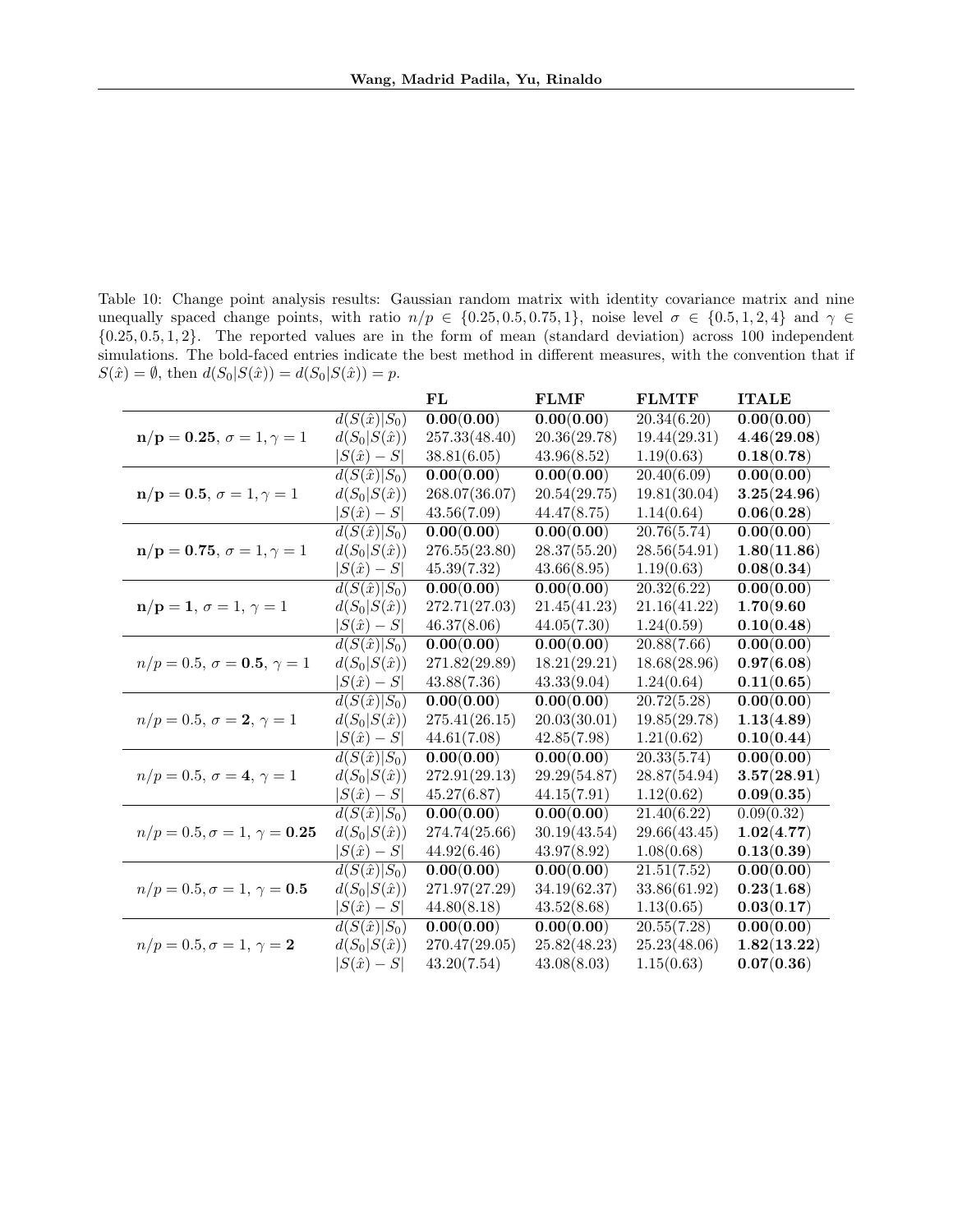<span id="page-27-0"></span>Table 11: Change point analysis results: Gaussian random matrix with band covariance matrix and only one change point, with bandwidth  $h \in \{1, 10, 50, 999\}$ , ratio  $n/p \in \{0.25, 0.5, 0.75, 1\}$  and noise level  $\sigma \in \{1, 2, 4, 8\}$ . The reported values are in the form of mean (standard deviation) across 100 independent simulations. The bold-faced entries indicate the best method in different measures, with the convention that if  $S(\hat{x}) = \emptyset$ , then  $d(S_0|S(\hat{x})) = d(S_0|S(\hat{x})) = p.$ 

|                                                    |                                | FL                      | <b>FLMF</b>             | <b>FLMTF</b>  | <b>ITALE</b>            |
|----------------------------------------------------|--------------------------------|-------------------------|-------------------------|---------------|-------------------------|
|                                                    | $d(S(\hat{x}) S_0)$            | 0.00(0.00)              | 0.00(0.00)              | 1.82(1.62)    | 0.00(0.00)              |
| $h = 1, n/p = 0.5, \sigma = 2$                     | $d(S_0 S(\hat{x}))$            | 236.56(162.54)          | 26.38(82.93)            | 18.75(84.41)  | 67.21(154.40)           |
|                                                    | $S(\hat{x})-S$                 | 6.55(5.01)              | 4.54(2.86)              | 0.05(0.26)    | 0.35(0.96)              |
|                                                    | $\overline{d(S(\hat{x}) S_0)}$ | $\overline{0.00(0.00)}$ | $\overline{0.00(0.00)}$ | 1.82(1.90)    | $\overline{0.00(0.00)}$ |
| $h = 10, n/p = 0.5, \sigma = 2$                    | $d(S_0 S(\hat{x}))$            | 231.10(154.62)          | 25.20(76.62)            | 17.27(77.78)  | 62.97(144.90)           |
|                                                    | $ S(\hat{x}) - S $             | 6.80(4.64)              | 5.24(2.66)              | 0.09(0.35)    | 0.52(1.30)              |
|                                                    | $d(S(\hat{x}) S_0)$            | 0.00(0.00)              | 0.00(0.00)              | 2.23(1.87)    | 0.00(0.00)              |
| $h = 50, n/p = 0.5, \sigma = 2$                    | $d(S_0 S(\hat{x}))$            | 228.29(168.52)          | 39.60(102.42)           | 31.67(104.58) | 59.36(138.74)           |
|                                                    | $ S(\hat{x})-S $               | 7.38(7.37)              | 5.71(3.14)              | 0.18(0.66)    | 0.39(1.00)              |
|                                                    | $d(S(\hat{x}) S_0)$            | 0.00(0.00)              | 0.00(0.00)              | 1.74(1.50)    | 0.00(0.00)              |
| $h = 999, n/p = 0.5, \sigma = 2$                   | $d(S_0 S(\hat{x}))$            | 249.63(166.74)          | 22.67(59.67)            | 15.35(60.78)  | 53.54(134.19)           |
|                                                    | $ S(\hat{x})-S $               | 6.93(5.35)              | 4.85(3.39)              | 0.12(0.46)    | 0.43(1.18)              |
|                                                    | $d(S(\hat{x}) \overline{S_0})$ | 0.00(0.00)              | 0.00(0.00)              | 2.60(2.82)    | 0.00(0.00)              |
| $h = 10, \mathbf{n}/\mathbf{p} = 0.25, \sigma = 2$ | $d(S_0 S(\hat{x}))$            | 277.87(150.62)          | 24.28(68.39)            | 16.79(69.51)  | 51.66(129.12)           |
|                                                    | $ S(\hat{x})-S $               | 7.71(5.92)              | 4.75(2.96)              | 0.12(0.54)    | 0.44(1.21)              |
|                                                    | $d(S(\hat{x}) S_0)$            | 0.00(0.00)              | $\overline{0.00(0.00)}$ | 1.90(1.91)    | 0.00(0.00)              |
| $h = 10, \mathbf{n}/\mathbf{p} = 0.75, \sigma = 2$ | $d(S_0 S(\hat{x}))$            | 199.22(156.85)          | 17.14(48.55)            | 8.73(48.72)   | 51.54(133.34)           |
|                                                    | $ S(\hat{x})-S $               | 5.64(4.75)              | 5.25(3.12)              | 0.04(0.24)    | 0.38(0.91)              |
|                                                    | $d(S(\hat{x}) S_0)$            | 0.00(0.00)              | 0.00(0.00)              | 1.80(1.82)    | 0.00(0.00)              |
| $h = 10, \mathbf{n}/\mathbf{p} = 1, \sigma = 2$    | $d(S_0 S(\hat{x}))$            | 263.41(164.20)          | 17.66(57.97)            | 10.26(58.90)  | 65.98(138.94)           |
|                                                    | $ S(\hat{x})-S $               | 6.60(5.37)              | 4.61(2.88)              | 0.04(0.24)    | 0.50(1.14)              |
|                                                    | $d(S(\hat{x}) S_0)$            | 0.00(0.00)              | 0.00(0.00)              | 1.89(1.75)    | 0.00(0.00)              |
| $h = 10, n/p = 0.5, \sigma = 1$                    | $d(S_0 S(\hat{x}))$            | 221.62(160.88)          | 21.51(68.94)            | 14.16(69.94)  | 82.38(162.18)           |
|                                                    | $ S(\hat{x})-S $               | 5.43(3.33)              | 4.59(2.72)              | 0.06(0.34)    | 0.68(1.56)              |
|                                                    | $d(S(\hat{x}) S_0)$            | 0.00(0.00)              | 0.00(0.00)              | 1.98(2.19)    | 0.00(0.00)              |
| $h = 10, n/p = 0.5, \sigma = 4$                    | $d(S_0 S(\hat{x}))$            | 247.59(162.44)          | 16.20(38.83)            | 8.00(39.33)   | 32.49(104.56)           |
|                                                    | $ S(\hat{x})-S $               | 7.37(5.86)              | 4.83(2.76)              | 0.06(0.34)    | 0.26(0.91)              |
|                                                    | $d(S(\hat{x}) S_0)$            | $\overline{0.00(0.00)}$ | 0.00(0.00)              | 1.99(1.55)    | $\overline{0.00(0.00)}$ |
| $h = 10, n/p = 0.5, \sigma = 8$                    | $d(S_0 S(\hat{x}))$            | 248.91(148.06)          | 20.73(53.63)            | 13.37(54.97)  | 20.13(85.08)            |
|                                                    | $ S(\hat{x})-S $               | 6.55(3.71)              | 4.61(2.69)              | 0.07(0.29)    | 0.11(0.42)              |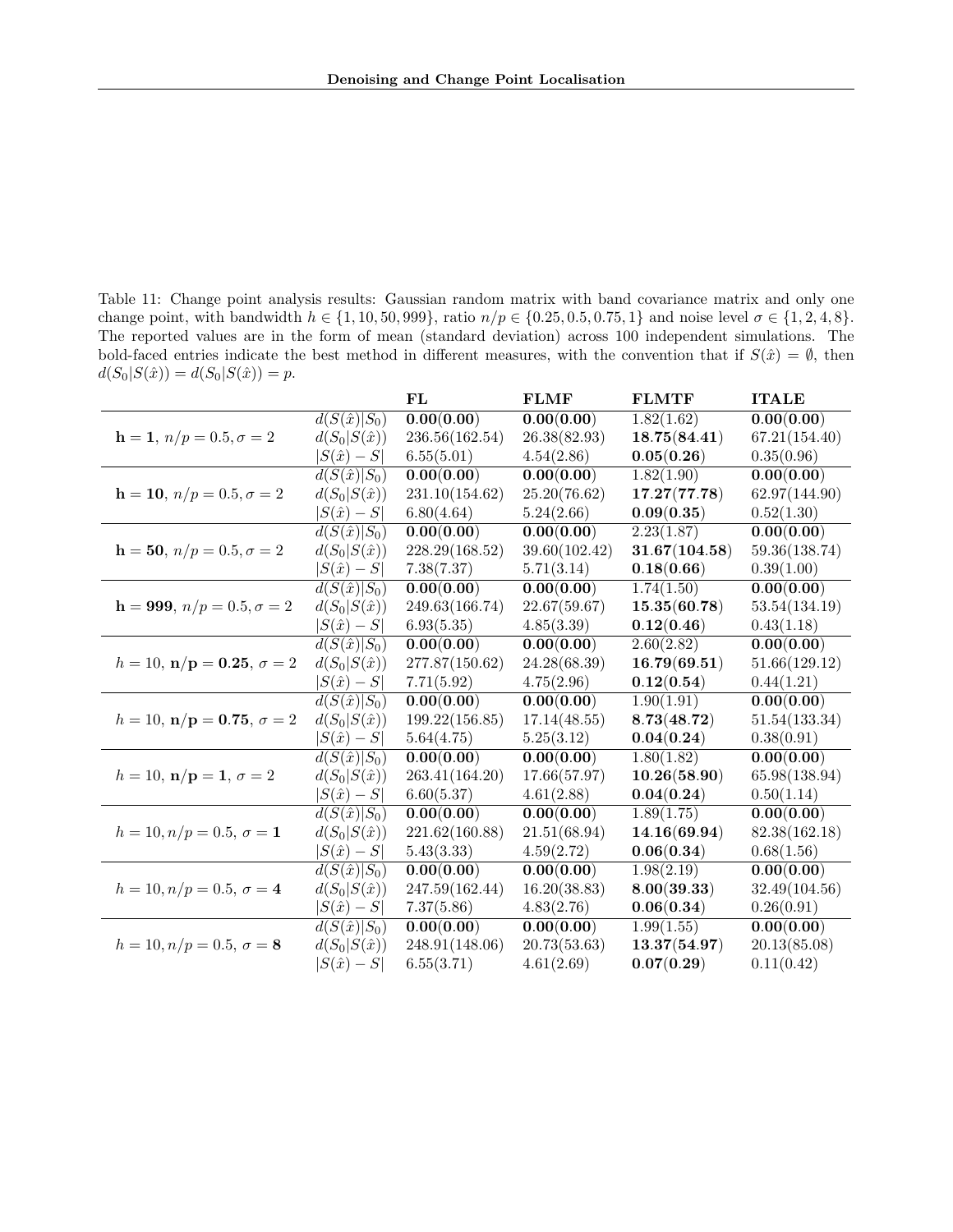<span id="page-28-0"></span>Table 12: Change point analysis results: Gaussian random matrix with band covariance matrix and nine equally spaced change points, with bandwidth  $h \in \{1, 10, 50, 999\}$ , ratio  $n/p \in \{0.25, 0.5, 0.75, 1\}$  and noise level  $\sigma \in$ {1, 2, 4, 8}. The reported values are in the form of mean (standard deviation) across 100 independent simulations. The bold-faced entries indicate the best method in different measures, with the convention that if  $S(\hat{x}) = \emptyset$ , then  $d(S_0|S(\hat{x})) = d(S_0|S(\hat{x})) = p.$ 

|                                                 |                                | $\bf FL$                | <b>FLMF</b>  | <b>FLMTF</b> | <b>ITALE</b>            |
|-------------------------------------------------|--------------------------------|-------------------------|--------------|--------------|-------------------------|
|                                                 | $d(S(\hat{x}) S_0)$            | 0.00(0.00)              | 0.00(0.00)   | 4.37(2.73)   | 0.00(0.00)              |
| $h = 1, n/p = 0.5, \sigma = 2$                  | $d(S_0 S(\hat{x}))$            | 73.82(16.05)            | 18.50(16.45) | 10.39(18.19) | 30.24(33.39)            |
|                                                 | $ S(\hat{x})-S $               | 38.94(7.64)             | 43.91(9.55)  | 0.12(0.36)   | 3.18(4.91)              |
|                                                 | $\overline{d(S(\hat{x}) S_0)}$ | $\overline{0.00(0.00)}$ | 0.00(0.00)   | 3.91(1.90)   | $\overline{0.00(0.00)}$ |
| $h = 10, n/p = 0.5, \sigma = 2$                 | $d(S_0 S(\hat{x}))$            | 73.17(14.27)            | 15.37(11.06) | 6.40(11.37)  | 20.68(26.00)            |
|                                                 | $ S(\hat{x})-S $               | 37.97(6.73)             | 42.02(8.08)  | 0.05(0.22)   | 2.30(4.74)              |
|                                                 | $d(S(\hat{x}) S_0)$            | 0.00(0.00)              | 0.00(0.00)   | 3.83(1.81)   | 0.00(0.00)              |
| $h = 50, n/p = 0.5, \sigma = 2$                 | $d(S_0 S(\hat{x}))$            | 72.12(16.77)            | 16.01(12.28) | 7.81(13.40)  | 30.75(29.63)            |
|                                                 | $ S(\hat{x})-S $               | 38.13(6.73)             | 42.89(8.05)  | 0.12(0.38)   | 2.94(3.88)              |
|                                                 | $d(S(\hat{x}) S_0)$            | 0.00(0.00)              | 0.00(0.00)   | 3.70(1.56)   | 0.00(0.00)              |
| $h = 999, n/p = 0.5, \sigma = 2$                | $d(S_0 S(\hat{x}))$            | 69.41(16.69)            | 13.20(9.66)  | 5.29(10.14)  | 28.28(30.02)            |
|                                                 | $ S(\hat{x})-S $               | 37.83(7.28)             | 42.42(10.27) | 0.04(0.24)   | 2.76(3.91)              |
|                                                 | $d(S(\hat{x}) S_0)$            | 0.00(0.00)              | 0.00(0.00)   | 4.15(1.86)   | 0.00(0.00)              |
| $h = 10, \mathbf{n/p} = 0.25, \sigma = 2$       | $d(S_0 S(\hat{x}))$            | 71.77(15.53)            | 17.20(12.35) | 8.82(14.01)  | 17.29(27.19)            |
|                                                 | $ S(\hat{x})-S $               | 37.19(5.66)             | 41.72(8.76)  | 0.16(0.48)   | 1.17(2.67)              |
|                                                 | $d(S(\hat{x}) S_0)$            | 0.00(0.00)              | 0.00(0.00)   | 3.65(1.31)   | $\overline{0.00(0.00)}$ |
| $h = 10, \mathbf{n/p} = 0.75, \sigma = 2$       | $d(S_0 S(\hat{x}))$            | 71.85(15.90)            | 17.37(16.16) | 9.98(18.09)  | 27.00(29.24)            |
|                                                 | $ S(\hat{x})-S $               | 36.53(7.55)             | 41.20(7.43)  | 0.13(0.34)   | 2.70(3.83)              |
|                                                 | $d(S(\hat{x}) S_0)$            | 0.00(0.00)              | 0.00(0.00)   | 3.95(1.71)   | 0.00(0.00)              |
| $h = 10, \mathbf{n}/\mathbf{p} = 1, \sigma = 2$ | $d(S_0 S(\hat{x}))$            | 73.78(15.50)            | 16.63(14.67) | 8.93(16.32)  | 25.51(35.16)            |
|                                                 | $ S(\hat{x})-S $               | 37.64(8.48)             | 41.44(8.62)  | 0.11(0.35)   | 2.04(3.22)              |
|                                                 | $d(S(\hat{x}) S_0)$            | 0.00(0.00)              | 0.00(0.00)   | 3.70(1.18)   | 0.12(0.38)              |
| $h = 10, n/p = 0.5, \sigma = 1$                 | $d(S_0 S(\hat{x}))$            | 71.25(17.26)            | 15.28(10.57) | 7.85(12.68)  | 43.38(32.25)            |
|                                                 | $ S(\hat{x})-S $               | 35.43(7.33)             | 39.45(7.98)  | 0.12(0.36)   | 5.66(6.30)              |
|                                                 | $d(S(\hat{x}) S_0)$            | 0.00(0.00)              | 0.00(0.00)   | 4.14(2.07)   | 0.00(0.00)              |
| $h = 10, n/p = 0.5, \sigma = 4$                 | $d(S_0 S(\hat{x}))$            | 73.90(14.90)            | 18.76(17.83) | 10.67(19.76) | 13.74(25.15)            |
|                                                 | $ S(\hat{x})-S $               | 41.53(7.68)             | 44.69(7.82)  | 0.15(0.46)   | 0.82(1.62)              |
|                                                 | $d(S(\hat{x}) S_0)$            | 0.00(0.00)              | 0.00(0.00)   | 3.89(1.80)   | 0.00(0.00)              |
| $h = 10, n/p = 0.5, \sigma = 8$                 | $d(S_0 S(\hat{x}))$            | 75.88(15.43)            | 19.07(17.77) | 11.76(20.12) | 8.49(18.94)             |
|                                                 | $ S(\hat{x})-S $               | 42.38(7.56)             | 44.95(8.43)  | 0.19(0.49)   | 0.45(0.98)              |